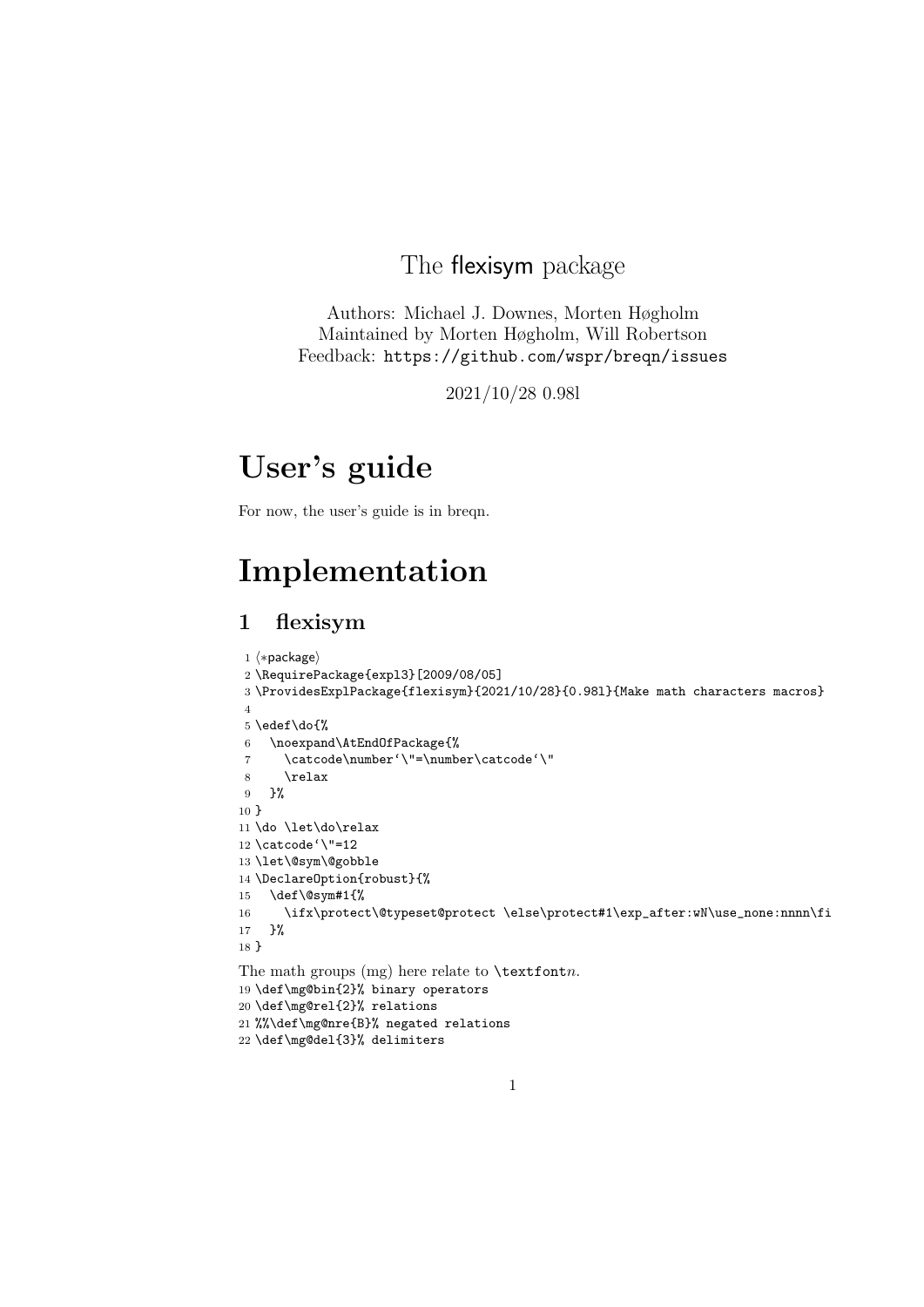```
23 %%\def\mg@arr{B}% arrows
24 \def\mg@acc{0}% accents
25 \def\mg@cop{3}% cumulative operators (sum, int)
26 \def\mg@latin{1}% (Latin) letters
27 \def\mg@greek{1}% (lowercase) Greek
28 \def\mg@Greek{0}% (capital) Greek
29 %%\def\mg@bflatin{4}% bold upright Latin letters ?
30 %%\def\mg@Bbb{B}% blackboard bold
31 \def\mg@cal{2}% script/calligraphic
32 %%\def\mg@frak{5}% Fraktur letters
33 \def\mg@digit{0}% decimal digits % 1 = oldstyle, 0 = capital
```
This is how we insert mathchars. The command has three arguments: class, fam and slot postion and so it is always given as hexadecimal. This way of separating things should make it easier to get this to work with XeTeX et al. which have many more slot positions

```
34 \cs set protected:Nn \math_char:NNn {
35 \tex_mathchar:D \ \{\_\int\unt_eval:w " #1#2#3 \__int_eval_end:
36 }
```
Delimiters and radicals are similar except here we have both small and large variant. Radicals have no class.

```
37 \cs_set_protected:Nn \math_delimiter:NNnNn {
38 \ \ \texttt{\texttt{dev}} = \texttt{\texttt{dev}} \cdot \texttt{\texttt{dev}} + \texttt{\texttt{2#3#4#5}} \quad \texttt{\texttt{dev}} = \texttt{\texttt{dev}} + \texttt{\texttt{dev}} + \texttt{\texttt{dev}} + \texttt{\texttt{dev}} + \texttt{\texttt{dev}} + \texttt{\texttt{dev}} + \texttt{\texttt{dev}} + \texttt{\texttt{dev}} + \texttt{\texttt{dev}} + \texttt{\texttt{dev}} + \texttt{\texttt{dev}} + \texttt{\texttt{dev}} + \texttt{\texttt{dev}} + \texttt{\texttt{dev}} + \texttt{\texttt{dev}} + \texttt{\texttt{dev39 }
40 \cs_set_protected:Nn \math_radical:NnNn {
41 \tex_radical:D \__int_eval:w " #1#2#3#4 \__int_eval_end:
42 }
43 \cs_set_protected:Nn \math_accent:NNnn {
44 \tex_mathaccent:D \__int_eval:w " #1 #2 #3 \__int_eval_end: {#4}
45 }
46
47 \let\sumlimits\displaylimits
48 \let\intlimits\nolimits
49 \let\namelimits\displaylimits
TEX defines eight types of atoms.
     0. Ordinary
```
- 1. Operators
- 2. Binary
- 3. Relation
- 4. Open
- 5. Close
- 6. Punctuation
- 7. Inner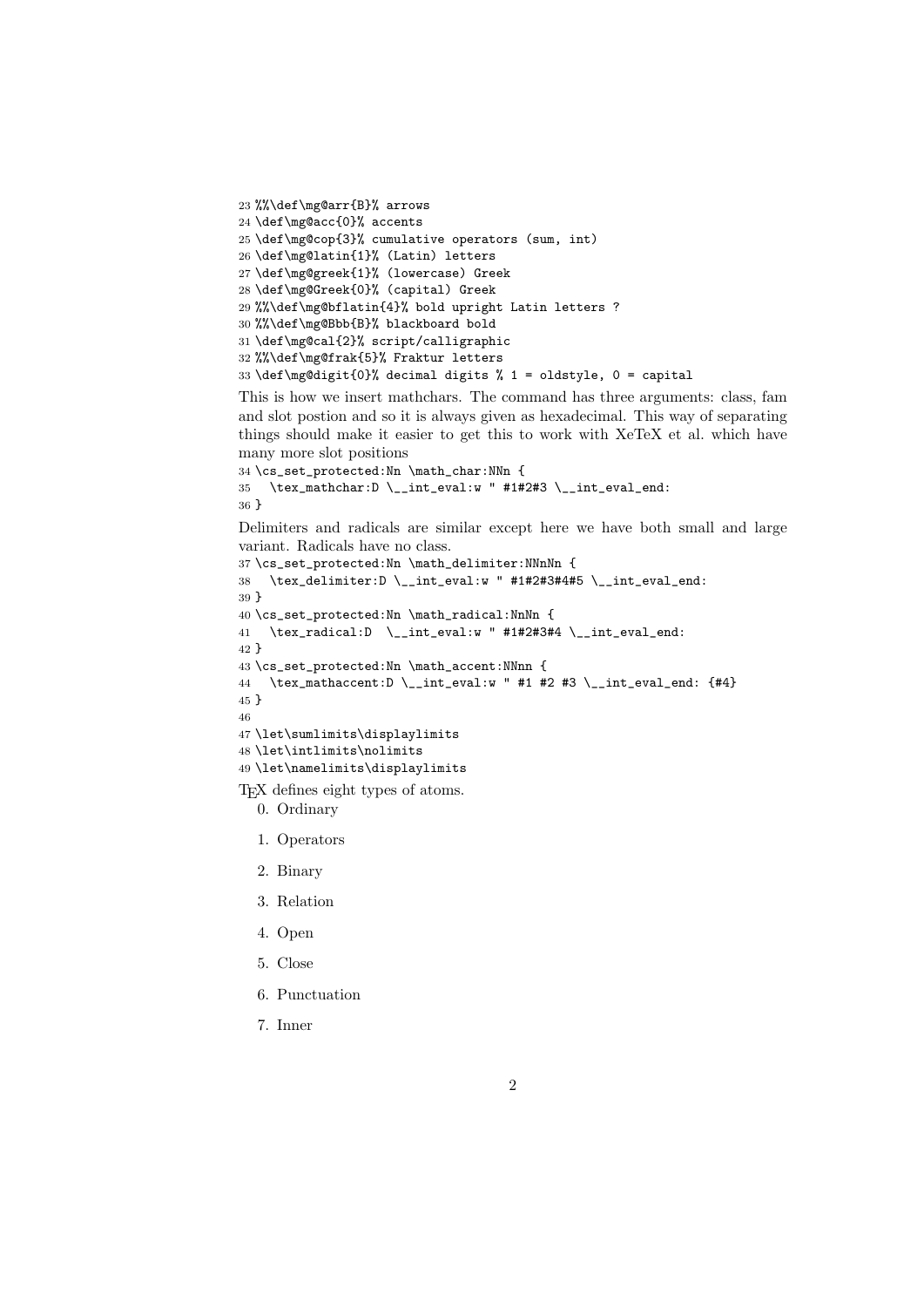TEX defines eight math classes.

- 0. Ordinary
- 1. Operators
- 2. Binary
- 3. Relation
- 4. Open
- 5. Close
- 6. Punctuation
- 7. Variable family

flexisym/breqn extends this to types of classes.

- 0. Ordinary: (Ord), Bidirectional delimiters (DeB), Radicals (Rad), Accented items (Acc)
- 1. Operators: Cumulative Operators sum-like (COs), Cumulative Operators integral-like (COi)
- 2. Binary: (Bin)
- 3. Relation: (Rel), Arrow delimiters (DeA)
- 4. Open: (DeL)
- 5. Close (DeR)
- 6. Punctuation: (Pun)
- 7. Variable family: (Var)

Here's an overview of what we are about to do. Math chars of each type as defined by us need a basic operation for inserting it. We will call that function  $\mathcal{L}_b$  (type): Nn. Next there are compund symbols for each type which we name  $\mathrm{hats}$ ,  $\mathrm{type}$ : Nn. Also, there is inline mode and display mode which are different. We will call them for  $\mathrm{isym}_{type}$ :Nn  $\mathrm{in}$  $\mathrm{isym}_{type}$ :Nn for inline mode and  $\mathbf{dsym}_{type}:\text{Nn}$  and  $\mathbf{dcsym}_{type}:\text{Nn}$ . The code uses the terms  $\mathrm{sym}_{\text{type}}: \mathrm{Nn} \text{ and } \mathrm{sym}_{\text{type}}: \mathrm{Nn}$  for the current meaning of things. First up the basic definitions. #1 is the math group it is from and #2 is the slot position.

```
50 \cs_new:Npn \math_bsym_Ord:Nn {\math_char:NNn 0 }% \m@Ord
51 \cs_new:Npn \math_bsym_Var:Nn {\math_char:NNn 7 }% \m@Var
52 \cs_new:Npn \math_bsym_Bin:Nn {\math_char:NNn 2 }% \m@Bin
53 \cs_new:Npn \math_bsym_Rel:Nn {\math_char:NNn 3 }% \m@Bin
54 \cs_new:Npn \math_bsym_Pun:Nn {\math_char:NNn 6 }% \m@Pun
```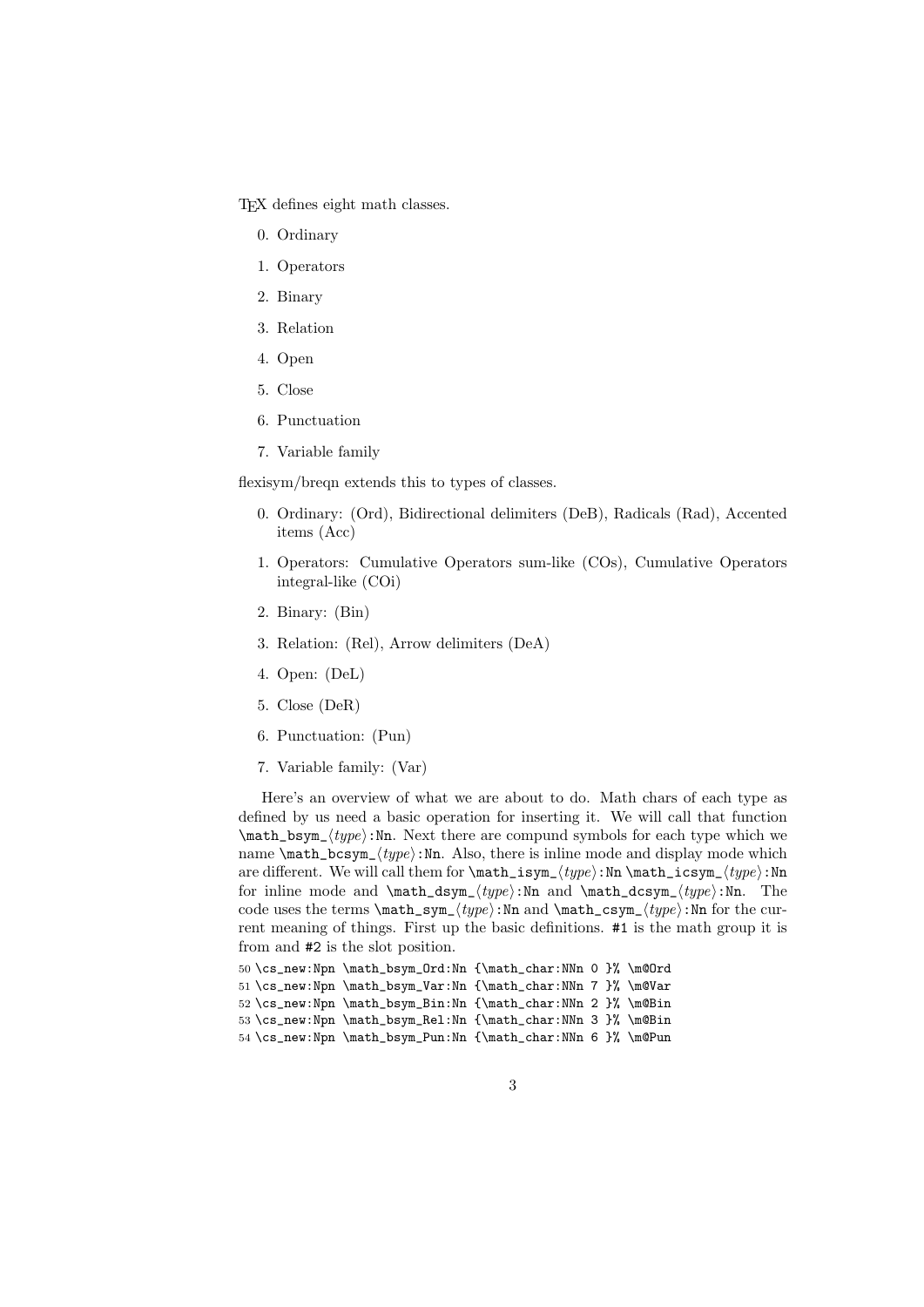```
55 \cs_new:Nn \math_bsym_COs:Nn { \math_char:NNn 1 #1 \#2 \sumlimits }% \m@COs
56 \cs_new:Nn \math_bsym_COi:Nn { \math_char:NNn 1 #1 {#2} \intlimits }% \m@COi
57 \csimeq: Nn \mathrm{bsym\_Del:} \mathcal{L}: Nn 4 #1{#2} }% \m@DeL
58 \cs_new:Nn \math_bsym_DeR:Nn { \math_sd_del_aux:Nnn 5 #1{#2} }% \m@DeR
59 \cs_new:Nn \math_bsym_DeB:Nn { \math_sd_del_aux:Nnn 0 #1{#2} }% \m@DeB
60 \csnew:Nn \mathbf{bsymbol}. The independent \mathbf{sd}_\text{min} 3 #1{#2} }% \m@DeA
61 \cs_new:Nn \math_bsym_Rad:Nn { \math_sd_rad_aux:Nn #1{#2} }% \m@Rad
62 \cs_new:Npn \math_bsym_Acc:Nn #1#2#3#4 {\math_accent:NNnn #1#2{#3}{#4}}% name is wrong
63
```
Next is somewhat complicated internally. The way it is done is that delimiters and radicals need information about the smallest version of the symbol. If this smallest delimiter (SD) is defined, then use it. We have these functions to help us return the number. Extract the numbers to use and stick a function in front of it.

Code changed because now we require the smallest delimiter to be defined (it may be the same, no problem in that). So the two arguments present in \math\_bsym\_DeL:Nn are the location of extensible version (where the font will do the rest for us automatically). For each delimiter, a pointer is defined using the extensible characters family and slot as name and value equal to family and position of the smallest version. For ( in standard LATEX this is {del}{00} and {OT1}{28} respectively. Hence, \math\_bsym\_DeL:Nn \mg@del {00} must expand to \math\_delimiter:NNnNn 4 \mg@OT1 {28}\mg@del{00}. So first expand away to get to the smallest version. Then call next function which shuffles the arguments around.

```
64 \cs_set:Npn \math_sd_del_aux:Nnn #1#2#3{
65 \exp_args:Nf \math_sd_del_auxi:nN {\use:c{sd@#2#3}} #1 #2{#3}
66 }
67 \cs set:Npn \math_sd_del_auxi:nN #1#2{ \math_delimiter:NNnNn #2 #1 }
Same for radicals.
68 \cs_set:Npn \math_sd_rad_aux:Nn #1#2{
69 \exp_args:Nf \math_sd_rad_auxi:n {\use:c{sd@#1#2}} #1 {#2}70 }
71 \cs_set:Npn \math_sd_rad_auxi:n #1{ \math_radical:NnNn #1 }
72
73
74 % \cs_set:Npn \math_sd_aux:nn #1#2 {
75 % %\exp_args:Nnf \use:nn { #1} { \math_sd_auxi:Nn #2 }
76 % \exp_args:Nnf \use:nn { #1} { \use:c{sd@\use:nn#2} }
77 % }
78 % \cs_set:Npn \math_sd_auxi:Nn #1#2 {
79 \% \cs_if_free:cTF {sd@#1#2}
80 % { #1{#2} }
81 % { \use:c{sd@#1#2} }
82 % }
compound symbols here
```

```
83 \cs_set_protected:Npn \math_bcsym_Ord:Nn #1#2 { \@symtype \mathord { \OrdSymbol {#2} } }%\
84 \cs_set_protected:Npn \math_bcsym_Var:Nn #1#2 { \@symtype \mathord { \OrdSymbol {#2} } }%\
85 \cs_set_protected:Npn \math_bcsym_Bin:Nn #1#2 { \@symtype \mathbin { \OrdSymbol {#2} } }%\
```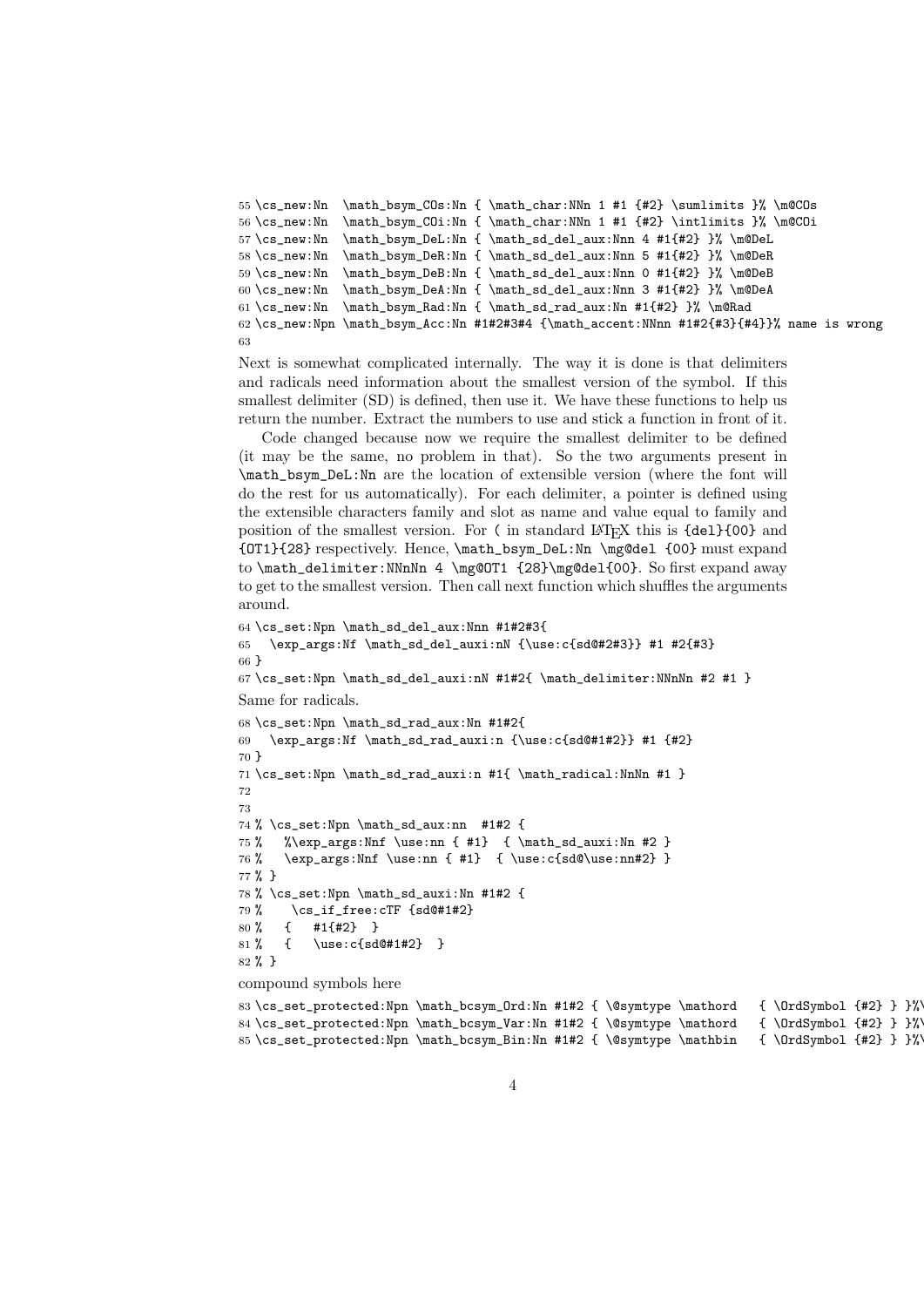```
86 \cs_set_protected:Npn \math_bcsym_Rel:Nn #1#2 { \@symtype \mathrel { \OrdSymbol {#2} } }%\
87 \cs_set_protected:Npn \math_bcsym_Pun:Nn #1#2 { \@symtype \mathpunct { \OrdSymbol {#2} } }%\
88 \cs_set_protected:Npn \math_bcsym_COi:Nn #1#2 { \@symtype \mathop { \OrdSymbol {#2} \intl
89 \cs_set_protected:Npn \math_bcsym_COs:Nn #1#2 { \@symtype \mathop { \OrdSymbol {#2} \suml
90 \cs_set_protected:Npn \math_bcsym_DeL:Nn #1#2 { \@symtype \mathopen { \OrdSymbol {#2} } }%\
91 \cs_set_protected:Npn \math_bcsym_DeR:Nn #1#2 { \@symtype \mathclose { \OrdSymbol {#2} } }%\
92 \cs_set_protected:Npn \math_bcsym_DeB:Nn #1#2 { \@symtype \mathord { \OrdSymbol {#2} } }%\
93 \cs_set_protected:Npn \math_bcsym_DeA:Nn #1#2 { \@symtype \mathrel { \OrdSymbol {#2} } }%\
94 \cs_set_protected:Npn \math_bcsym_Acc:Nn {\@sym}%\@symAcc FIX!
95 % These three?
96 \cs_set_protected:Npn \math_bcsym_Ope:Nn #1#2{\@symtype\mathopen{\OrdSymbol{#2}}}%\@symVar
97 \cs_set_protected:Npn \math_bcsym_Clo:Nn #1#2{\@symtype\mathclose{\OrdSymbol{#2}}}%\@symVar
98 \cs_set_protected:Npn \math_bcsym_Inn:Nn #1#2{\@symtype\mathinner{\OrdSymbol{#2}}}%\@symVar
99
```

```
100 \let\@symtype\@firstofone
```
101 \let\sym@global\global

The inline variants, using the basic operations. Currently we do not do anything to inline math.

```
102 \cs_{new: Npn \mathisym_Urd: Nn { \mathbym_Drd: Nn } % \n@Ord103 \cs_new:Npn \math_isym_Var:Nn { \math_bsym_Var:Nn }% \m@Var
104 \cs_new:Npn \math_isym_Bin:Nn { \math_bsym_Bin:Nn }% \m@Bin
105 \cs_new:Npn \math_isym_Rel:Nn { \math_bsym_Rel:Nn }% \m@Bin
106 \cs_new:Npn \math_isym_Pun:Nn { \math_bsym_Pun:Nn }% \m@Pun
107 \cs_new:Npn \math_isym_COs:Nn { \math_bsym_COs:Nn }% \m@COs
108 \cs_new:Npn \math_isym_COi:Nn { \math_bsym_COi:Nn }% \m@COi
109 \cs_new:Npn \math_isym_DeL:Nn { \math_bsym_DeL:Nn }% \m@DeL
110 \cs_new:Npn \math_isym_DeR:Nn { \math_bsym_DeR:Nn }% \m@DeR
111 \cs_new:Npn \math_isym_DeB:Nn { \math_bsym_DeB:Nn }% \m@DeB
112 \cs_new:Npn \math_isym_DeA:Nn { \math_bsym_DeA:Nn }% \m@DeA
113 \cs new:Npn \math_isym_Rad:Nn { \math_bsym_Rad:Nn }% \m@Rad
114 \cs_new:Npn \math_isym_Acc:Nn { \math_bsym_DeL:Nn }% name is wrong
115 % inline compound
116 \cs_set_protected:Npn \math_icsym_Ord:Nn { \math_bcsym_Ord:Nn }
117 \cs_set_protected:Npn \math_icsym_Var:Nn { \math_bcsym_Var:Nn }
118 \cs_set_protected:Npn \math_icsym_Bin:Nn { \math_bcsym_Bin:Nn }
119 \cs_set_protected:Npn \math_icsym_Rel:Nn { \math_bcsym_Rel:Nn }
120 \cs_set_protected:Npn \math_icsym_Pun:Nn { \math_bcsym_Pun:Nn }
121 \cs_set_protected:Npn \math_icsym_COi:Nn { \math_bcsym_COi:Nn }
122 \cs_set_protected:Npn \math_icsym_COs:Nn { \math_bcsym_COs:Nn }
123 \cs_set_protected:Npn \math_icsym_DeL:Nn { \math_bcsym_DeL:Nn }
124 \cs_set_protected:Npn \math_icsym_DeR:Nn { \math_bcsym_DeR:Nn }
125 \cs_set_protected:Npn \math_icsym_DeB:Nn { \math_bcsym_DeB:Nn }
126 \cs_set_protected:Npn \math_icsym_DeA:Nn { \math_bcsym_DeA:Nn }
127 \cs_set_protected:Npn \math_icsym_Acc:Nn { \math_bcsym_Acc:Nn }
128 \cs_set_protected:Npn \math_icsym_Ope:Nn { \math_bcsym_Ope:Nn }
129 \cs_set_protected:Npn \math_icsym_Clo:Nn { \math_bcsym_Clo:Nn }
130 \cs_set_protected:Npn \math_icsym_Inn:Nn { \math_bcsym_Inn:Nn }
```
The display variants, using the basic operations. Currently we do not do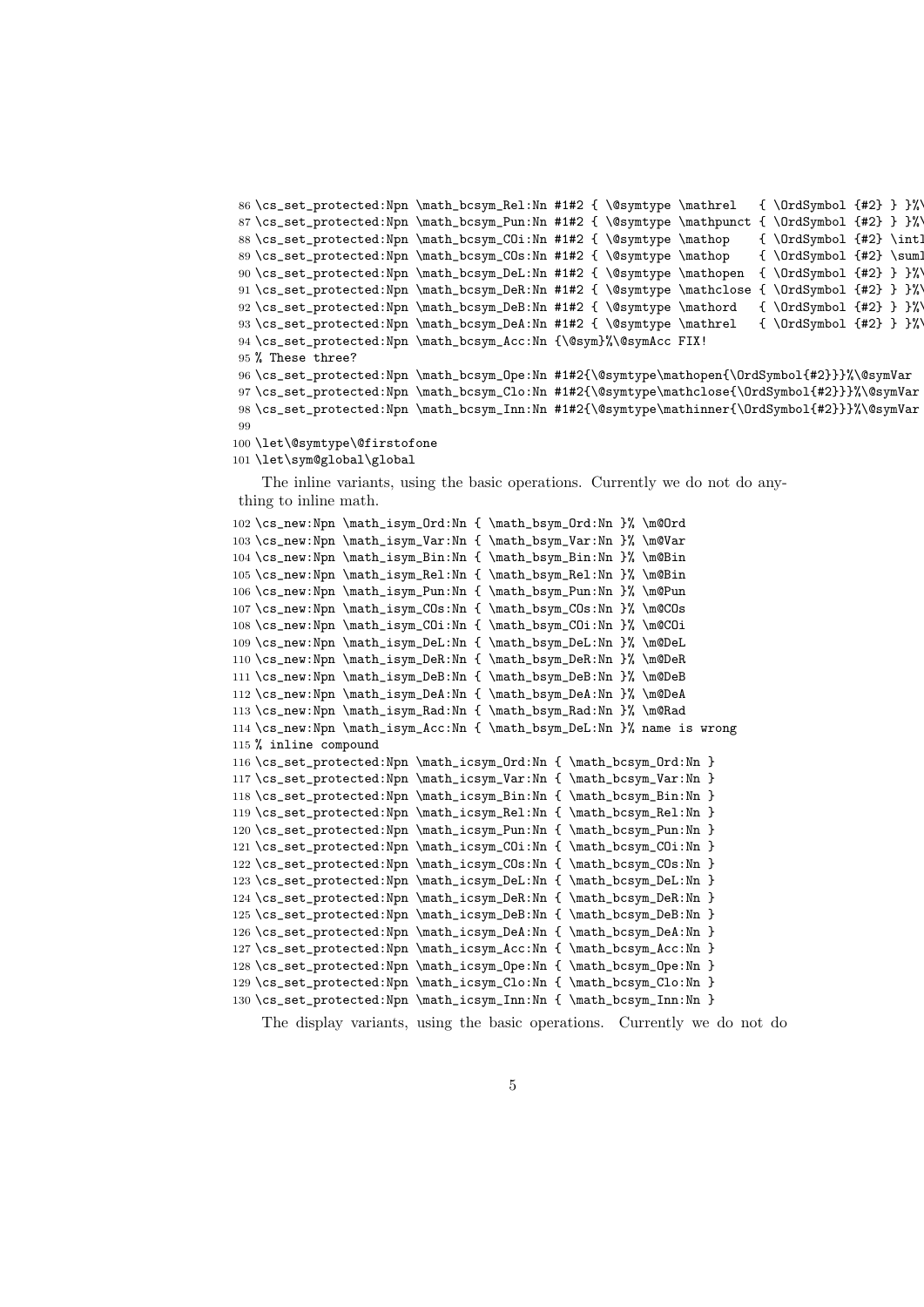anything to inline math.

```
131 \cs_new:Npn \math_dsym_Ord:Nn { \math_bsym_Ord:Nn }
132 \cs_new:Npn \math_dsym_Var:Nn { \math_bsym_Var:Nn }
133 \cs_new:Npn \math_dsym_Bin:Nn { \math_bsym_Bin:Nn }
134 \cs_new:Npn \math_dsym_Rel:Nn { \math_bsym_Rel:Nn }
135 \cs_new:Npn \math_dsym_Pun:Nn { \math_bsym_Pun:Nn }
136 \cs_new:Npn \math_dsym_COs:Nn { \math_bsym_COs:Nn }
137\cs_new:Npn\math_dsym_COi:Nn {\math_bsym_COi:Nn }
138 \cs_new:Npn \math_dsym_DeL:Nn { \math_bsym_DeL:Nn }
139 \cs_new:Npn \math_dsym_DeR:Nn { \math_bsym_DeR:Nn }
140 \cs_new:Npn \math_dsym_DeB:Nn { \math_bsym_DeB:Nn }
141 \cs_new:Npn \math_dsym_DeA:Nn { \math_bsym_DeA:Nn }
142 \cs_new:Npn \math_dsym_Rad:Nn { \math_bsym_Rad:Nn }
143 \cs_new:Npn \math_dsym_Acc:Nn { \math_bsym_DeL:Nn }
144 % inline compound
145 \cs_set_protected:Npn \math_dcsym_Ord:Nn { \math_bcsym_Ord:Nn }
146 \cs_set_protected:Npn \math_dcsym_Var:Nn { \math_bcsym_Var:Nn }
147 \cs_set_protected:Npn \math_dcsym_Bin:Nn { \math_bcsym_Bin:Nn }
148 \cs_set_protected:Npn \math_dcsym_Rel:Nn { \math_bcsym_Rel:Nn }
149 \cs_set_protected:Npn \math_dcsym_Pun:Nn { \math_bcsym_Pun:Nn }
150 \cs_set_protected:Npn \math_dcsym_COi:Nn { \math_bcsym_COi:Nn }
151 \cs_set_protected:Npn \math_dcsym_COs:Nn { \math_bcsym_COs:Nn }
152 \cs_set_protected:Npn \math_dcsym_DeL:Nn { \math_bcsym_DeL:Nn }
153 \cs_set_protected:Npn \math_dcsym_DeR:Nn { \math_bcsym_DeR:Nn }
154 \cs_set_protected:Npn \math_dcsym_DeB:Nn { \math_bcsym_DeB:Nn }
155 \cs_set_protected:Npn \math_dcsym_DeA:Nn { \math_bcsym_DeA:Nn }
156 \cs_set_protected:Npn \math_dcsym_Acc:Nn { \math_bcsym_Acc:Nn }
157 \cs_set_protected:Npn \math_dcsym_Ope:Nn { \math_bcsym_Ope:Nn }
158 \cs\_set\_protected: Npn \math_dcsym\_Clo: Nn { \mathb\_bcsym\_Clo: Nn }159 \cs_set_protected:Npn \math_dcsym_Inn:Nn { \math_bcsym_Inn:Nn }
Almost ready now! Now just need two commands to initialize these settings.
160 \cs_set:Npn \math_setup_inline_symbols:
161 {
162 \cs_set_eq:NN \math_sym_Ord:Nn \math_isym_Ord:Nn
```

```
163 \cs_set_eq:NN \math_sym_Var:Nn \math_isym_Var:Nn
164 \cs_set_eq:NN \math_sym_Bin:Nn \math_isym_Bin:Nn
165 \cs_set_eq:NN \math_sym_Rel:Nn \math_isym_Rel:Nn
166 \cs_set_eq:NN \math_sym_Pun:Nn \math_isym_Pun:Nn
167 \cs_set_eq:NN \math_sym_COs:Nn \math_isym_COs:Nn
168 \cs_set_eq:NN \math_sym_COi:Nn \math_isym_COi:Nn
169 \cs_set_eq:NN \math_sym_DeL:Nn \math_isym_DeL:Nn
170 \cs_set_eq:NN \math_sym_DeR:Nn \math_isym_DeR:Nn
171 \cs_set_eq:NN \math_sym_DeB:Nn \math_isym_DeL:Nn
172 \cs_set_eq:NN \math_sym_DeA:Nn \math_isym_DeA:Nn
173 \cs_set_eq:NN \math_sym_Rad:Nn \math_isym_Rad:Nn
174 \cs_set_eq:NN \math_sym_Acc:Nn \math_isym_DeL:Nn
175 \cs_set_eq:NN \math_csym_Ord:Nn \math_icsym_Ord:Nn
176 \cs_set_eq:NN \math_csym_Var:Nn \math_icsym_Var:Nn
177 \cs_set_eq:NN \math_csym_Bin:Nn \math_icsym_Bin:Nn
```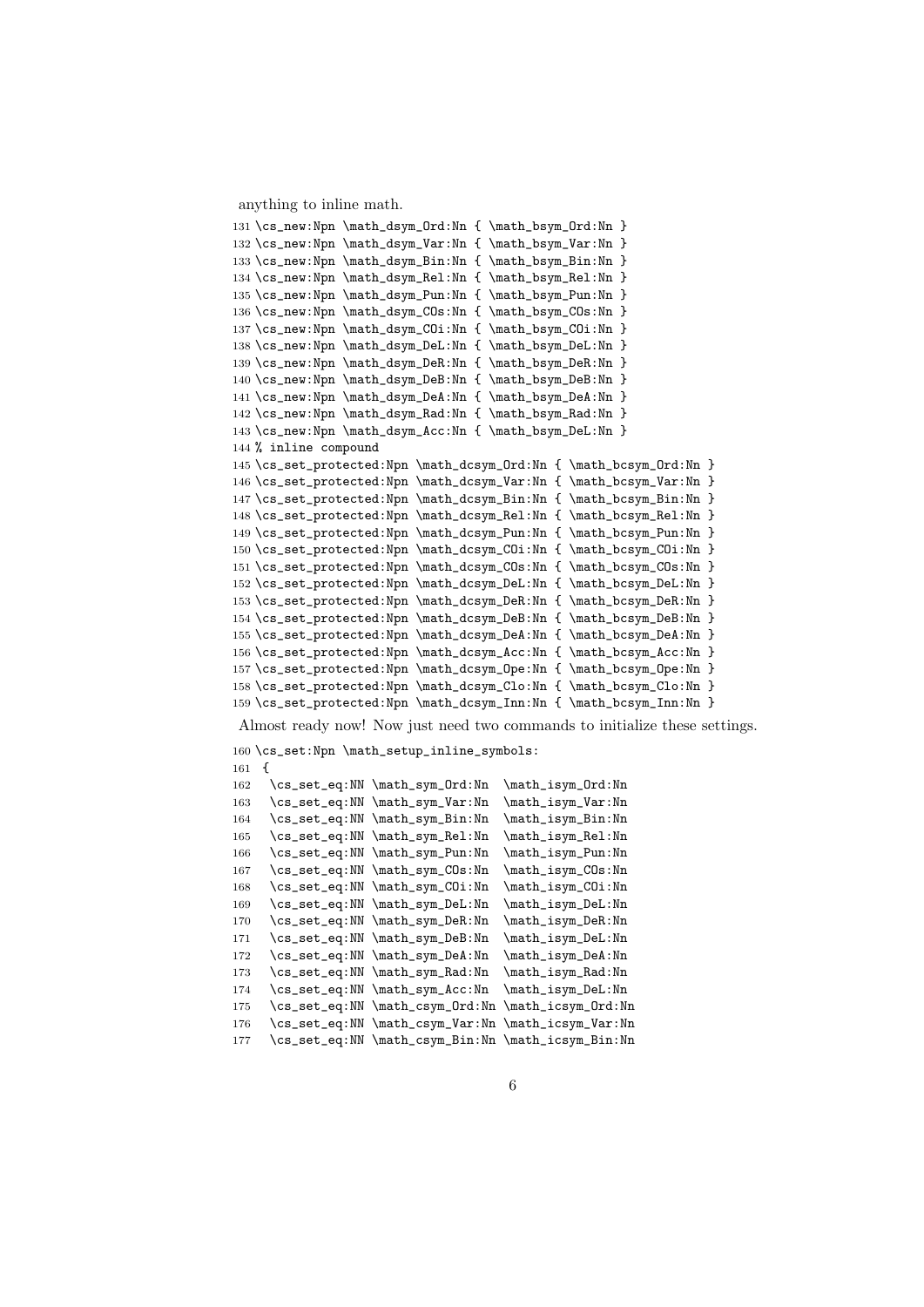```
178 \cs_set_eq:NN \math_csym_Rel:Nn \math_icsym_Rel:Nn
179 \cs_set_eq:NN \math_csym_Pun:Nn \math_icsym_Pun:Nn
180 \cs_set_eq:NN \math_csym_COi:Nn \math_icsym_COi:Nn
181 \cs_set_eq:NN \math_csym_COs:Nn \math_icsym_COs:Nn
182 \cs_set_eq:NN \math_csym_DeL:Nn \math_icsym_DeL:Nn
183 \cs_set_eq:NN \math_csym_DeR:Nn \math_icsym_DeR:Nn
184 \cs_set_eq:NN \math_csym_DeB:Nn \math_icsym_DeB:Nn
185 \cs_set_eq:NN \math_csym_DeA:Nn \math_icsym_DeA:Nn
186 \cs_set_eq:NN \math_csym_Acc:Nn \math_icsym_Acc:Nn
187 \cs_set_eq:NN \math_csym_Ope:Nn \math_icsym_Ope:Nn
188 \cs_set_eq:NN \math_csym_Clo:Nn \math_icsym_Clo:Nn
189 \cs_set_eq:NN \math_csym_Inn:Nn \math_icsym_Inn:Nn
190 }
191
192 \cs_set:Npn \math_setup_display_symbols:
193 \quad 5194 \cs_set_eq:NN \math_sym_Ord:Nn \math_dsym_Ord:Nn
195 \cs_set_eq:NN \math_sym_Var:Nn \math_dsym_Var:Nn
196 \cs_set_eq:NN \math_sym_Bin:Nn \math_dsym_Bin:Nn
197 \cs_set_eq:NN \math_sym_Rel:Nn \math_dsym_Rel:Nn
198 \cs_set_eq:NN \math_sym_Pun:Nn \math_dsym_Pun:Nn
199 \cs_set_eq:NN \math_sym_COs:Nn \math_dsym_COs:Nn
200 \cs_set_eq:NN \math_sym_COi:Nn \math_dsym_COi:Nn
201 \cs_set_eq:NN \math_sym_DeL:Nn \math_dsym_DeL:Nn
202 \cs_set_eq:NN \math_sym_DeR:Nn \math_dsym_DeR:Nn
203 \cs_set_eq:NN \math_sym_DeB:Nn \math_dsym_DeL:Nn
204 \verb|\cc_sset_eq:NN \mathtt_mDeA:Nm \mathdt_dsym_DeA:Nm \_c_set_eq:NN \mathtt_mRad:Nm \mathdt_dsym_Rad:Nm205 \cs_set_eq:NN \math_sym_Rad:Nn \math_dsym_Rad:Nn
206 \cs_set_eq:NN \math_sym_Acc:Nn \math_dsym_DeL:Nn
207 \cs_set_eq:NN \math_csym_Ord:Nn \math_dcsym_Ord:Nn
208 \cs_set_eq:NN \math_csym_Var:Nn \math_dcsym_Var:Nn
209 \cs_set_eq:NN \math_csym_Bin:Nn \math_dcsym_Bin:Nn
210 \cs_set_eq:NN \math_csym_Rel:Nn \math_dcsym_Rel:Nn
211 \cs_set_eq:NN \math_csym_Pun:Nn \math_dcsym_Pun:Nn
212 \cs_set_eq:NN \math_csym_COi:Nn \math_dcsym_COi:Nn
213 \cs_set_eq:NN \math_csym_COs:Nn \math_dcsym_COs:Nn
214 \cs_set_eq:NN \math_csym_DeL:Nn \math_dcsym_DeL:Nn
215 \cs_set_eq:NN \math_csym_DeR:Nn \math_dcsym_DeR:Nn
216 \cs_set_eq:NN \math_csym_DeB:Nn \math_dcsym_DeB:Nn
217 \cs_set_eq:NN \math_csym_DeA:Nn \math_dcsym_DeA:Nn
218 \cs_set_eq:NN \math_csym_Acc:Nn \math_dcsym_Acc:Nn
219 \cs_set_eq:NN \math_csym_Ope:Nn \math_dcsym_Ope:Nn
220 \cs_set_eq:NN \math_csym_Clo:Nn \math_dcsym_Clo:Nn
221 \cs_set_eq:NN \math_csym_Inn:Nn \math_dcsym_Inn:Nn
222 }
```
Phew, that was it.

Well, almost. We need to set them up for use properly. Should they be added to \everymath? Probably, for math within displays. However, this is a lot of extra processing which we could tackle in the display setup.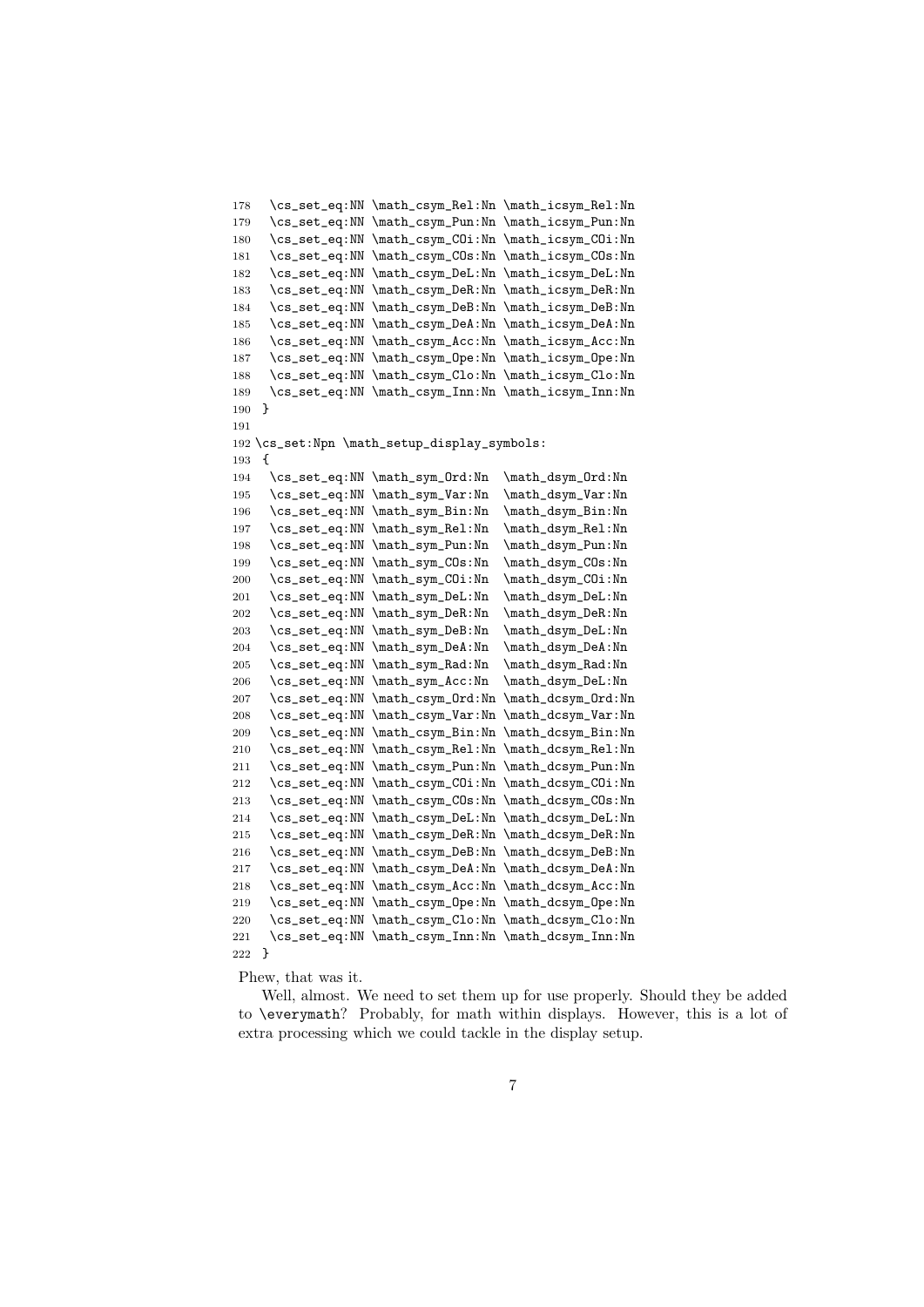\math\_setup\_inline\_symbols:

```
Need an active character for a second. Don't rely on \tilde{ } being active!
```

```
224 \edef\tmp{\catcode\z@=\the\catcode\z@}
225 \catcode\z@=\active
226 \def\DeclareFlexSymbol#1#2#3#4{%
227 \begingroup
228 \cs_set_protected:Npx\@tempb{
229 \exp_not:N\@sym\exp_not:N#1\exp_not:c{math_sym_#2:Nn}
230 \exp_not:c{mg@#3}{#4}
231 }
232 \ifcat\exp_not:N#1\relax
233 \sym@global\let#1\@tempb
234 \else
235 \sym@global\mathcode'#1="8000\relax
236 \lccode\z@='#1\relax
237 \lowercase{\sym@global\let^^@\@tempb}% zero char
238 \fi
239 \endgroup
240 }
241 \tmp % restore catcode
242 \cs_set:Npn \DeclareFlexDelimiter #1#2#3#4#5#6{
243 \DeclareFlexSymbol{#1}{#2}{#3}{#4}
244 \cs_gset:cpx{sd@\use:c{mg@#3}#4}{\exp_not:c{mg@#5}{#6}}
245 }
246
```

```
\DeclareFlexCompoundSymbol{\cdots}{Inn}{\cdotp\cdotp\cdotp} \def\@symInn#1#2{\@symtyp
\@symtype \mathinner{\OrdSymbol{\cdtop\cdotp\cdotp}}
```

```
247 \def\DeclareFlexCompoundSymbol#1#2#3{%
248 \exp_args:NNo \DeclareRobustCommand#1{\csname math_csym_#2:Nn\endcsname#1{#3}}%
249 \sym@global\let#1#1\relax
250 }
251 \DeclareRobustCommand\textchar{\text@char\textfont}
252 \DeclareRobustCommand\scriptchar{\text@char\scriptfont}%
```
Simplified the next bit because now the slot is read as one argument so no afterassignment and what have you. Just drop the char directly.

```
253 \def\text@char@sym#1#2#3#4{% #3=fam, #4=slot
```

```
254 \begingroup
```
\cs\_set\_eq:NN \@sym \prg\_do\_nothing: % defense against infinite loops

the next line will result in  $\scriptstyle\{num\}$ , where #3 provides the  $\langle num \rangle$ .

```
256 \the\text@script@char#3%
257 \char"#4\endgroup
258 }
259 \edef\tmp{\catcode\z@=\the\catcode\z@}
260 \catcode\z@=\active
261 \def\text@char#1#2{\begingroup
262 \check@mathfonts
```

```
263 \cs_set_eq:NN \text@script@char #1
```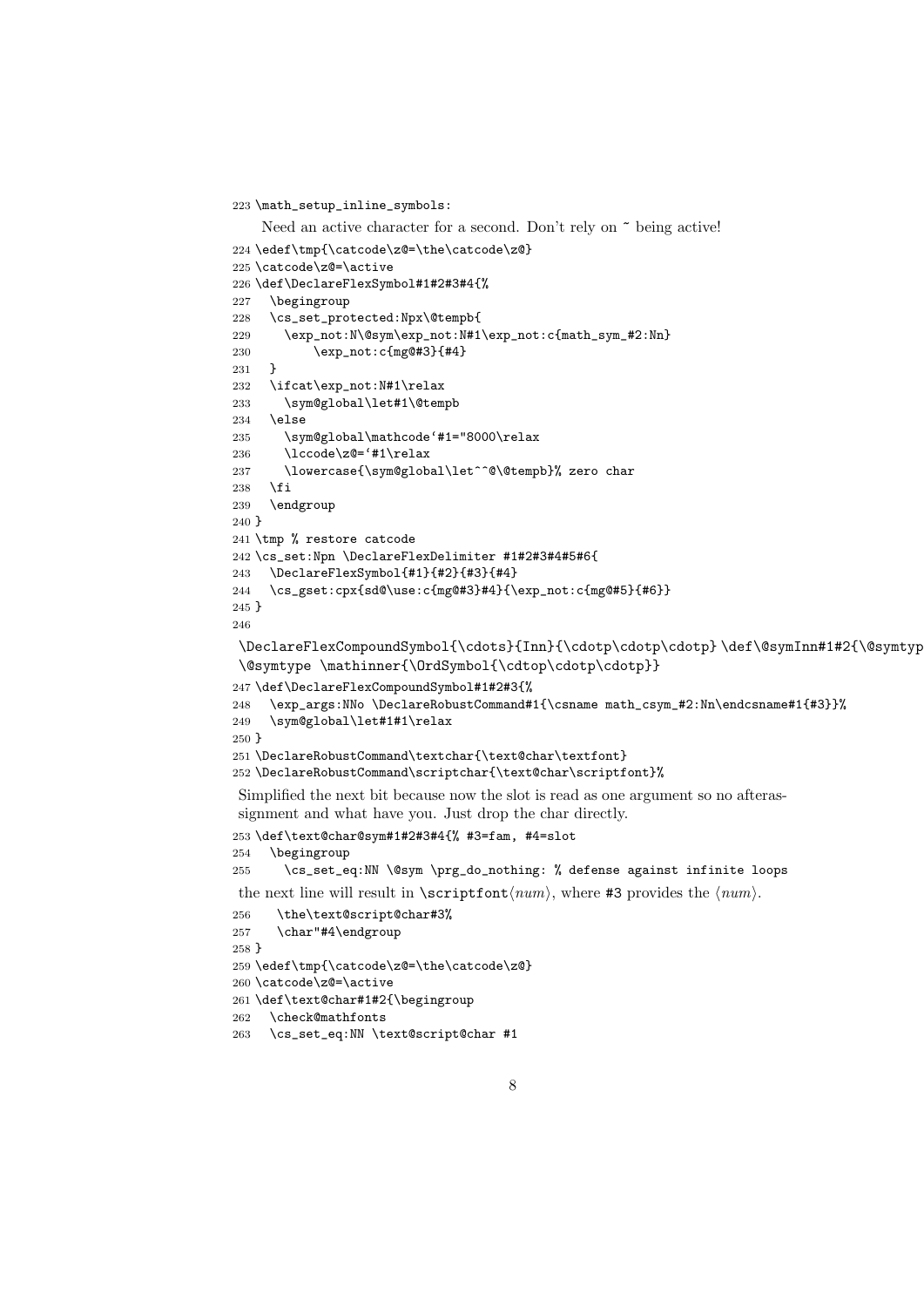```
264 \cs_set_eq:NN \@sym \text@char@sym
265 \cs_set_eq:NN \@symtype \use_ii:nn
266 \cs_set_eq:NN \OrdSymbol \use:n
267 \cs_set_eq:NN \ifmmode \iftrue
268 \everymath{$\use_none:n}%$
269 \def\mkern{\muskip\z@}
270 \cs_set_eq:NN\mskip\mkern
271 \ifcat\relax\noexpand#2% true if #2 is a cs.
272 #2%
273 \else
274 \lccode\z@=\expandafter'\string#2\relax
275 \lowercase{^^@}%
276 \fi
277 \endgroup
278 }
279 \tmp % restore catcode
280 \providecommand\textprime{}
281 \DeclareRobustCommand\textprime{\leavevmode
282 \raise.8ex\hbox{\text@char\scriptfont\prime}%
283 }
284 \@ifundefined{resetMathstrut@}{}{%
285 \def\resetMathstrut@{%
286 \setbox\z@\hbox{\textchar\vert}%
287 \ht\Mathstrutbox@\ht\z@ \dp\Mathstrutbox@\dp\z@
288 }%
289 }
Arrow fills. changed to 7mu as in amsmath
290 \@ifundefined{rightarrowfill@}{}{%
291 \def\rightarrowfill@#1{\m@th\setboxz@h{$#1\relbar$}\ht\z@\z@
292 $#1\copy\z@\mkern-7mu\cleaders
293 \hbox{$#1\mkern-2mu\box\z@\mkern-2mu$}\hfill
294 \mkern-6mu\OrdSymbol{\rightarrow}$}
295 \def\leftarrowfill@#1{\m@th\setboxz@h{$#1\relbar$}\ht\z@\z@
296 $#1\OrdSymbol{\leftarrow}\mkern-6mu\cleaders
297 \hbox{$#1\mkern-2mu\copy\z@\mkern-2mu$}\hfill
298 \mkern-7mu\box\z@$}
299 \def\leftrightarrowfill@#1{\m@th\setboxz@h{$#1\relbar$}\ht\z@\z@
300 $#1\OrdSymbol{\leftarrow}\mkern-6mu\cleaders
301 \hbox{$#1\mkern-2mu\box\z@\mkern-2mu$}\hfill
302 \mkern-6mu\OrdSymbol{\rightarrow}$}
303 }
hey, this looks like a simple case switch...
304 \def\binrel@sym#1#2#3#4{%
305 \xdef\binrel@@##1{%
306 \ifx\math_sym_Ord:Nn #2 \math_csym_Ord:Nn
307 \else\ifx\math_sym_Var:Nn#2 \math_csym_Var:Nn
308 \else\ifx\math_sym_COs:Nn#2 \math_csym_COs:Nn
```

```
309 \else\ifx\math_sym_COi:Nn#2 \math_csym_COi:Nn
```

```
310 \else\ifx\math_sym_Bin:Nn#2 \math_csym_Bin:Nn
```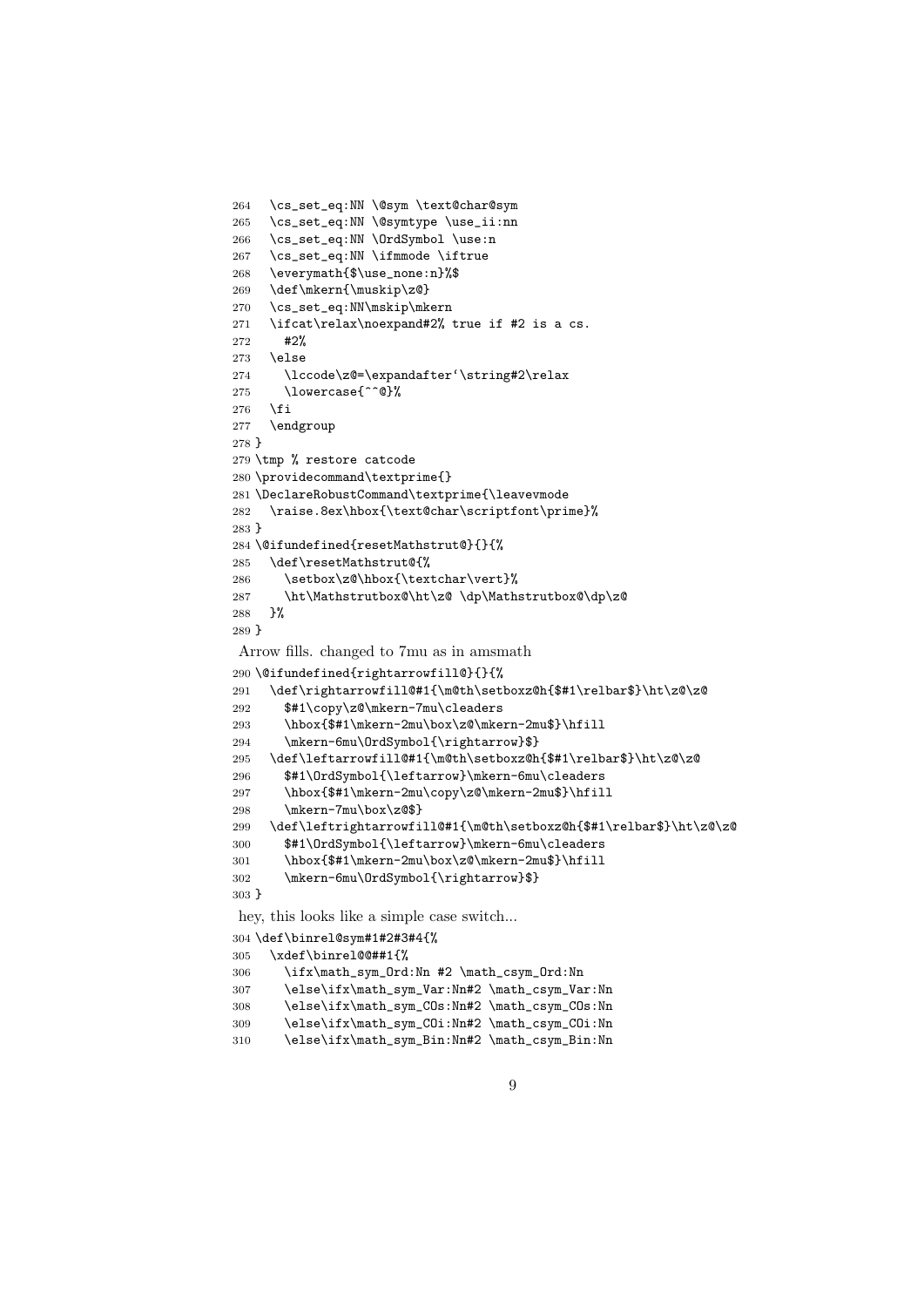```
311 \else\ifx\math_sym_Rel:Nn#2 \math_csym_Rel:Nn
312 \else\ifx\math_sym_Pun:Nn#2 \math_csym_Pun:Nn
313 \else\exp_not:N\@symErr \fi\fi\fi\fi\fi\fi\fi\fi
314 ?{\exp_not:N\OrdSymbol{##1}}}%
315 }
316
317 \def\binrel@a{%
318 \def\math_sym_Ord:Nn##1##2{\gdef\binrel@@####1{\math_sym_Ord:Nn##1{\OrdSymbol{####1}}}}%
319 \def\math_sym_Var:Nn##1##2{\gdef\binrel@@####1{\math_sym_Var:Nn##1{\OrdSymbol{####1}}}}%
320 \def\math_sym_COs:Nn##1##2{\gdef\binrel@@####1{\math_sym_COs:Nn##1{\OrdSymbol{####1}}}}%
321 \def\math_sym_COi:Nn##1##2{\gdef\binrel@@####1{\math_sym_COi:Nn##1{\OrdSymbol{####1}}}}%
322 \def\math_sym_Bin:Nn##1##2{\gdef\binrel@@####1{\math_sym_Bin:Nn##1{\OrdSymbol{####1}}}}%
323 \def\math_sym_Rel:Nn##1##2{\gdef\binrel@@####1{\math_sym_Rel:Nn##1{\OrdSymbol{####1}}}}%
324 \def\math_sym_Pun:Nn##1##2{\gdef\binrel@@####1{\math_sym_Pun:Nn##1{\OrdSymbol{####1}}}}%
325 }
326 \def\binrel@#1{%
327 \setbox\z@\hbox{$%
328 \let\mathchoice\@gobblethree
329 \let\@sym\binrel@sym \binrel@a
330 #1$}%
331 }
332 \def\@symextension{sym}
333 \newcommand\usesymbols[1]{%
334 \clist_map_variable:nNn{#1}\@tempb{%
335 \exp_args:No\@onefilewithoptions{\@tempb}[][]\@symextension
336 }%
337 }
338 % Need to introduce \ProvidesExplFile somehow
339 \newcommand\ProvidesSymbols[1]{\ProvidesFile{#1.sym}}
340 \DeclareRobustCommand{\not}[1]{\math_csym_Rel:Nn\not{\OrdSymbol{\notRel#1}}}
341 \DeclareRobustCommand{\OrdSymbol}[1]{%
342 \begingroup\mathchars@reset#1\endgroup
343 }
344 \def\mathchars@reset{\let\@sym\@sym@ord \let\@symtype\@symtype@ord
345 \let\OrdSymbol\relax}
346 \def\@symtype@ord#1#{}% a strange sort of \@gobble
347 \def\@sym@ord#1#2{\exp_after:wN\@sym@ord@a\string#2\@nil}%
Read delimited argument here. We want to find first character of DeA, Bin, etc.
```
and the control sequence checked agains is \m@DeL, \m@Pun, etc. The lccode trick makes the . into an @ with catcode 12. This is what results when the code is called with \string. Beware of this when we change internal names for math groups! If a Delimiter is found, insert it with class 0 but use the smallest version available. Otherwise just insert math char of class 0. The code here is not pretty and it indicates it should be tackled differently!

```
348 \begingroup
349 \lccode'\.='\_ \lowercase{\endgroup
350 \def\@sym@ord@a#1.#2.}#3#4\@nil#5#6{%
351 \if D#3
352 %\math_ord_delim_aux:Nn #5{#6}
```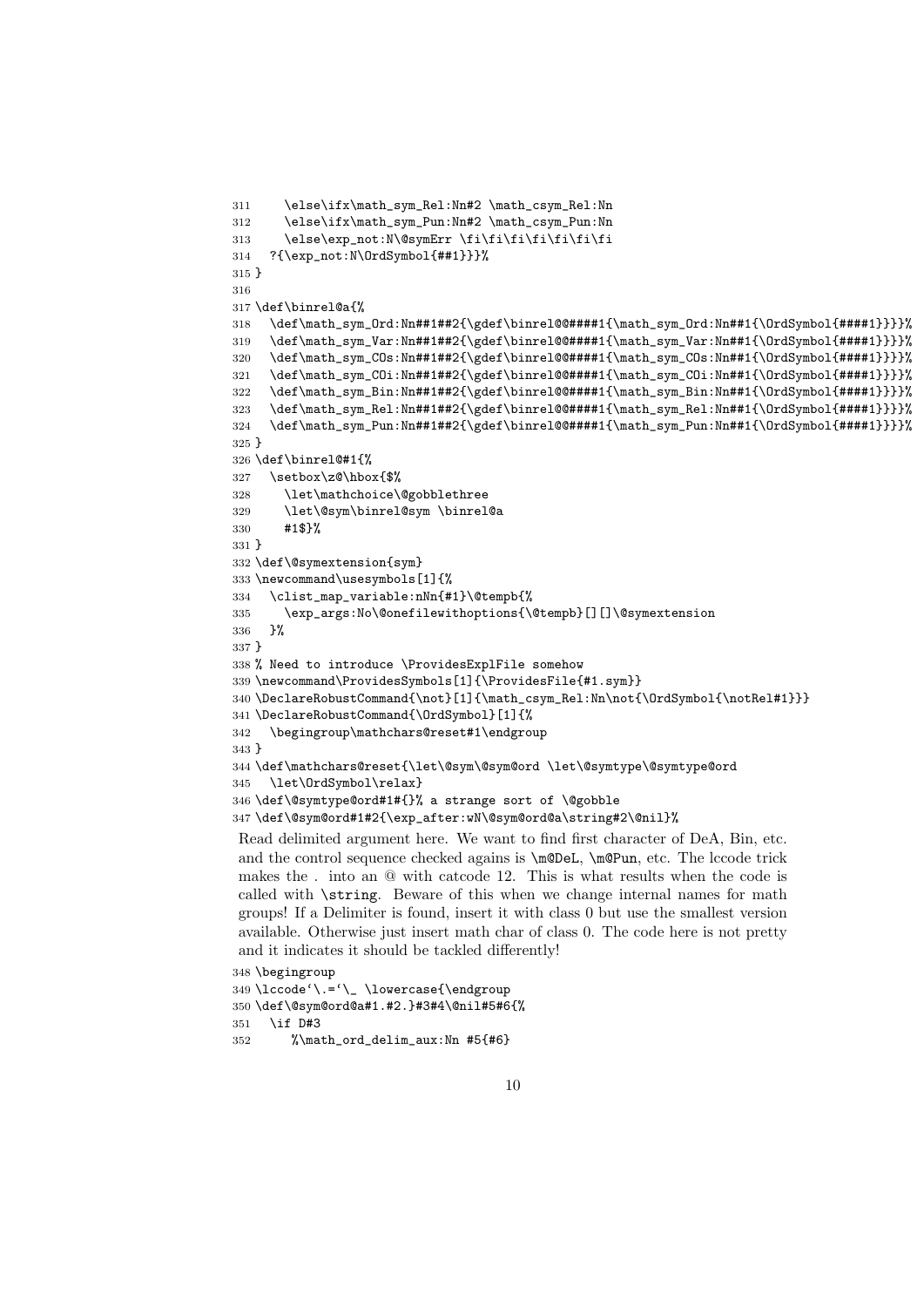```
353 \math_sd_del_aux:Nnn 0 #5{#6}% check if this works!
354 \else
355 \math_char:NNn 0 #5{#6}
356 \fi
357 }
358 \cs_set:Nn \math_ord_delim_aux:Nn {
359 \math_sd_aux:nn { \math_char:NNn 0 } {#1{#2}}
360 }
```
Before declaring any math characters active, we have to take care of a small problem with amsmath  $v2.x$ , if it is loaded before flexisym.  $\std@minus$  and \std@equal are defined as

```
\mathchardef\std@minus\mathcode'\-\relax
\mathchardef\std@equal\mathcode'\=\relax
```
in amsmath.sty and again \AtBeginDocument. The latter is because

In case some alternative math fonts are loaded later. [amsmath.dtx]

The problem arises because flexisym sets the mathcode of all symbols to 32768 which is illegal for a \mathchardef.

We have to remove the assignments from the **\AtBeginDocument** hook as they will cause an error there.

```
361 \@ifpackageloaded{amsmath}{%
```
Split the contents of \@begindocumenthook by reading what we search for as a delimited argument and ensure these two assignments do not take place. It is questionable if anything reasonable can be done to them. In the case of a package such as mathpazo which defines

```
\DeclareMathSymbol{=}{\mathrel}{upright}{"3D}
```
the \Relbar will look wrong if we don't use the correct symbol. The way to solve this is define additional .sym files which contain the definition of \relbar and \Relbar needed. We need those additional files anyway for things like \joinord.

362 }{}

There is problem when using \DeclareMathOperator as the operators defined call a command \newmcodes@ which relies on the mathcode of - being less than 32768. We delay the definition \AtBeginDocument in case amssymb hasn't been loaded yet.

```
363 \AtBeginDocument{%
364 \ifx\Umathcode\@undefined
365 \gdef\newmcodes@{\mathcode'\'39\mathcode'\*42\mathcode'\."613A%
366 \ifnum\mathcode'\-=45 \else
The extra check. Don't do anything if - is math active.
367 \ifnum\mathcode'\-=32768\space
```

```
368 \else
```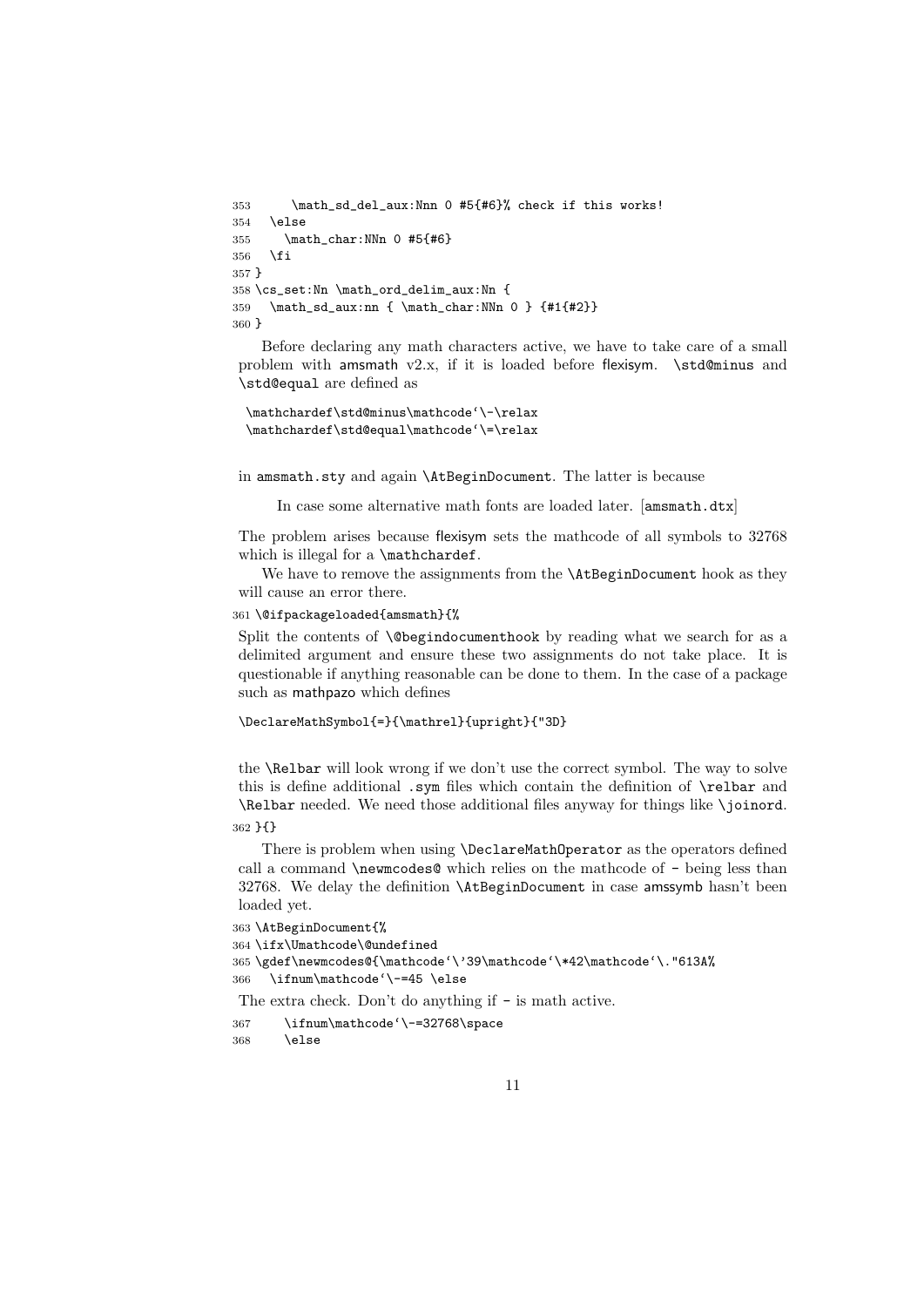```
369 \mathchardef\std@minus\mathcode'\-\relax
370 \fi
371 \fi
372 \mathcode'\-45\mathcode'\/47\mathcode'\:"603A\relax}
373 \else
374 \gdef\newmcodes@{\mathcode'\'39\mathcode'\*42\mathcode'\."613A%
375 \ifnum\Umathcodenum'\-=45 \else
The extra check. Don't do anything if - is math active.
376 \ifnum\Umathcodenum'\-=16777216\space
377 \else
378 \Umathcharnumdef\std@minus\Umathcodenum'\-\relax
379 \fi
380 \fi
381 \mathcode'\-45\mathcode'\/47\mathcode'\:"603A\relax}
382 \fi
383 }
    And we then continue with the options.
384 \DeclareOption{mathstyleoff}{%
385 \PassOptionsToPackage{noactivechars}{mathstyle}}
386 \DeclareOption{cmbase}{\usesymbols{cmbase}}
387 \DeclareOption{mathpazo}{\usesymbols{mathpazo}}
388 \DeclareOption{mathptmx}{\usesymbols{mathptmx}}
389 \ExecuteOptions{cmbase}
390 \ProcessOptions\relax
391 \renewcommand{\lnot}{\neg}
392 \renewcommand{\land}{\wedge}
393 \renewcommand{\lor}{\vee}
394 \renewcommand{\le}{\leq}
395 \renewcommand{\ge}{\geq}
396 \renewcommand{\ne}{\neq}
397 \renewcommand{\owns}{\ni}
398 \renewcommand{\gets}{\leftarrow}
399 \renewcommand{\to}{\rightarrow}
400 \renewcommand{\|}{\Vert}
401 \RequirePackage{mathstyle}
402 \langle package\rangle\endinput
```
# 2 cmbase, mathpazo, mathptmx

For each math font package we define a corresponding symbol file with extension sym. The Computer Modern base is called cmbase and mathpazo and mathptmx corresponds to the packages. The definitions are almost identical as they mostly concern the positions in the math font encodings. Look for differences in \joinord, \relbar and \Relbar. If you inspect the source code, you'll see that the support for mathptmx didn't require any work but I thought it better to create a sym file to maintain a uniform interface.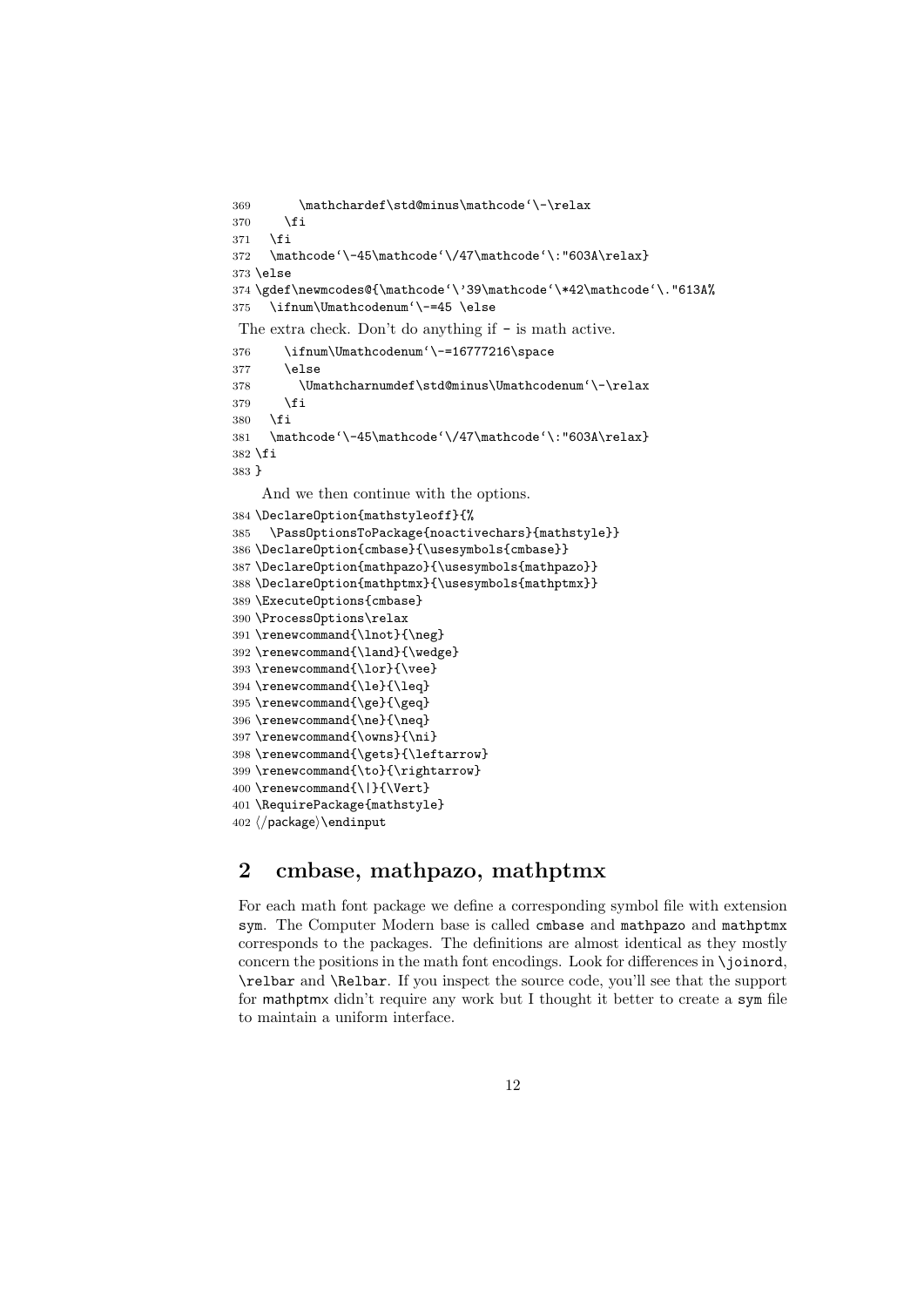Open question on ! and ?: maybe they should have type 'Pun' instead of 'DeR'. Need to search for uses in math in AMS archives. Or, maybe add a special 'Clo' type for them: non-extensible closing delimiter.

Default mathgroup setup.

```
403 \langle *cmbase | mathpazo | mathptmx \rangle404 \langle \text{cmbase}\rangle \langle \text{ProvidesSymbols{cmbase}[2007/12/19 v0.92]}405 (mathpazo)\ProvidesSymbols{mathpazo}[2010/07/11 v0.3]
406 (mathptmx) \ProvidesSymbols{mathptmx}[2010/07/11 v0.3]
407 \ExplSyntaxOn
408 \cs_gset:cpx {mg@OT1} {\hexnumber@\symoperators}
409 \cs_gset:cpx {mg@OML} {\hexnumber@\symletters}
410 \cs_gset:cpx {mg@OMS} {\hexnumber@\symsymbols}
411 \cs_gset:cpx {mg@OMX} {\hexnumber@\symlargesymbols}
412 \cs_gset:Npx \mg@bin {\mg@OMS}
413 \cs_gset:Npx \mg@del {\mg@OMX}
414 \cs_gset:Npx \mg@digit {\exp_not:c{mg@OT1}}
415 \cs_gset:Npn \mg@latin {\mg@OML}
416 \cs_gset_eq:NN \mg@Latin \mg@latin
417 \cs_gset_eq:NN \mg@greek \mg@latin
418 (cmbase | mathptmx) \cs_gset_eq:NN\mg@Greek\mg@digit
```
Mathpazo takes the upper case greeks from the letter font if slantedGreek is in effect, but from upright if not. Mathptmx also takes the slanted greek from the letter font.

```
419 (mathpazo)\@ifpackagewith{mathpazo}{slantedGreek}{%
420 \langlemathpazo\rangle \ \cos_gset_eq:NN\mg@Greek\mg@latin
421 \langle mathpazo\rangle}{%
422 (mathpazo) \cs_gset:cpx{mg@Greek}{\hexnumber@\symupright}
423 \langlemathpazo\rangle}
424 (mathptmx)\@ifpackagewith{mathptmx}{slantedGreek}{%
425 \langle \text{math} \rangle \quad \langle cs\_gset\_eq: NN \rangle hg@Greek\mg@latin
426 \langle \text{mathptmx} \rangle}{}
427 \cs_gset_eq:NN \mg@rel \mg@bin
428 \cs_gset_eq:NN \mg@ord \mg@bin
429 \cs_gset_eq:NN \mg@cop \mg@del
```
Symbols from the 128-character cmr encoding. Paren and square bracket delimiters from this encoding are covered by the definitions in the cmex section, however.

```
430 \DeclareFlexSymbol{!} {Pun}{OT1}{21}
431 \DeclareFlexSymbol{+} {Bin}{OT1}{2B}
432 \DeclareFlexSymbol{:} {Rel}{OT1}{3A}
433 \DeclareFlexSymbol{\colon}{Pun}{OT1}{3A}
434 \DeclareFlexSymbol{;} {Pun}{OT1}{3B}
435 \AtBeginDocument{\DeclareFlexSymbol{=} {Rel}{OT1}{3D}}
436 \DeclareFlexSymbol{?} {Pun}{OT1}{3F}
```
AMSTEX, and therefore the amsmath package, make the uppercase Greek letters class 0 (nonvariable) instead of 7 (variable), to eliminate the glaring inconsistency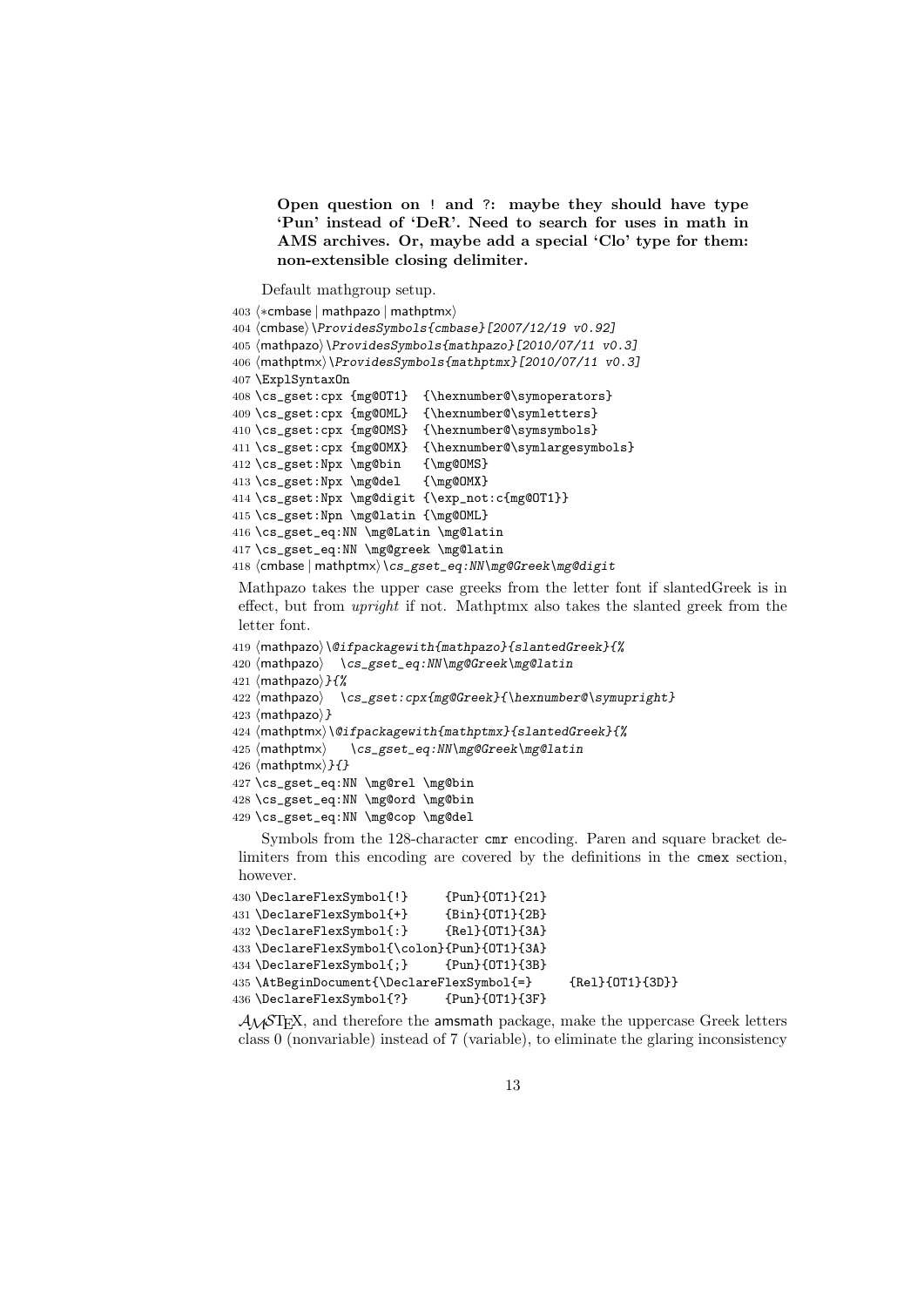with lowercase Greek. (In plain TFX, {\bf\Delta} works, while {\bf\delta} doesn't.) Let us try to make them both variable (fonts permitting) instead of nonvariable.

```
437 \DeclareFlexSymbol{\Gamma} {Var}{Greek}{00}
438 \DeclareFlexSymbol{\Delta} {Var}{Greek}{01}
439 \DeclareFlexSymbol{\Theta} {Var}{Greek}{02}
440 \DeclareFlexSymbol{\Lambda} {Var}{Greek}{03}
441 \DeclareFlexSymbol{\Xi} {Var}{Greek}{04}
442 \DeclareFlexSymbol{\Pi} {Var}{Greek}{05}
443 \DeclareFlexSymbol{\Sigma} {Var}{Greek}{06}
444 \DeclareFlexSymbol{\Upsilon}{Var}{Greek}{07}
445 \DeclareFlexSymbol{\Phi} {Var}{Greek}{08}
446 \DeclareFlexSymbol{\Psi} {Var}{Greek}{09}
447 \DeclareFlexSymbol{\Omega} {Var}{Greek}{0A}
Decimal digits.
448 \DeclareFlexSymbol{0}{Var}{digit}{30}
449 \DeclareFlexSymbol{1}{Var}{digit}{31}
450 \DeclareFlexSymbol{2}{Var}{digit}{32}
451 \DeclareFlexSymbol{3}{Var}{digit}{33}
452 \DeclareFlexSymbol{4}{Var}{digit}{34}
453 \DeclareFlexSymbol{5}{Var}{digit}{35}
454 \DeclareFlexSymbol{6}{Var}{digit}{36}
455 \DeclareFlexSymbol{7}{Var}{digit}{37}
456 \DeclareFlexSymbol{8}{Var}{digit}{38}
457 \DeclareFlexSymbol{9}{Var}{digit}{39}
Symbols from the 128-character cmmi encoding.
458 \DeclareFlexSymbol{,}{Pun}{OML}{3B}
459 \DeclareFlexSymbol{.}{Ord}{OML}{3A}
460 \DeclareFlexSymbol{/}{Ord}{OML}{3D}
461 \DeclareFlexSymbol{<}{Rel}{OML}{3C}
462 \DeclareFlexSymbol{>}{Rel}{OML}{3E}
To do: make the Var property of lc Greek work properly.
463 \DeclareFlexSymbol{\alpha} {Var}{greek}{0B}
464 \DeclareFlexSymbol{\beta} {Var}{greek}{0C}
465 \DeclareFlexSymbol{\gamma} {Var}{greek}{0D}
466 \DeclareFlexSymbol{\delta} {Var}{greek}{0E}
467\DeclareFlexSymbol{\epsilon} {Var}{greek}{0F}
468 \DeclareFlexSymbol{\zeta} {Var}{greek}{10}
469 \DeclareFlexSymbol{\eta} {Var}{greek}{11}
470 \DeclareFlexSymbol{\theta} {Var}{greek}{12}
471 \DeclareFlexSymbol{\iota} {Var}{greek}{13}
472 \DeclareFlexSymbol{\kappa} {Var}{greek}{14}
473 \DeclareFlexSymbol{\lambda} {Var}{greek}{15}
474 \DeclareFlexSymbol{\mu} {Var}{greek}{16}
475 \DeclareFlexSymbol{\nu} {Var}{greek}{17}
476 \DeclareFlexSymbol{\xi} {Var}{greek}{18}
477 \DeclareFlexSymbol{\pi} {Var}{greek}{19}
478 \DeclareFlexSymbol{\rho} {Var}{greek}{1A}
```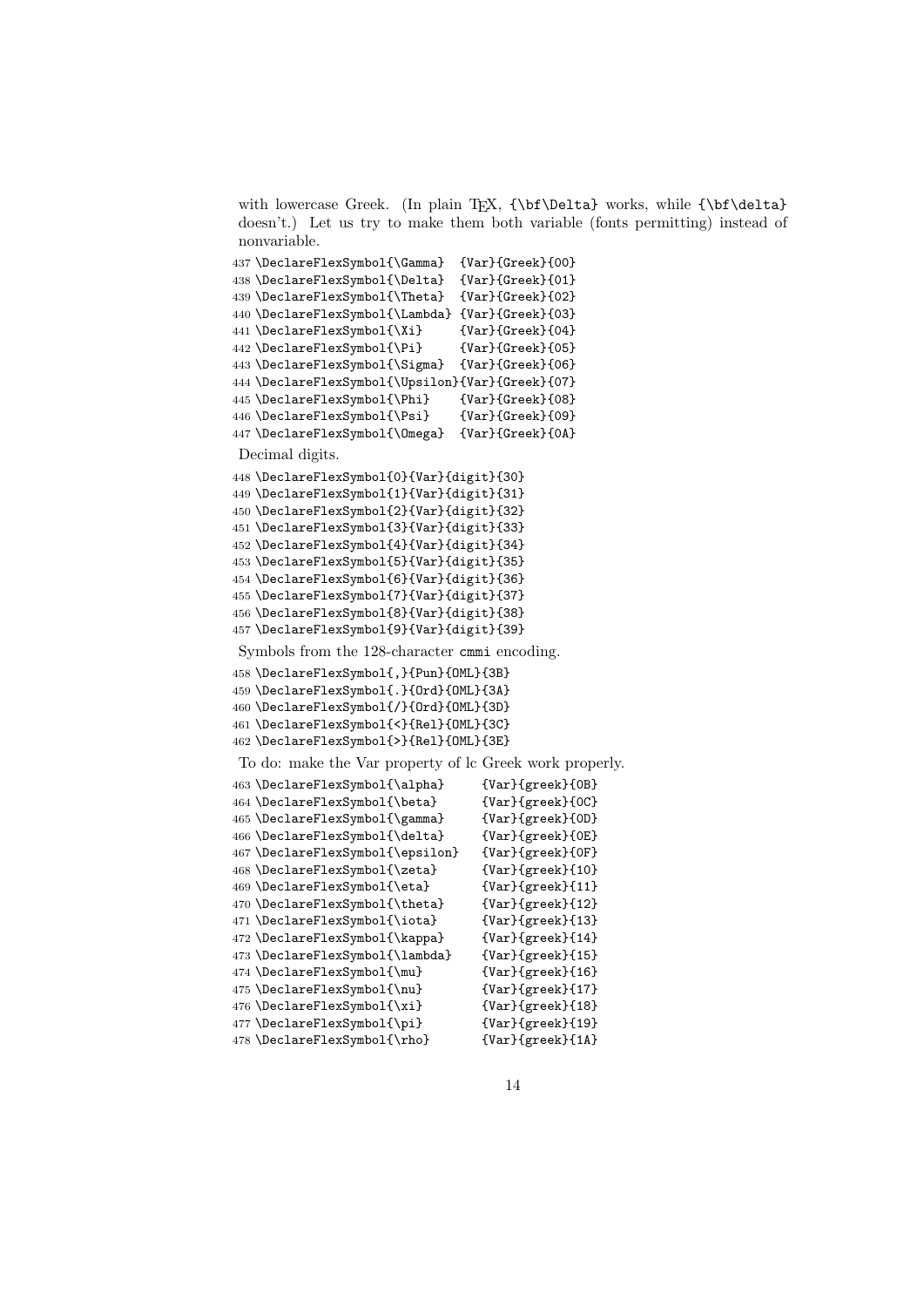| 479 \DeclareFlexSymbol{\sigma}                      | {Var}{greek}{1B}      |
|-----------------------------------------------------|-----------------------|
| 480 \DeclareFlexSymbol{\tau}                        | $\{Var\}$ {greek}{1C} |
| 481 \DeclareFlexSymbol{\upsilon}                    | $\{Var\}$ {greek}{1D} |
| 482 \DeclareFlexSymbol{\phi}                        | $\{Var\}$ {greek}{1E} |
| 483 \DeclareFlexSymbol{\chi}                        | {Var}{greek}{1F}      |
| 484 \DeclareFlexSymbol{\psi}                        | $\{Var\}$ {greek}{20} |
| 485 \DeclareFlexSymbol{\omega}                      | $\{Var\}$ {greek}{21} |
| 486 \DeclareFlexSymbol{\varepsilon}{Var}{greek}{22} |                       |
| 487 \DeclareFlexSymbol{\vartheta}                   | $\{Var\}$ {greek}{23} |
| 488 \DeclareFlexSymbol{\varpi}                      | $\{Var\}$ {greek}{24} |
| 489 \DeclareFlexSymbol{\varrho}                     | $\{Var\}$ {greek}{25} |
| 490 \DeclareFlexSymbol{\varsigma}                   | $\{Var\}$ {greek}{26} |
| 491 \DeclareFlexSymbol{\varphi}                     | $\{Var\}$ {greek}{27} |
|                                                     |                       |

Note that in plain TEX \imath and \jmath are not variable-font. But if a j changes font to, let's say, sans serif or calligraphic, a dotless j in the same context should change font in the same way.

| 492 \DeclareFlexSymbol{\imath}                          | $\{Var\}$ {OML}{7B}    |
|---------------------------------------------------------|------------------------|
| 493 \DeclareFlexSymbol{\jmath}                          | $\{Var\}$ {OML}{7C}    |
| 494 \DeclareFlexSymbol{\ell}                            | ${0rd}{0ML}{60}$       |
| 495 \DeclareFlexSymbol{\wp}                             | ${Ord}{OML}{7D}$       |
| 496 \DeclareFlexSymbol{\partial}                        | ${Ord}{OML}{40}$       |
| 497 \DeclareFlexSymbol{\flat}                           | ${Ord}{OML}{5B}$       |
| 498 \DeclareFlexSymbol{\natural}                        | ${Ord}{OML}{f5C}$      |
| 499 \DeclareFlexSymbol{\sharp}                          | ${Ord}{OML}{SDD}$      |
| 500 \DeclareFlexSymbol{\triangleleft}                   | ${Bin}$ {OML}{2F}      |
| 501 \DeclareFlexSymbol{\triangleright}                  | $\{Bin\}(OML)$ {2E}    |
| 502 \DeclareFlexSymbol{\star}                           | ${Bin}(OML){3F}$       |
| 503 \DeclareFlexSymbol{\smile}                          | ${Re1}$ {OML} ${5E}$ } |
| 504 \DeclareFlexSymbol{\frown}                          | ${Re1}$ ${OML}$ ${5F}$ |
| 505 \DeclareFlexSymbol{\leftharpoonup}                  | ${Re1}$ {OML}{28}      |
| 506 \DeclareFlexSymbol{\leftharpoondown}                | {Rel}{OML}{29}         |
| 507 \DeclareFlexSymbol{\rightharpoonup}                 | ${Re1}$ ${OML}$ ${2A}$ |
| 508 \DeclareFlexSymbol{\rightharpoondown}{Rel}{OML}{2B} |                        |
| Latin                                                   |                        |
| 509 \DeclareFlexSymbol{a}{Var}{latin}{61}               |                        |
| 510 \DeclareFlexSymbol{b}{Var}{latin}{62}               |                        |
| 511 \DeclareFlexSymbol{c}{Var}{latin}{63}               |                        |
| 512 \DeclareFlexSymbol{d}{Var}{latin}{64}               |                        |
| 513 \DeclareFlexSymbol{e}{Var}{latin}{65}               |                        |
| 514 \DeclareFlexSymbol{f}{Var}{latin}{66}               |                        |
| 515 \DeclareFlexSymbol{g}{Var}{latin}{67}               |                        |
| 516 \DeclareFlexSymbol{h}{Var}{latin}{68}               |                        |
| 517 \DeclareFlexSymbol{i}{Var}{latin}{69}               |                        |
| 518 \DeclareFlexSymbol{j}{Var}{latin}{6A}               |                        |
| 519 \DeclareFlexSymbol{k}{Var}{latin}{6B}               |                        |
| 520 \DeclareFlexSymbol{1}{Var}{latin}{6C}               |                        |
| 521 \DeclareFlexSymbol{m}{Var}{latin}{6D}               |                        |
| 522 \DeclareFlexSymbol{n}{Var}{latin}{6E}               |                        |
|                                                         |                        |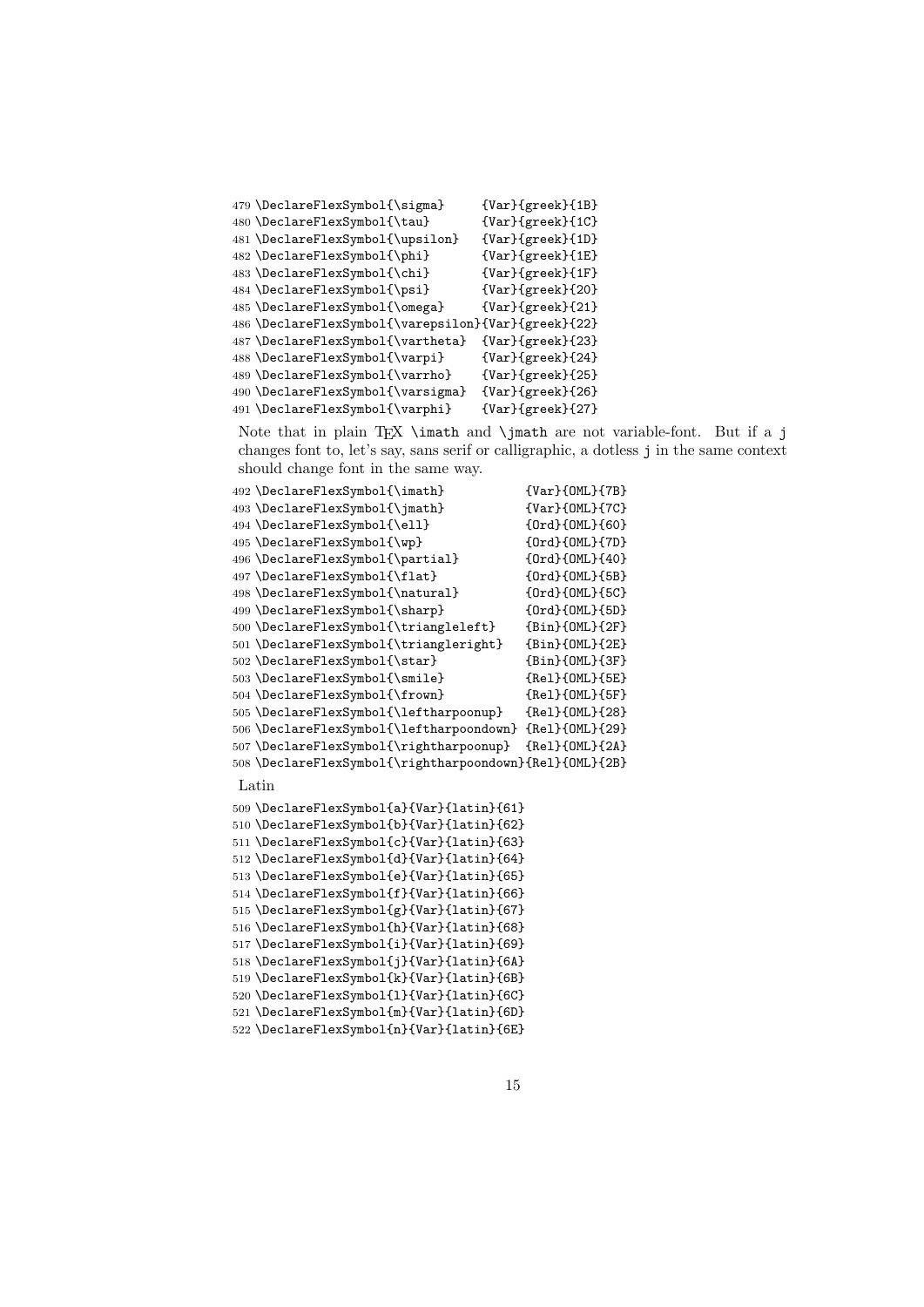```
523 \DeclareFlexSymbol{o}{Var}{latin}{6F}
524 \DeclareFlexSymbol{p}{Var}{latin}{70}
525 \DeclareFlexSymbol{q}{Var}{latin}{71}
526 \DeclareFlexSymbol{r}{Var}{latin}{72}
527 \DeclareFlexSymbol{s}{Var}{latin}{73}
528 \DeclareFlexSymbol{t}{Var}{latin}{74}
529 \DeclareFlexSymbol{u}{Var}{latin}{75}
530 \DeclareFlexSymbol{v}{Var}{latin}{76}
531 \DeclareFlexSymbol{w}{Var}{latin}{77}
532 \DeclareFlexSymbol{x}{Var}{latin}{78}
533 \DeclareFlexSymbol{y}{Var}{latin}{79}
534 \DeclareFlexSymbol{z}{Var}{latin}{7A}
535 \DeclareFlexSymbol{A}{Var}{Latin}{41}
536 \DeclareFlexSymbol{B}{Var}{Latin}{42}
537 \DeclareFlexSymbol{C}{Var}{Latin}{43}
538 \DeclareFlexSymbol{D}{Var}{Latin}{44}
539 \DeclareFlexSymbol{E}{Var}{Latin}{45}
540 \DeclareFlexSymbol{F}{Var}{Latin}{46}
541 \DeclareFlexSymbol{G}{Var}{Latin}{47}
542 \DeclareFlexSymbol{H}{Var}{Latin}{48}
543 \DeclareFlexSymbol{I}{Var}{Latin}{49}
544 \DeclareFlexSymbol{J}{Var}{Latin}{4A}
545 \DeclareFlexSymbol{K}{Var}{Latin}{4B}
546 \DeclareFlexSymbol{L}{Var}{Latin}{4C}
547 \DeclareFlexSymbol{M}{Var}{Latin}{4D}
548 \DeclareFlexSymbol{N}{Var}{Latin}{4E}
549 \DeclareFlexSymbol{O}{Var}{Latin}{4F}
550 \DeclareFlexSymbol{P}{Var}{Latin}{50}
551 \DeclareFlexSymbol{Q}{Var}{Latin}{51}
552 \DeclareFlexSymbol{R}{Var}{Latin}{52}
553 \DeclareFlexSymbol{S}{Var}{Latin}{53}
554 \DeclareFlexSymbol{T}{Var}{Latin}{54}
555 \DeclareFlexSymbol{U}{Var}{Latin}{55}
556 \DeclareFlexSymbol{V}{Var}{Latin}{56}
557 \DeclareFlexSymbol{W}{Var}{Latin}{57}
558 \DeclareFlexSymbol{X}{Var}{Latin}{58}
559 \DeclareFlexSymbol{Y}{Var}{Latin}{59}
560 \DeclareFlexSymbol{Z}{Var}{Latin}{5A}
```
The \ldotPun glyph is used in constructing the \ldots symbol. It is just a period with a different math symbol class. \lhookRel and \rhookRel are used in a similar way for building hooked arrow symbols.

```
561 \DeclareFlexSymbol{\ldotPun}{Pun}{OML}{3A}
562 \def\ldotp{\ldotPun}
563 \DeclareFlexSymbol{\lhookRel}{Rel}{OML}{2C}
564 \DeclareFlexSymbol{\rhookRel}{Rel}{OML}{2D}
Symbols from the 128-character cmsy encoding.
565 \DeclareFlexSymbol{*} {Bin}{bin}{03} % \ast
566 \AtBeginDocument{\DeclareFlexSymbol{-} {Bin}{bin}{00}}
```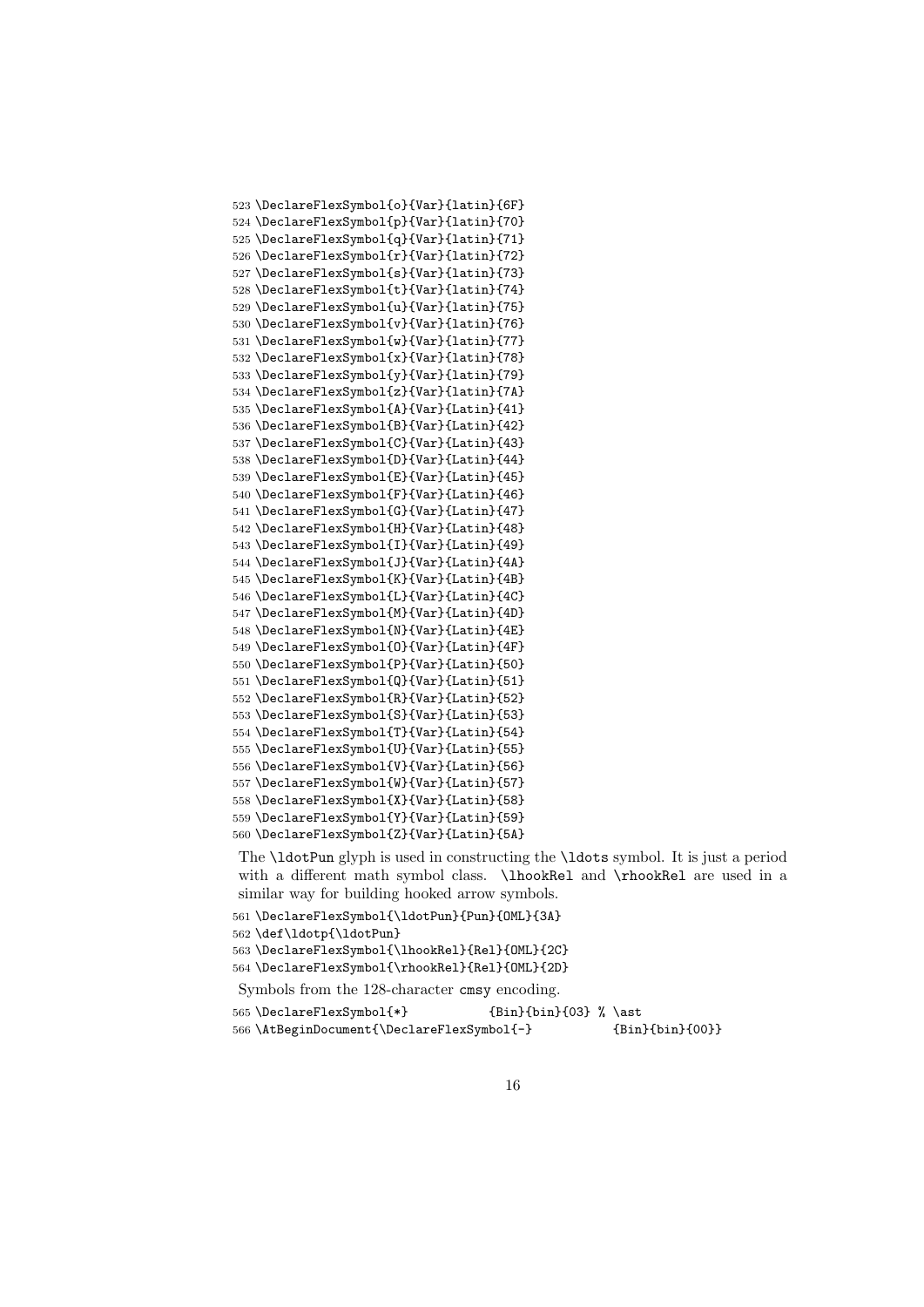| 567 \DeclareFlexSymbol{ }                          | ${Ord}{OMS}{6A}$       |
|----------------------------------------------------|------------------------|
| 568 \DeclareFlexSymbol{\aleph}                     | ${0rd}(ord){40}$       |
| 569 \DeclareFlexSymbol{\Re}                        | {Ord}{ord}{3C}         |
| 570 \DeclareFlexSymbol{\Im}                        | ${Ord}$ {Ord} ${3D}$   |
| 571 \DeclareFlexSymbol{\infty}                     | ${Ord}$ {Ord} ${31}$   |
| 572 \DeclareFlexSymbol{\prime}                     | {Ord}{ord}{30}         |
| 573 \DeclareFlexSymbol{\emptyset}                  | {Ord}{ord}{3B}         |
| 574 \DeclareFlexSymbol{\nabla}                     | {Ord}{ord}{72}         |
| 575 \DeclareFlexSymbol{\top}                       | {Ord}{ord}{3E}         |
| 576 \DeclareFlexSymbol{\bot}                       | ${Ord}$ {ord} ${3F}$   |
| 577 \DeclareFlexSymbol{\triangle}                  | ${Ord}$ {ord} ${34}$   |
| 578 \DeclareFlexSymbol{\forall}                    | {Ord}{ord}{38}         |
| 579 \DeclareFlexSymbol{\exists}                    | {Ord}{ord}{39}         |
| 580 \DeclareFlexSymbol{\neg}                       | {Ord}{ord}{3A}         |
| 581 \DeclareFlexSymbol{\clubsuit}                  | ${Ord}$ ${ord}$ ${7C}$ |
| 582 \DeclareFlexSymbol{\diamondsuit}{0rd}{ord}{7D} |                        |
| 583 \DeclareFlexSymbol{\heartsuit}                 | ${Ord}(ord){7E}$       |
| 584 \DeclareFlexSymbol{\spadesuit}                 | ${Ord}{ord}{F}$        |
| 585 \DeclareFlexSymbol{\smallint}                  | ${COs}{OMS}{F73}$      |
|                                                    |                        |

## Binary operators.

| Binary operators.                                     |                          |
|-------------------------------------------------------|--------------------------|
| 586 \DeclareFlexSymbol{\bigtriangleup}                | $\{Bin\}$ {bin} $\{34\}$ |
| 587\DeclareFlexSymbol{\bigtriangledown}{Bin}{bin}{35} |                          |
| 588 \DeclareFlexSymbol{\wedge}                        | ${Bin}$ {bin} ${5E}$ }   |
| 589 \DeclareFlexSymbol{\vee}                          | ${Bin}$ {bin}{5F}        |
| 590 \DeclareFlexSymbol{\cap}                          | ${Bin}$ {bin}{5C}        |
| 591 \DeclareFlexSymbol{\cup}                          | ${Bin}$ {bin}{5B}        |
| 592 \DeclareFlexSymbol{\ddagger}                      | ${Bin}$ {bin}{7A}        |
| 593 \DeclareFlexSymbol{\dagger}                       | ${Bin}$ {bin}{79}        |
| 594 \DeclareFlexSymbol{\sqcap}                        | ${Bin}$ {bin}{75}        |
| 595 \DeclareFlexSymbol{\sqcup}                        | ${Bin}$ {bin}{74}        |
| 596 \DeclareFlexSymbol{\uplus}                        | ${Bin}$ {bin}{5D}        |
| 597 \DeclareFlexSymbol{\amalg}                        | ${Bin}$ {bin}{71}        |
| 598 \DeclareFlexSymbol{\diamond}                      | ${Bin}$ {bin} ${05}$ }   |
| 599 \DeclareFlexSymbol{\bullet}                       | ${Bin}$ {bin} ${OF}$ }   |
| 600 \DeclareFlexSymbol{\wr}                           | ${Bin}$ {bin} ${6F}$     |
| 601 \DeclareFlexSymbol{\div}                          | $\{Bin\}$ {bin} $\{04\}$ |
| 602 \DeclareFlexSymbol{\odot}                         | ${Bin}$ {bin ${O}$ }     |
| 603 \DeclareFlexSymbol{\oslash}                       | ${Bin}$ {bin} ${OB}$ }   |
| 604 \DeclareFlexSymbol{\otimes}                       | ${Bin}$ {bin} ${0A}$     |
| 605 \DeclareFlexSymbol{\ominus}                       | $\{Bin\}$ {bin} $\{09\}$ |
| 606 \DeclareFlexSymbol{\oplus}                        | ${Bin}$ {bin} ${08}$     |
| 607 \DeclareFlexSymbol{\mp}                           | ${Bin}$ {bin}{07}        |
| 608 \DeclareFlexSymbol{\pm}                           | ${Bin}$ {bin} ${06}$ }   |
| 609 \DeclareFlexSymbol{\circ}                         | ${Bin}$ {bin} ${OE}$     |
| 610 \DeclareFlexSymbol{\bigcirc}                      | ${Bin}$ {bin} ${OD}$ }   |
| 611 \DeclareFlexSymbol{\setminus}                     | ${Bin}$ {bin} ${6E}$     |
| 612 \DeclareFlexSymbol{\cdot}                         | ${Bin}$ {bin} ${01}$ }   |
| 613 \DeclareFlexSymbol{\ast}                          | ${Bin}$ {bin} ${03}$     |
| 614 \DeclareFlexSymbol{\times}                        | $\{Bin\}$ {bin} $\{02\}$ |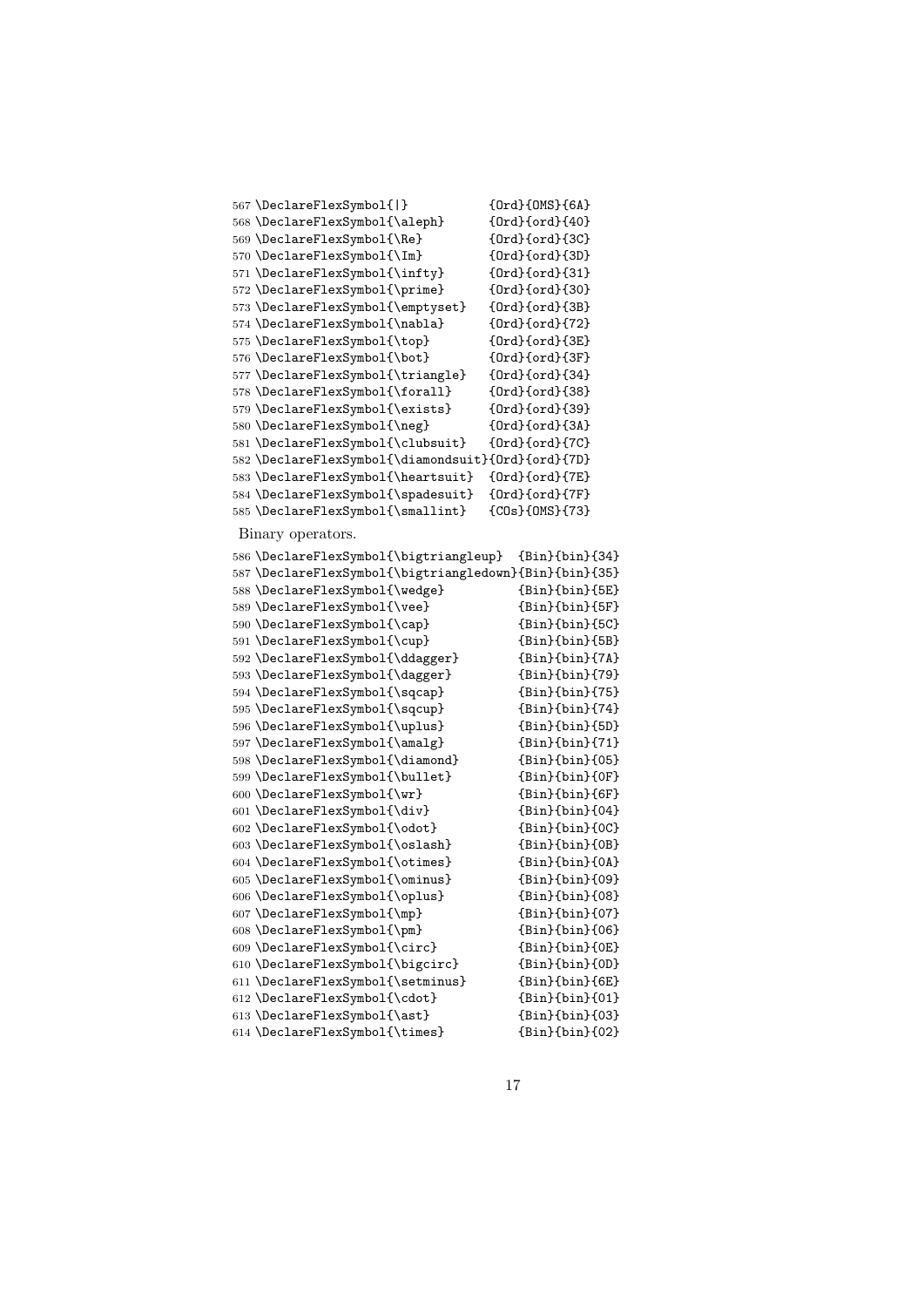Relation symbols.

| 615 \DeclareFlexSymbol{\propto}                       | ${Rel}{rel}{2F}$       |
|-------------------------------------------------------|------------------------|
| 616 \DeclareFlexSymbol{\sqsubseteq}                   | ${Rel}(rel){76}$       |
| 617 \DeclareFlexSymbol{\sqsupseteq}                   | ${Re1}$ {rel} ${77}$ } |
| 618 \DeclareFlexSymbol{\parallel}                     | ${Re1}$ {rel} ${6B}$   |
| 619 \DeclareFlexSymbol{\mid}                          | ${Rel}$ ${rel}$ ${6A}$ |
| 620 \DeclareFlexSymbol{\dashv}                        | ${Re1}$ {rel} ${61}$ } |
| 621 \DeclareFlexSymbol{\vdash}                        | ${Re1}$ {rel} ${60}$ } |
| 622 \DeclareFlexSymbol{\nearrow}                      | ${Re1}$ {rel} ${25}$   |
| 623 \DeclareFlexSymbol{\searrow}                      | ${Rel}(rel){26}$       |
| 624 \DeclareFlexSymbol{\nwarrow}                      | ${Rel}(rel){2D}$       |
| 625 \DeclareFlexSymbol{\swarrow}                      | ${Re1}{rel}{2E}$       |
| 626 \DeclareFlexSymbol{\Leftrightarrow}{Rel}{rel}{2C} |                        |
| 627 \DeclareFlexSymbol{\Leftarrow}                    | ${Rel}(rel){28}$       |
| 628 \DeclareFlexSymbol{\Rightarrow}                   | ${Rel}(rel){29}$       |
| 629 \DeclareFlexSymbol{\leq}                          | ${Re1}{rel}{14}$       |
| 630 \DeclareFlexSymbol{\geq}                          | ${Rel}(rel){15}$       |
| 631 \DeclareFlexSymbol{\succ}                         | ${Re1}{rel}{f1F}$      |
| 632 \DeclareFlexSymbol{\prec}                         | ${Re1}{rel}{1E}$       |
| 633 \DeclareFlexSymbol{\approx}                       | ${Re1}{rel}{19}$       |
| 634 \DeclareFlexSymbol{\succeq}                       | ${Re1}{rel}{17}$       |
| 635 \DeclareFlexSymbol{\preceq}                       | ${Re1}$ {rel} ${16}$   |
| 636 \DeclareFlexSymbol{\supset}                       | ${Re1}{rel}{1B}$       |
| 637 \DeclareFlexSymbol{\subset}                       | ${Re1}$ ${rel}$ ${1A}$ |
| 638 \DeclareFlexSymbol{\supseteq}                     | ${Re1}$ {rel} ${13}$   |
| 639 \DeclareFlexSymbol{\subseteq}                     | ${Re1}$ {rel} ${12}$ } |
| 640 \DeclareFlexSymbol{\in}                           | ${Rel}(rel){32}$       |
| 641 \DeclareFlexSymbol{\ni}                           | ${Re1}{rel}{33}$       |
| 642 \DeclareFlexSymbol{\gg}                           | ${Rel}{rel}{1D}$       |
| 643 \DeclareFlexSymbol{\11}                           | ${Re1}$ {rel} ${1}$ C} |
| 644 \DeclareFlexSymbol{\leftrightarrow}{Rel}{rel}{24} |                        |
| 645 \DeclareFlexSymbol{\leftarrow}                    | ${Rel}(rel){$ ${20}$   |
| 646 \DeclareFlexSymbol{\rightarrow}                   | ${Rel}(rel){21}$       |
| 647 \DeclareFlexSymbol{\sim}                          | ${Rel}(rel){18}$       |
| 648 \DeclareFlexSymbol{\simeq}                        | ${Rel}(rel){27}$       |
| 649 \DeclareFlexSymbol{\perp}                         | ${Rel}(rel){3F}$       |
| 650 \DeclareFlexSymbol{\equiv}                        | ${Rel}(rel){11}$       |
| 651 \DeclareFlexSymbol{\asymp}                        | ${Rel}(rel){10}$       |

The \notRel glyph is a special zero-width glyph intended only for use in constructing negated symbols. \mapstoRel and \cdotPun have similar but more restricted applications.

 \DeclareFlexSymbol{\notRel} {Rel}{rel}{36} \DeclareFlexSymbol{\mapstoOrd}{Ord}{OMS}{37} \DeclareFlexSymbol{\cdotOrd} {Ord}{OMS}{01} \cs\_set:Npn\cdotp{\mathpunct{\cdotOrd}}

Symbols from the 128-character cmex encoding. COs stands for 'cumulative operator (sum-like)'. COi stands for 'cumulative operator (integral-like)'. These typically differ only in the default placement of limits. cop stands for 'cumulative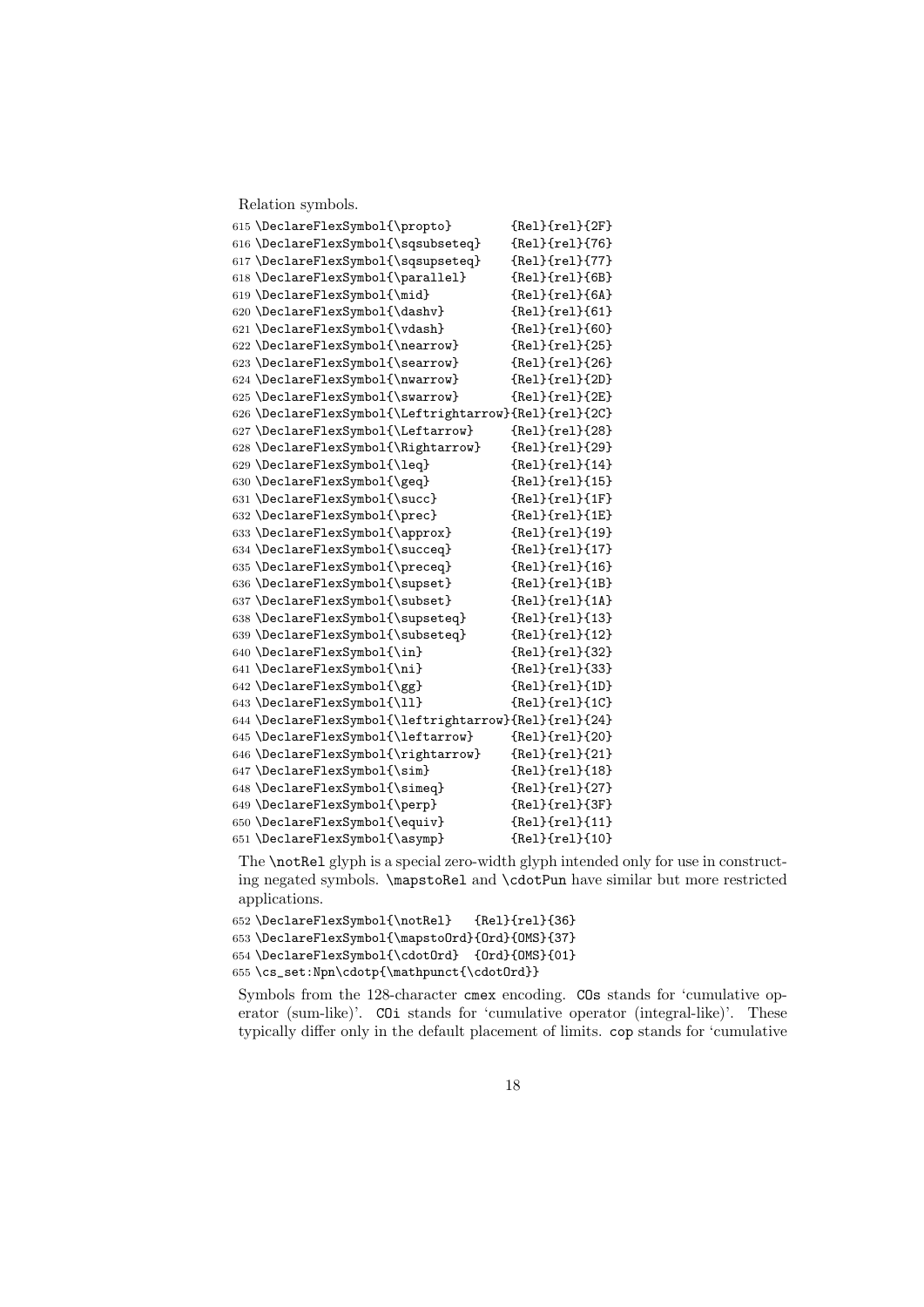operator math group'.

```
656 \DeclareFlexSymbol{\coprod} {COs}{cop}{60}
657 \DeclareFlexSymbol{\bigvee} {COs}{cop}{57}
658 \DeclareFlexSymbol{\bigwedge} {COs}{cop}{56}
659 \DeclareFlexSymbol{\biguplus} {COs}{cop}{55}
660 \DeclareFlexSymbol{\bigcap} {COs}{cop}{54}
661 \DeclareFlexSymbol{\bigcup} {COs}{cop}{53}
662 \DeclareFlexSymbol{\int} {COi}{cop}{52}
663 \DeclareFlexSymbol{\prod} {COs}{cop}{51}
664 \DeclareFlexSymbol{\sum} {COs}{cop}{50}
665 \DeclareFlexSymbol{\bigotimes}{COs}{cop}{4E}
666 \DeclareFlexSymbol{\bigoplus} {COs}{cop}{4C}
667 \DeclareFlexSymbol{\bigodot} {COs}{cop}{4A}
668 \DeclareFlexSymbol{\oint} {COi}{cop}{48}
669 \DeclareFlexSymbol{\bigsqcup} {COs}{cop}{46}
```
Delimiter symbols. DeL stands for 'delimiter (left)'. DeR stands for 'delimiter (right)'. DeB stands for 'delimiter (bidirectional)'. The principal encoding point for an extensible delimiter is the first link in the list of linked sizes as specified in the font metric information. For a math encoding such as OT1/OML/OMS/OMX where not all sizes of a given delimiter reside in a given font, the extra encoding point for the smallest delimiter must be supplied by defining

#### $\lambda$ sd@ $CXY$

where G is the mathgroup and XX is the hexadecimal glyph position. \DeclareFlexDelimiter does that for us.

```
670 \DeclareFlexDelimiter{\rangle}{DeR}{del}{0B}{OMS}{69}
671 \DeclareFlexDelimiter{\langle}{DeL}{del}{0A}{OMS}{68}
672 \DeclareFlexDelimiter{\rbrace}{DeR}{del}{09}{OMS}{67}
673 \DeclareFlexDelimiter{\lbrace}{DeL}{del}{08}{OMS}{66}
674 \DeclareFlexDelimiter{\rceil} {DeR}{del}{07}{OMS}{65}
675 \DeclareFlexDelimiter{\lceil} {DeL}{del}{06}{OMS}{64}
676 \DeclareFlexDelimiter{\rfloor}{DeR}{del}{05}{OMS}{63}
677 \DeclareFlexDelimiter{\lfloor}{DeL}{del}{04}{OMS}{62}
678 \DeclareFlexDelimiter\{()\} {DeL}{del}{00}{OT1}{28}
679 \DeclareFlexDelimiter{)} {DeR}{de1}{O1}{OT1}{OT1}680 \DeclareFlexDelimiter{[} {DeL}{del}{02}{OT1}{5B}
681 \DeclareFlexDelimiter{]} {DeR}{del}{03}{OT1}{5D}
682 \DeclareFlexDelimiter{\lVert} {DeL}{del}{0D}{OMS}{6B}
683 \DeclareFlexDelimiter{\rVert} {DeR}{del}{0D}{OMS}{6B}
684 \DeclareFlexDelimiter{\lvert} {DeL}{del}{0C}{OMS}{6A}
685 \DeclareFlexDelimiter{\rvert} {DeR}{del}{0C}{OMS}{6A}
686 \DeclareFlexDelimiter{\Vert} {DeB}{del}{0D}{OMS}{6B}
687 \DeclareFlexDelimiter{\vert} {DeB}{del}{0C}{OMS}{6A}
```
Maybe make the vert bars mathord instead of delimiter, to discourage poor usage.

```
688 \DeclareFlexDelimiter{|}{DeB}{del}{0C}{OMS}{6A}
```
\DeclareFlexDelimiter{/}{DeB}{del}{0E}{OML}{3D}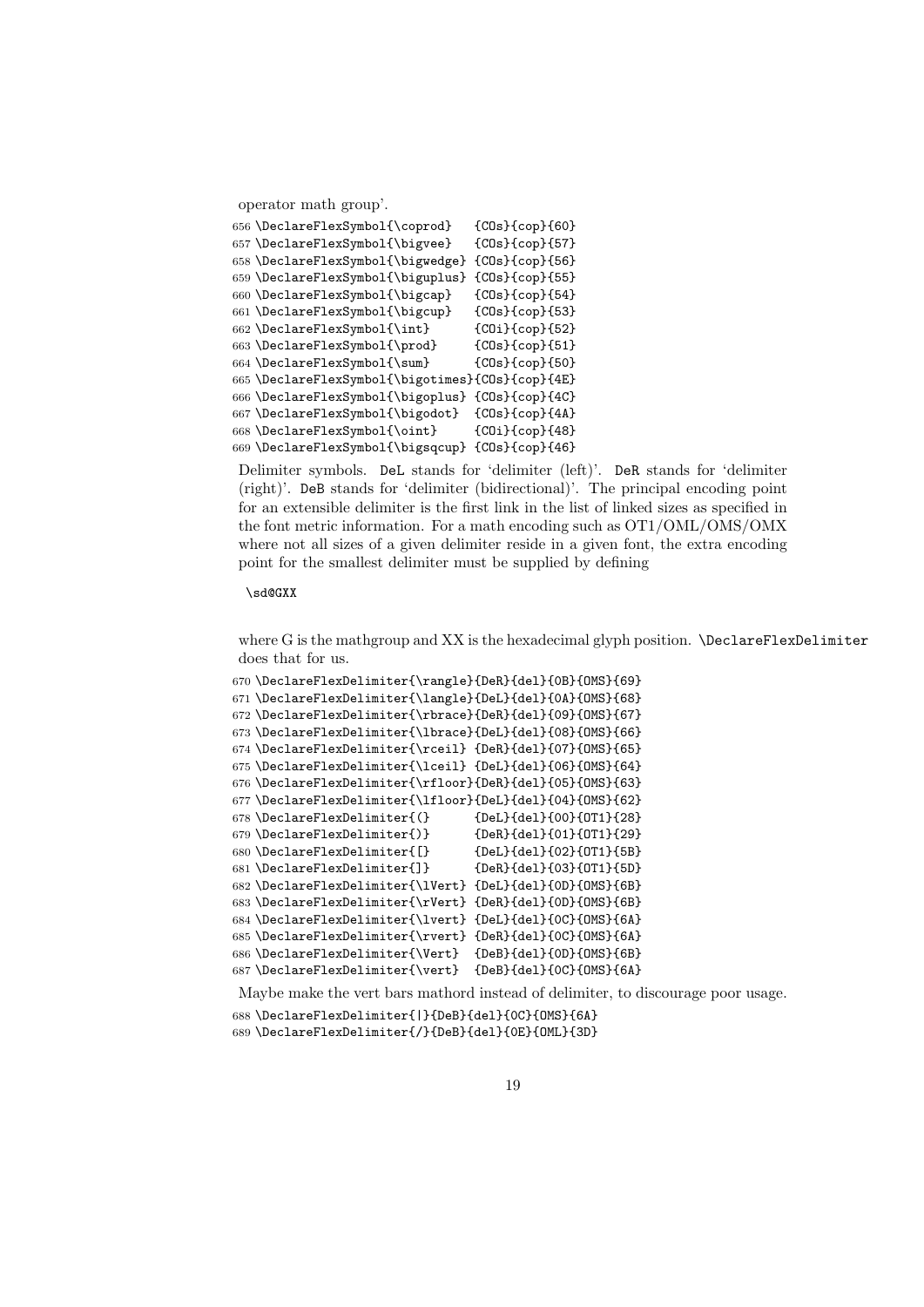These wacky delimiters need to be supported I guess for compabitility reasons. The DeA delimiter type is a special case used only for these arrows.

```
690 \DeclareFlexDelimiter{\lmoustache} {DeL}{del}{40}{del}{7A}
691 \DeclareFlexDelimiter{\rmoustache} {DeR}{del}{41}{del}{7B}
692 \DeclareFlexDelimiter{\lgroup} {DeL}{del}{3A}{del}{3A}
693 \DeclareFlexDelimiter{\rgroup} {DeR}{del}{3B}{del}{3B}
694 \DeclareFlexDelimiter{\bracevert} {DeB}{del}{3E}{del}{3E}
695 \DeclareFlexDelimiter{\arrowvert} {DeB}{del}{3C}{OMS}{6A}
696 \DeclareFlexDelimiter{\Arrowvert} {DeB}{del}{3D}{OMS}{6B}
697 \DeclareFlexDelimiter{\uparrow} {DeA}{del}{78}{OMS}{22}
698 \DeclareFlexDelimiter{\downarrow} {DeA}{del}{79}{OMS}{23}
699 \DeclareFlexDelimiter{\updownarrow}{DeA}{del}{3F}{OMS}{6C}
700 \DeclareFlexDelimiter{\Uparrow} {DeA}{del}{7E}{OMS}{2A}
701 \DeclareFlexDelimiter{\Downarrow} {DeA}{del}{7F}{OMS}{2B}
702 \DeclareFlexDelimiter{\Updownarrow}{DeA}{del}{77}{OMS}{6D}
703 \DeclareFlexDelimiter{\backslash} {DeB}{del}{0F}{OMS}{6E}
```
# 3 Some compound symbols

The following symbols are not robust in standard LATEX because they use # or \mathpalette (which is not robust and contains a # in its expansion): \angle, \cong, \notin, \rightleftharpoons.

In this definition of \hbar, the symbol is cobbled together from a math italic h and the cmr overbar accent glyph.

```
704 \DeclareFlexSymbol{\hbarOrd}{Ord}{OT1}{16}
705 \DeclareFlexCompoundSymbol{\hbar}{Ord}{\hbarOrd\mkern-9mu h}
```
For \surd, the interior symbol gets math class 1 (cumulative operator) to make the glyph vertically centered on the math axis, but the desired horizontal spacing is the spacing for a mathord. (Couldn't it just be class mathopen, though?)

```
706 \DeclareFlexSymbol{\surdOrd}{Ord}{OMS}{70}
```
707 \DeclareFlexCompoundSymbol{\surd}{Ord}{\mathop{\surdOrd}}

As shown in this definition of \angle, rule dimens are not allowed to use mathunits, unfortunately.

```
708 \DeclareFlexCompoundSymbol{\angle}{Ord}{%
709 \vbox{\ialign{%
710 $\m@th\scriptstyle##$\crcr
711 \notRel\mathrel{\mkern14mu}\crcr
712 \noalign{\nointerlineskip}%
713 \mkern2.5mu\leaders\hrule \@height.34pt\hfill\mkern2.5mu\crcr
714 }}%
715 }
```
The \not function, which is defined in the flexisym package, requires a suitably defined \notRel symbol.

716 \DeclareFlexCompoundSymbol{\neq}{Rel}{\not{=}}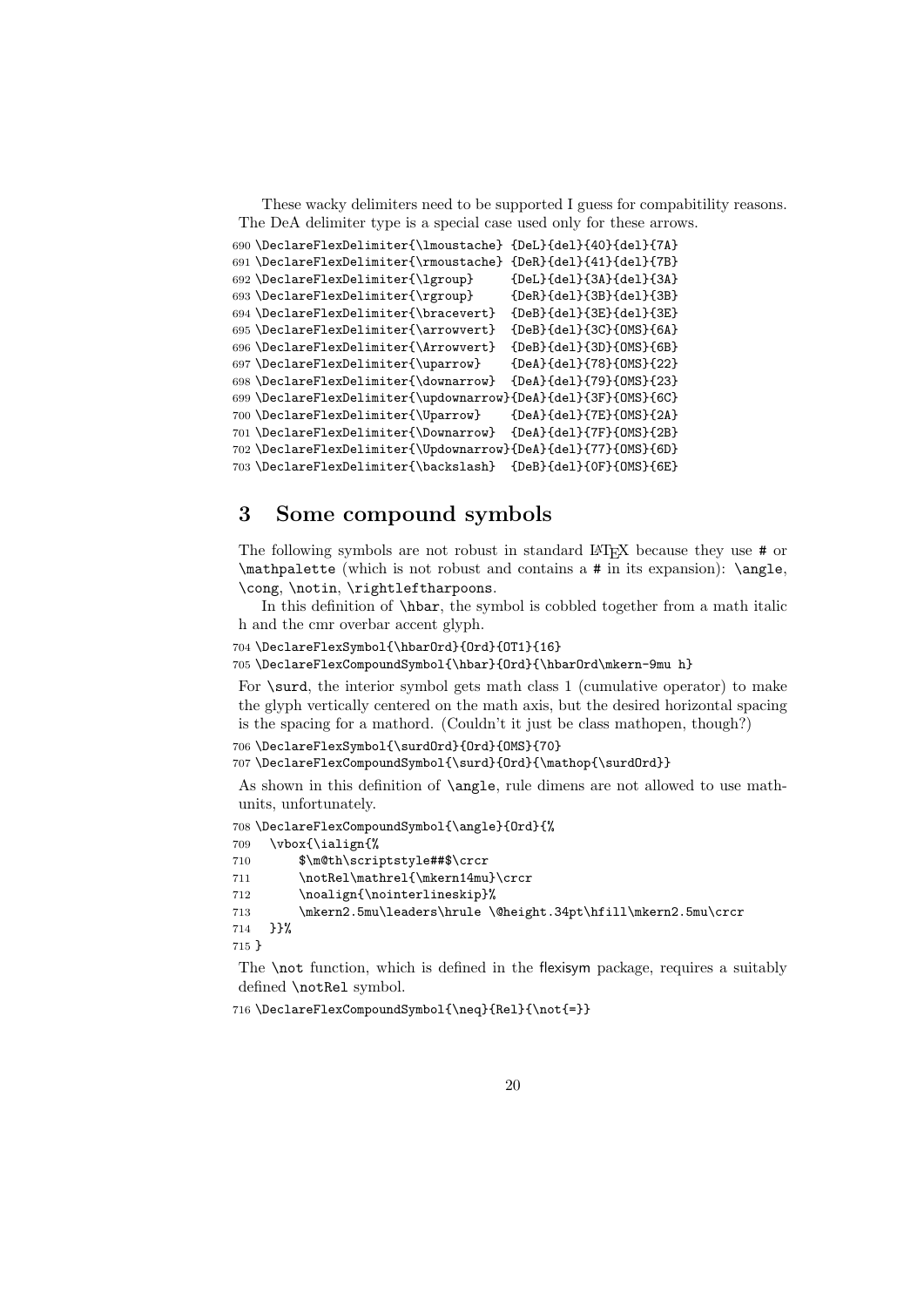#### 717 \DeclareFlexCompoundSymbol{\mapsto}{Rel}{\mapstoOrd\rightarrow}

The **\@vereq** function ends by centering the whole construction on the math axis, unlike \buildrel where the base symbol remains at its normal altitude. Furthermore, \@vereq leaves the math style of the top symbol as given instead of downsizing to scriptstyle.

#### 718 \DeclareFlexCompoundSymbol{\cong}{Rel}{\mathpalette\@vereq\sim}

The \m@th in the fontmath.ltx definition of \notin is superfluous unless \c@ncel doesn't include it (which was perhaps true in an older version of plain.tex?).

```
719 \providecommand*\joinord{}
```
.

```
720 \langle \mathsf{m} \rangle \renewcommand*\joinord{\mkern-3mu }
```
721  $\mathbb{}\$ renewcommand\*\joinord{\mkern-3.45mu }

```
722 \DeclareFlexCompoundSymbol{\notin}{Rel}{\mathpalette\c@ncel\in}
```

```
723 \DeclareFlexCompoundSymbol{\rightleftharpoons}{Rel}{\mathpalette\rlh@{}}
```

```
724 \DeclareFlexCompoundSymbol{\doteq}{Rel}{\buildrel\textstyle.\over=}
```
725 \DeclareFlexCompoundSymbol{\hookrightarrow}{Rel}{\lhookRel\joinord\rightarrow}

726 \DeclareFlexCompoundSymbol{\hookleftarrow}{Rel}{\leftarrow\joinord\rhookRel}

727 \DeclareFlexCompoundSymbol{\bowtie}{Rel}{\triangleright\joinord\triangleleft}

```
728 \DeclareFlexCompoundSymbol{\models}{Rel}{\vert\joinord=}
```
729 \DeclareFlexCompoundSymbol{\Longrightarrow}{Rel}{\Relbar\joinord\Rightarrow}

```
730 \DeclareFlexCompoundSymbol{\longrightarrow}{Rel}{\relbar\joinord\rightarrow}
```
731 \DeclareFlexCompoundSymbol{\Longleftarrow}{Rel}{\Leftarrow\joinord\Relbar} 732 \DeclareFlexCompoundSymbol{\longleftarrow}{Rel}{\leftarrow\joinord\relbar}

```
733 \DeclareFlexCompoundSymbol{\longmapsto}{Rel}{\mapstochar\longrightarrow}
```
734 \DeclareFlexCompoundSymbol{\longleftrightarrow}{Rel}{\leftarrow\joinord\rightarrow}

```
735 \DeclareFlexCompoundSymbol{\Longleftrightarrow}{Rel}{\Leftarrow\joinord\Rightarrow}
```
Here is what you get from the old definition of **\iff.** 

```
\glue 2.77771 plus 2.77771
\glue(\thickmuskip) 2.77771 plus 2.77771
\OMS/cmsy/m/n/10 (
\hbox(0.0+0.0)x-1.66663
.\kern -1.66663
\M\/cmsy/m/n/10 )
\penalty 500
\glue 2.77771 plus 2.77771
\glue(\thickmuskip) 2.77771 plus 2.77771
```
Looks like it could be simplified slightly. But it's not so easy as it looks to do it without screwing up the line breaking possibilities.

```
736 \renewcommand*\iff{%
737 \mskip\thickmuskip\Longleftrightarrow\mskip\thickmuskip
738 }
```
Some dotly symbols.

```
739 \DeclareFlexCompoundSymbol{\cdots}{Inn}{\cdotp\cdotp\cdotp}%
740 \DeclareFlexCompoundSymbol{\vdots}{Ord}{%
```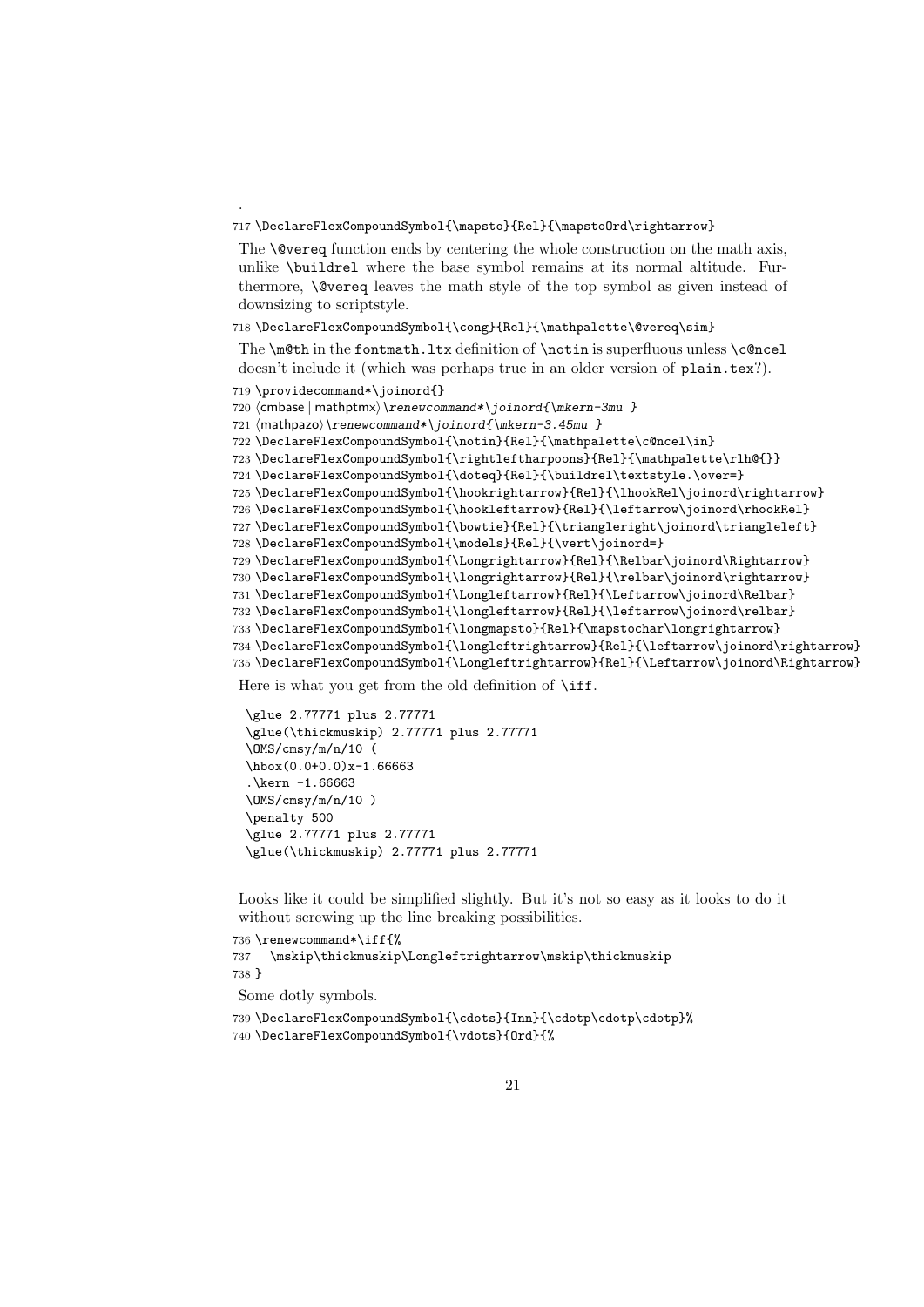```
741 \vbox{\baselineskip4\p@ \lineskiplimit\z@
742 \kern6\p@\hbox{.}\hbox{.}\hbox{.}}}
743 \DeclareFlexCompoundSymbol{\ddots}{Inn}{%
744 \mkern1mu\raise7\p@
745 \vbox{\kern7\p@\hbox{.}}\mkern2mu%
746 \raise4\p@\hbox{.}\mkern2mu\raise\p@\hbox{.}\mkern1mu%
747 }
```
.

```
748 \def\relbar{\begingroup \def\smash@{tb}% in case amsmath is loaded
749 \mathpalette\mathsm@sh{\mathchar"200 }\endgroup}
```
For \Relbar we take an equal sign of class 0 (Ord) from the operator family. For cmr and mathptmx we know this is family 0.

```
750 (cmbase | mathptmx) \def\Relbar{\mathchar"3D }
```
For the mathpazo setup we need to use the equal sign from cmr and so must insert class 0 and use the symbol from the upright symbols.

751 \mathpazo\\edef\Relbar{\mathchar\string"\hexnumber@\symupright3D }

Done.

752 \ExplSyntaxOff

753  $\langle$ /cmbase | mathpazo | mathptmx $\rangle$ 

Various synonyms such as \le for \leq and \to for \rightarrow are defined in flexisym with \def instead of \let, for slower execution speed but smaller chance of synchronization problems.

754  $\langle *msabm \rangle$ 

```
755 \ProvidesSymbols{msabm}[2001/09/08 v0.91]
```
756 \ExplSyntaxOn

```
757 \RequirePackage{amsfonts}\relax
```

```
758 \cs_gset:cpx{mg@MSA}{\hexnumber@\symAMSa}%
759 \cs_gset:cpx{mg@MSB}{\hexnumber@\symAMSb}%
```

```
760 \DeclareFlexSymbol{\boxdot} {Bin}{MSA}{00}
761 \DeclareFlexSymbol{\boxplus} {Bin}{MSA}{01}
762 \DeclareFlexSymbol{\boxtimes} {Bin}{MSA}{02}
763 \DeclareFlexSymbol{\square} {Ord}{MSA}{03}
764 \DeclareFlexSymbol{\blacksquare} {Ord}{MSA}{04}
765 \DeclareFlexSymbol{\centerdot} {Bin}{MSA}{05}
766 \DeclareFlexSymbol{\lozenge} {Ord}{MSA}{06}
767 \DeclareFlexSymbol{\blacklozenge} {Ord}{MSA}{07}
768 \DeclareFlexSymbol{\circlearrowright} {Rel}{MSA}{08}
769 \DeclareFlexSymbol{\circlearrowleft} {Rel}{MSA}{09}
In amsfonts.sty:
770 %%\DeclareFlexSymbol{\rightleftharpoons}{Rel}{MSA}{0A}
771 \DeclareFlexSymbol{\leftrightharpoons} {Rel}{MSA}{0B}<br>772 \DeclareFlexSymbol{\boxminus} {Bin}{MSA}{0C}
772 \DeclareFlexSymbol{\boxminus}
```

```
773 \DeclareFlexSymbol{\Vdash} {Rel}{MSA}{0D}
774 \DeclareFlexSymbol{\Vvdash} {Rel}{MSA}{0E}
```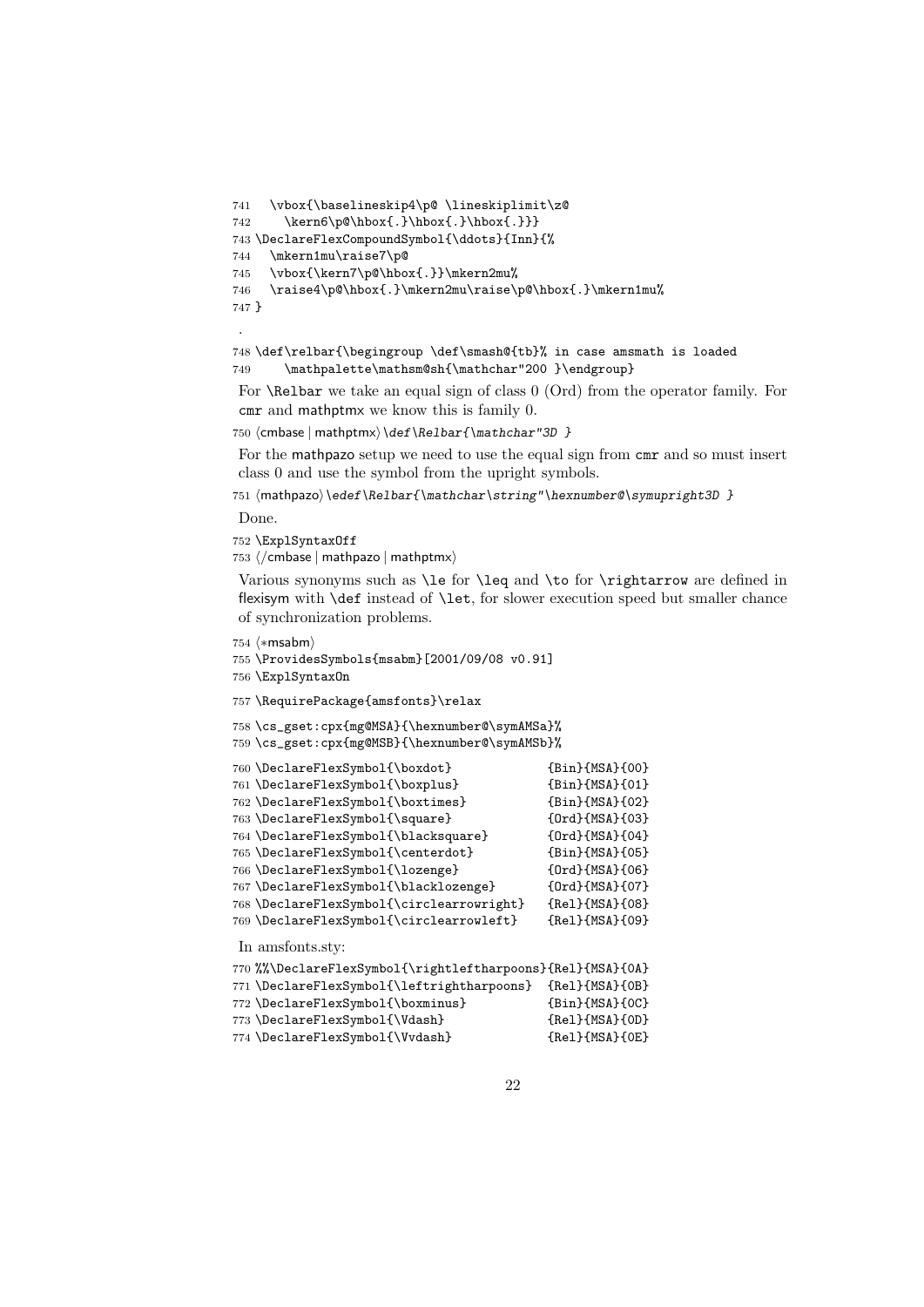|     | 775 \DeclareFlexSymbol{\vDash}                             | ${Re1}$ ${MSA}$ ${OF}$ |
|-----|------------------------------------------------------------|------------------------|
|     | 776 \DeclareFlexSymbol{\twoheadrightarrow}                 | {Rel}{MSA}{10}         |
|     | 777 \DeclareFlexSymbol{\twoheadleftarrow}                  | ${Re1}$ ${MSA}$ ${11}$ |
|     | 778 \DeclareFlexSymbol{\leftleftarrows}                    | ${Re1}$ ${MSA}$ ${12}$ |
|     | 779 \DeclareFlexSymbol{\rightrightarrows}                  | ${Re1}$ ${MSA}$ ${13}$ |
|     | 780 \DeclareFlexSymbol{\upuparrows}                        | ${Re1}$ ${MSA}$ ${14}$ |
|     | 781 \DeclareFlexSymbol{\downdownarrows}                    | ${Re1}$ ${MSA}$ ${15}$ |
|     | 782 \DeclareFlexSymbol{\upharpoonright}                    | ${Re1}$ ${MSA}$ ${16}$ |
| 783 | \let\restriction\upharpoonright                            |                        |
|     | 784 \DeclareFlexSymbol{\downharpoonright}                  | ${Re1}$ {MSA} ${17}$   |
|     | 785 \DeclareFlexSymbol{\upharpoonleft}                     | ${Re1}$ ${MSA}$ ${18}$ |
|     | 786 \DeclareFlexSymbol{\downharpoonleft}                   | ${Re1}$ ${MSA}$ ${19}$ |
|     | 787\DeclareFlexSymbol{\rightarrowtail}                     | ${Re1}$ ${MSA}$ ${1A}$ |
|     | 788 \DeclareFlexSymbol{\leftarrowtail}                     | ${Re1}$ ${MSA}$ ${1B}$ |
|     | 789 \DeclareFlexSymbol{\leftrightarrows}                   | ${Re1}$ ${MSA}$ ${1C}$ |
|     | 790 \DeclareFlexSymbol{\rightleftarrows}                   | ${Re1}$ ${MSA}$ ${1D}$ |
|     | 791 \DeclareFlexSymbol{\Lsh}                               | ${Re1}$ ${MSA}$ ${1E}$ |
|     | 792 \DeclareFlexSymbol{\Rsh}                               | ${Re1}$ ${MSA}$ ${1F}$ |
|     | 793 \DeclareFlexSymbol{\rightsquigarrow}                   | ${Re1}$ ${MSA}$ ${20}$ |
|     | 794 \DeclareFlexSymbol{\leftrightsquigarrow}{Rel}{MSA}{21} |                        |
|     | 795 \DeclareFlexSymbol{\looparrowleft}                     | ${Re1}$ ${MSA}$ ${22}$ |
|     | 796 \DeclareFlexSymbol{\looparrowright}                    | ${Re1}$ ${MSA}$ ${23}$ |
|     | 797 \DeclareFlexSymbol{\circeq}                            | ${Re1}$ {MSA} ${24}$   |
|     | 798 \DeclareFlexSymbol{\succsim}                           | ${Re1}$ ${MSA}$ ${25}$ |
|     | 799 \DeclareFlexSymbol{\gtrsim}                            | ${Re1}$ ${MSA}$ ${26}$ |
|     | 800 \DeclareFlexSymbol{\gtrapprox}                         | ${Re1}$ ${MSA}$ ${27}$ |
|     | 801 \DeclareFlexSymbol{\multimap}                          | ${Re1}$ ${MSA}$ ${28}$ |
|     | 802 \DeclareFlexSymbol{\therefore}                         | ${Re1}$ ${MSA}$ ${29}$ |
|     | 803 \DeclareFlexSymbol{\because}                           | ${Re1}$ ${MSA}$ ${2A}$ |
|     | 804 \DeclareFlexSymbol{\doteqdot}                          | ${Re1}$ ${MSA}$ ${2B}$ |
| 805 | \let\Doteq\doteqdot                                        |                        |
|     | 806 \DeclareFlexSymbol{\triangleq}                         | ${Re1}$ ${MSA}$ ${2C}$ |
|     | 807 \DeclareFlexSymbol{\precsim}                           | ${Re1}$ ${MSA}$ ${2D}$ |
|     | 808 \DeclareFlexSymbol{\lesssim}                           | ${Re1}$ ${MSA}$ ${2E}$ |
|     | 809 \DeclareFlexSymbol{\lessapprox}                        | ${Re1}$ ${MSA}$ ${2F}$ |
|     | 810 \DeclareFlexSymbol{\eqslantless}                       | ${Re1}$ ${MSA}$ ${30}$ |
|     | 811 \DeclareFlexSymbol{\eqslantgtr}                        | ${Re1}$ ${MSA}$ ${31}$ |
|     | 812 \DeclareFlexSymbol{\curlyeqprec}                       | ${Re1}$ ${MSA}$ ${32}$ |
|     | 813 \DeclareFlexSymbol{\curlyeqsucc}                       | ${Re1}$ ${MSA}$ ${33}$ |
|     | 814 \DeclareFlexSymbol{\preccurlyeq}                       | ${Re1}$ ${MSA}$ ${34}$ |
|     | 815 \DeclareFlexSymbol{\leqq}                              | ${Re1}$ {MSA} ${35}$   |
|     | 816 \DeclareFlexSymbol{\leqslant}                          | ${Re1}$ ${MSA}$ ${36}$ |
|     | 817 \DeclareFlexSymbol{\lessgtr}                           | ${Re1}$ {MSA} ${37}$   |
|     | 818 \DeclareFlexSymbol{\backprime}                         | ${Ord}$ ${MSA}$ ${38}$ |
|     | 819 \DeclareFlexSymbol{\risingdotseq}                      | ${Re1}$ ${MSA}$ ${3A}$ |
|     | 820 \DeclareFlexSymbol{\fallingdotseq}                     | ${Re1}$ ${MSA}$ ${3B}$ |
|     | 821 \DeclareFlexSymbol{\succcurlyeq}                       | ${Re1}$ ${MSA}$ ${3C}$ |
|     | 822 \DeclareFlexSymbol{\geqq}                              | ${Re1}$ ${MSA}$ ${3D}$ |
|     | 823 \DeclareFlexSymbol{\geqslant}                          | ${Re1}$ ${MSA}$ ${3E}$ |
|     | 824 \DeclareFlexSymbol{\gtrless}                           | ${Re1}$ ${MSA}$ ${3F}$ |
|     |                                                            |                        |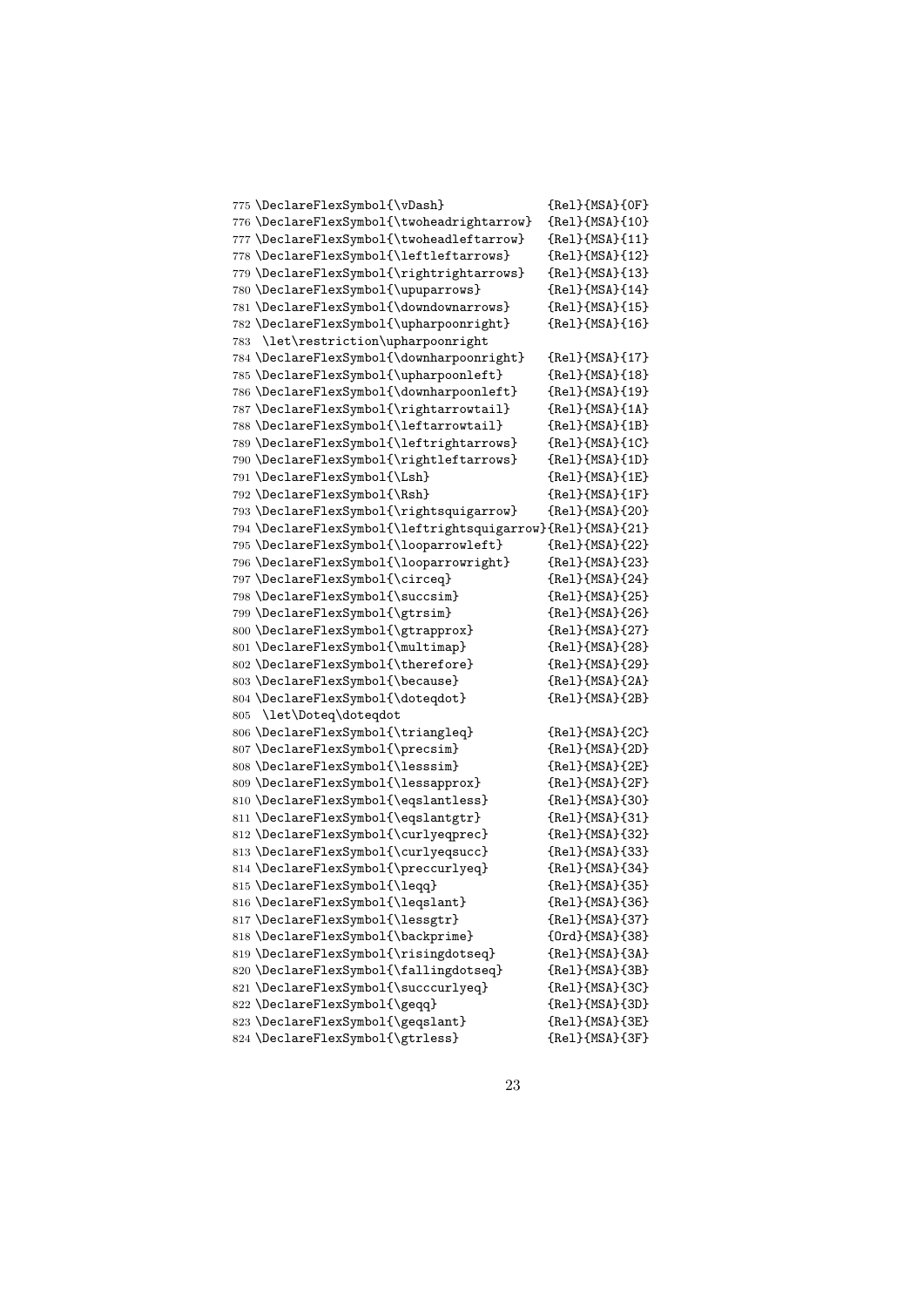|     | in amsfonts.sty                                        |                          |
|-----|--------------------------------------------------------|--------------------------|
|     | 825 %% \DeclareFlexSymbol{\sqsubset}                   | ${Re1}$ ${MSA}$ ${40}$   |
|     | 826 %% \DeclareFlexSymbol{\sqsupset}                   | ${Re1}$ {MSA} ${41}$     |
|     | 827 \DeclareFlexSymbol{\vartriangleright}              | ${Re1}$ {MSA} ${42}$     |
|     | 828 \DeclareFlexSymbol{\vartriangleleft}               | ${Re1}$ ${MSA}$ ${43}$   |
|     | 829 \DeclareFlexSymbol{\trianglerighteq}               | ${Re1}$ ${MSA}$ ${44}$   |
|     | 830 \DeclareFlexSymbol{\trianglelefteq}                | ${Re1}$ ${MSA}$ ${45}$   |
|     | 831 \DeclareFlexSymbol{\bigstar}                       | ${Ord}{MSA}{46}$         |
|     | 832 \DeclareFlexSymbol{\between}                       | ${Re1}$ {MSA} ${47}$     |
|     | 833 \DeclareFlexSymbol{\blacktriangledown}             | ${Ord}$ ${MSA}$ ${48}$   |
|     | 834 \DeclareFlexSymbol{\blacktriangleright}            | ${Re1}$ ${MSA}$ ${49}$   |
|     | 835 \DeclareFlexSymbol{\blacktriangleleft}             | ${Re1}$ ${MSA}$ ${4A}$   |
|     | 836 \DeclareFlexSymbol{\vartriangle}                   | ${Re1}$ {MSA} ${4D}$     |
|     | 837 \DeclareFlexSymbol{\blacktriangle}                 | ${Ord}{MSA}{4E}$         |
|     | 838 \DeclareFlexSymbol{\triangledown}                  | ${Ord}{MSA}{4F}$         |
|     | 839 \DeclareFlexSymbol{\eqcirc}                        | ${Re1}$ ${MSA}$ ${50}$   |
|     | 840 \DeclareFlexSymbol{\lesseqgtr}                     | ${Re1}$ ${MSA}$ ${51}$   |
|     | 841 \DeclareFlexSymbol{\gtreqless}                     | {Rel}{MSA}{52}           |
|     | 842 \DeclareFlexSymbol{\lesseqqgtr}                    | ${Re1}$ ${MSA}$ ${53}$   |
|     | 843 \DeclareFlexSymbol{\gtreqqless}                    | ${Re1}$ ${MSA}$ ${54}$   |
|     | 844 \DeclareFlexSymbol{\Rrightarrow}                   | ${Re1}$ ${MSA}$ ${56}$   |
|     | 845 \DeclareFlexSymbol{\Lleftarrow}                    | ${Re1}$ ${MSA}$ ${57}$   |
|     | 846 \DeclareFlexSymbol{\veebar}                        | ${Bin}$ {MSA}{59}        |
|     | 847 \DeclareFlexSymbol{\barwedge}                      | $\{Bin\}$ {MSA} $\{5A\}$ |
|     | 848 \DeclareFlexSymbol{\doublebarwedge}                | ${Bin}$ {MSA} ${5B}$     |
|     | In amsfonts.sty                                        |                          |
|     | 849 %%\DeclareFlexSymbol{\angle}                       | ${Ord}$ ${MSA}$ ${5C}$   |
|     | 850 \DeclareFlexSymbol{\measuredangle}                 | ${Ord}{MSA}{S.D}$        |
|     | 851 \DeclareFlexSymbol{\sphericalangle}                | ${Ord}{MSA}{SEB}$        |
|     | 852 \DeclareFlexSymbol{\varpropto}                     | ${Re1}$ ${MSA}$ ${5F}$   |
|     | 853 \DeclareFlexSymbol{\smallsmile}                    | {Rel}{MSA}{60}           |
|     | 854 \DeclareFlexSymbol{\smallfrown}                    | ${Re1}$ ${MSA}$ ${61}$   |
|     | 855 \DeclareFlexSymbol{\Subset}                        | ${Re1}$ ${MSA}$ ${62}$   |
|     | 856 \DeclareFlexSymbol{\Supset}                        | ${Re1}$ {MSA} ${63}$     |
|     | 857 \DeclareFlexSymbol{\Cup}                           | ${Bin}$ {MSA}{64}        |
|     | 858 \let\doublecup\Cup                                 |                          |
|     | 859 \DeclareFlexSymbol{\Cap}<br>860 \let\doublecap\Cap | ${Bin}$ {MSA} ${65}$     |
|     | 861 \DeclareFlexSymbol{\curlywedge}                    | ${Bin}$ {MSA} ${66}$ }   |
|     | 862 \DeclareFlexSymbol{\curlyvee}                      | ${Bin}$ {MSA}{67}        |
|     | 863 \DeclareFlexSymbol{\leftthreetimes}                | {Bin}{MSA}{68}           |
|     | 864 \DeclareFlexSymbol{\rightthreetimes}               | ${Bin}$ {MSA} ${69}$     |
|     | 865 \DeclareFlexSymbol{\subseteqq}                     | ${Re1}$ ${MSA}$ ${6A}$   |
|     | 866 \DeclareFlexSymbol{\supseteqq}                     | ${Re1}$ ${MSA}$ ${GB}$   |
|     | 867 \DeclareFlexSymbol{\bumpeq}                        | ${Re1}$ ${MSA}$ ${6C}$   |
|     | 868 \DeclareFlexSymbol{\Bumpeq}                        | ${Re1}$ ${MSA}$ ${6D}$   |
|     | 869 \DeclareFlexSymbol{\111}                           | ${Re1}$ ${MSA}$ ${6E}$   |
| 870 | \let\llless\lll                                        |                          |
|     | 871 \DeclareFlexSymbol{\ggg}                           | ${Re1}$ ${MSA}$ ${GF}$   |
|     |                                                        |                          |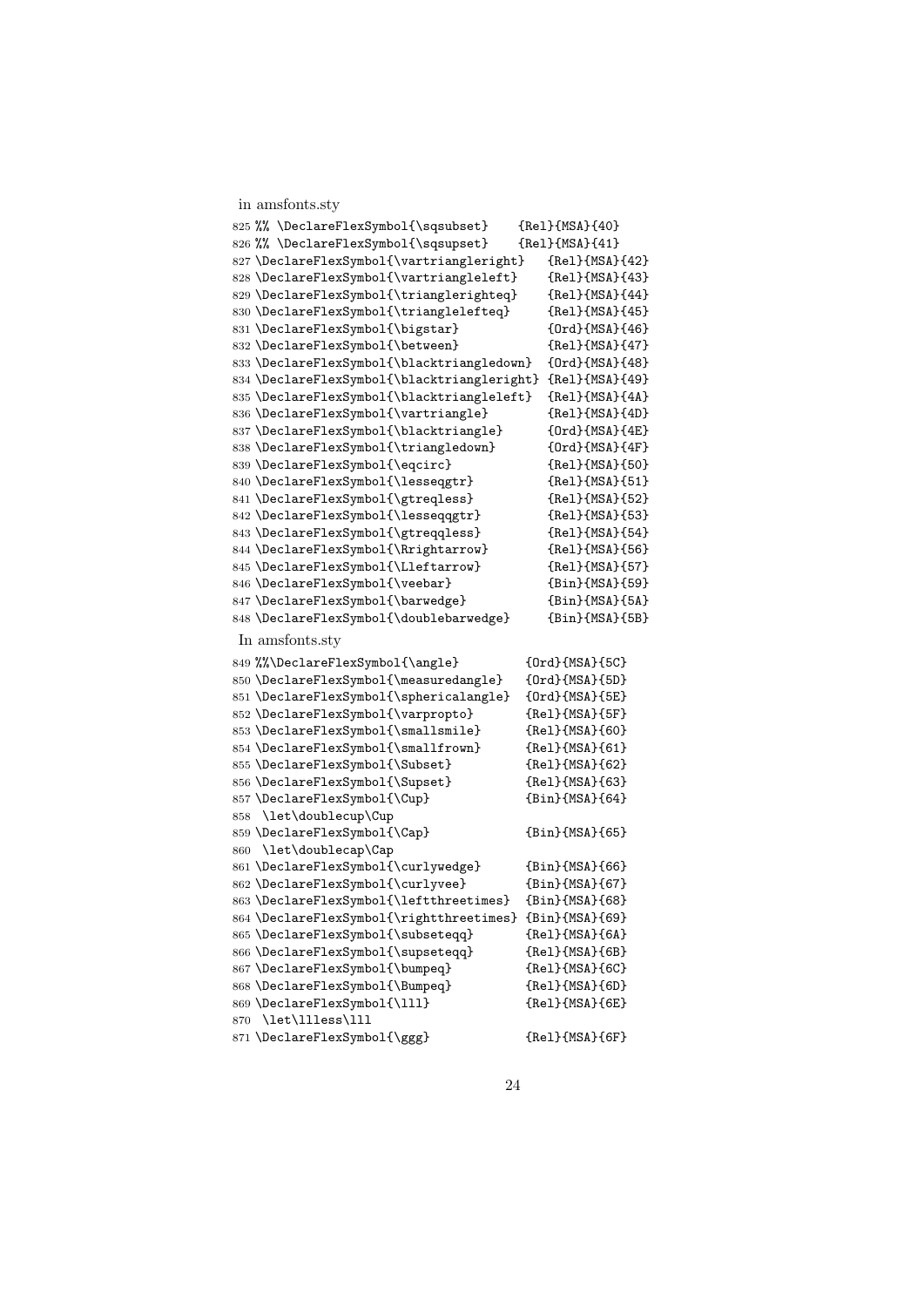| 872 \let\gggtr\ggg                    |                        |
|---------------------------------------|------------------------|
| 873 \DeclareFlexSymbol{\circledS}     | ${Ord}$ ${MSA}$ ${73}$ |
| 874 \DeclareFlexSymbol{\pitchfork}    | ${Re1}$ ${MSA}$ ${74}$ |
| 875 \DeclareFlexSymbol{\dotplus}      | ${Bin}$ {MSA}{75}      |
| 876 \DeclareFlexSymbol{\backsim}      | ${Re1}$ ${MSA}$ ${76}$ |
| 877 \DeclareFlexSymbol{\backsimeq}    | ${Re1}$ {MSA} ${77}$ } |
| 878 \DeclareFlexSymbol{\complement}   | ${Ord}{MSA}{S7B}$      |
| 879 \DeclareFlexSymbol{\intercal}     | ${Bin}$ {MSA}{7C}      |
| 880 \DeclareFlexSymbol{\circledcirc}  | ${Bin}$ {MSA}{7D}      |
| 881\DeclareFlexSymbol{\circledast}    | ${Bin}$ {MSA}{7E}      |
| 882 \DeclareFlexSymbol{\circleddash}  | ${Bin}$ {MSA}{7F}      |
|                                       |                        |
| Begin AMSb declarations               |                        |
| 883 \DeclareFlexSymbol{\lvertneqq}    | {Rel}{MSB}{00}         |
| 884 \DeclareFlexSymbol{\gvertneqq}    | ${Re1}$ {MSB} ${01}$   |
| 885 \DeclareFlexSymbol{\nleq}         | ${Re1}$ {MSB} ${O2}$ } |
| 886 \DeclareFlexSymbol{\ngeq}         | {Rel}{MSB}{03}         |
| 887\DeclareFlexSymbol{\nless}         | ${Re1}$ {MSB} ${O4}$   |
| 888 \DeclareFlexSymbol{\ngtr}         | ${Re1}$ ${MSB}$ ${O5}$ |
| 889 \DeclareFlexSymbol{\nprec}        | ${Re1}$ {MSB} ${06}$ } |
| 890 \DeclareFlexSymbol{\nsucc}        | {Rel}{MSB}{07}         |
| 891 \DeclareFlexSymbol{\lneqq}        | ${Re1}$ {MSB} ${O8}$   |
| 892 \DeclareFlexSymbol{\gneqq}        | {Rel}{MSB}{09}         |
| 893 \DeclareFlexSymbol{\nleqslant}    | ${Re1}$ ${MSB}$ ${OA}$ |
| 894 \DeclareFlexSymbol{\ngeqslant}    | ${Re1}$ ${MSB}{OB}$    |
| 895 \DeclareFlexSymbol{\lneq}         | ${Re1}$ ${MSB}$ ${OC}$ |
| 896 \DeclareFlexSymbol{\gneq}         | ${Re1}$ ${MSB}{OD}$    |
| 897 \DeclareFlexSymbol{\npreceq}      | ${Re1}$ ${MSB}$ ${OE}$ |
| 898 \DeclareFlexSymbol{\nsucceq}      | ${Re1}$ ${MSB}$ ${OF}$ |
| 899 \DeclareFlexSymbol{\precnsim}     | ${Re1}$ {MSB} ${10}$ } |
| 900 \DeclareFlexSymbol{\succnsim}     | ${Re1}$ {MSB} ${11}$ } |
| 901 \DeclareFlexSymbol{\lnsim}        | ${Re1}$ {MSB} ${12}$   |
| 902 \DeclareFlexSymbol{\gnsim}        | ${Re1}$ {MSB} ${13}$   |
| 903 \DeclareFlexSymbol{\nleqq}        | ${Re1}$ {MSB} ${14}$ } |
| 904 \DeclareFlexSymbol{\ngeqq}        | ${Re1}$ {MSB} ${15}$   |
| 905 \DeclareFlexSymbol{\precneqq}     | ${Re1}$ {MSB} ${16}$ } |
| 906 \DeclareFlexSymbol{\succneqq}     | ${Re1}$ {MSB} ${17}$   |
| 907 \DeclareFlexSymbol{\precnapprox}  | ${Re1}$ {MSB} ${18}$ } |
| 908 \DeclareFlexSymbol{\succnapprox}  | ${Re1}$ {MSB} ${19}$   |
| 909 \DeclareFlexSymbol{\lnapprox}     | ${Re1}$ ${MSB}{1A}$    |
| 910 \DeclareFlexSymbol{\gnapprox}     | ${Re1}$ {MSB} ${1B}$   |
| 911 \DeclareFlexSymbol{\nsim}         | ${Re1}{MSB}{1C}$       |
| 912 \DeclareFlexSymbol{\ncong}        | ${Re1}$ ${MSB}{1D}$    |
| 913 \DeclareFlexSymbol{\diagup}       | ${Ord}{MSB}{1E}$       |
| 914 \DeclareFlexSymbol{\diagdown}     | ${Ord}{MSB}{f1F}$      |
| 915 \DeclareFlexSymbol{\varsubsetneq} | ${Re1}$ {MSB} ${20}$ } |
| 916 \DeclareFlexSymbol{\varsupsetneq} | ${Re1}$ {MSB} ${21}$   |
| 917 \DeclareFlexSymbol{\nsubseteqq}   | ${Re1}$ ${MSB}$ ${22}$ |
| 918 \DeclareFlexSymbol{\nsupseteqq}   | ${Re1}$ ${MSB}$ ${23}$ |
| 919 \DeclareFlexSymbol{\subsetneqq}   | ${Re1}$ ${MSB}$ ${24}$ |
|                                       |                        |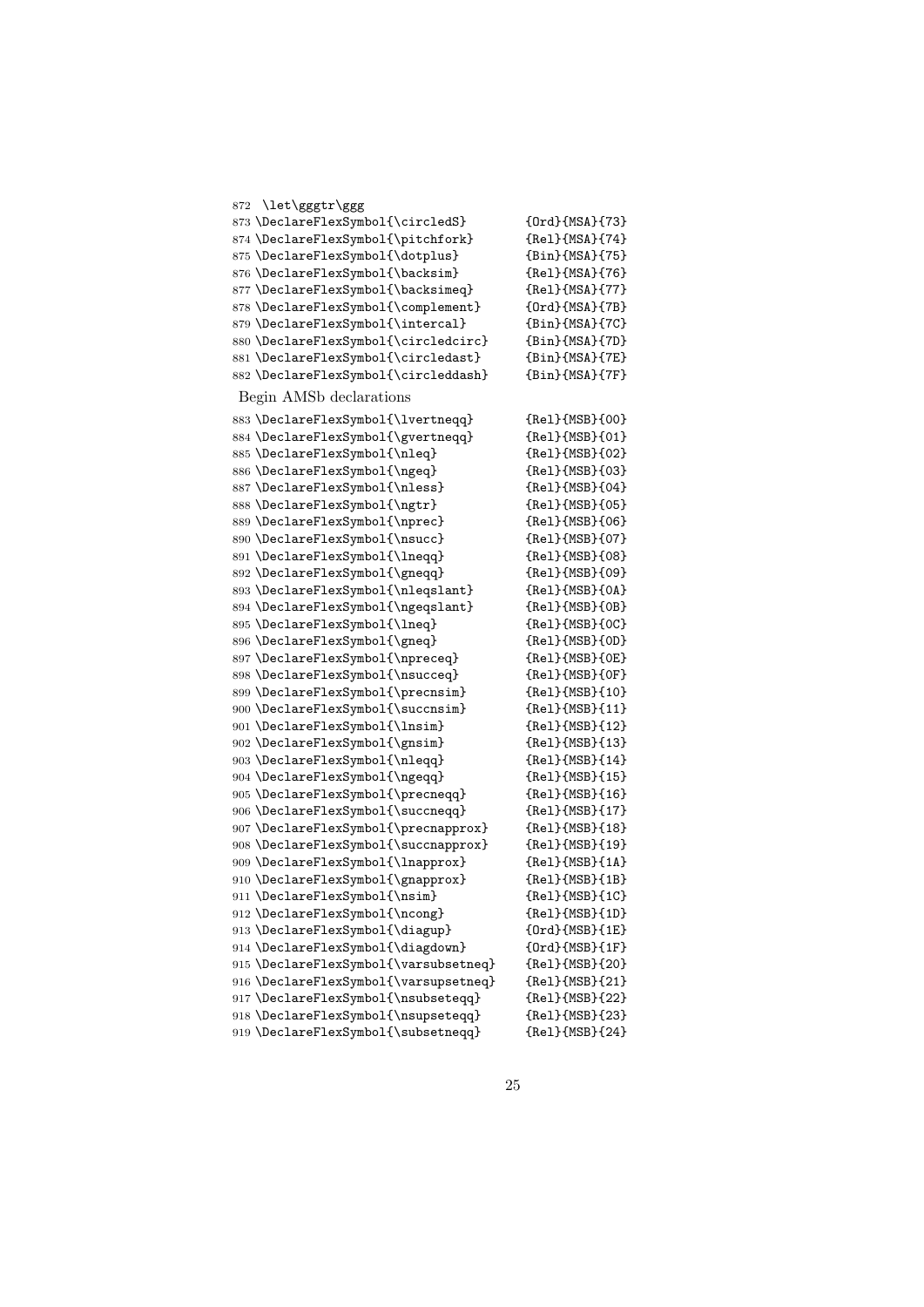| 920 \DeclareFlexSymbol{\supsetneqq}                     | ${Re1}$ ${MSB}$ ${25}$ |
|---------------------------------------------------------|------------------------|
| 921 \DeclareFlexSymbol{\varsubsetneqq}                  | ${Re1}$ {MSB} ${26}$   |
| 922 \DeclareFlexSymbol{\varsupsetneqq}                  | ${Re1}$ {MSB} ${27}$   |
| 923 \DeclareFlexSymbol{\subsetneq}                      | ${Re1}$ {MSB} ${28}$   |
| 924 \DeclareFlexSymbol{\supsetneq}                      | ${Re1}$ {MSB} ${29}$   |
| 925 \DeclareFlexSymbol{\nsubseteq}                      | ${Re1}$ ${MSB}{2A}$    |
| 926 \DeclareFlexSymbol{\nsupseteq}                      | ${Re1}$ ${MSB}{2B}$    |
| 927 \DeclareFlexSymbol{\nparallel}                      | ${Re1}$ {MSB} ${2C}$ } |
| 928 \DeclareFlexSymbol{\nmid}                           | {Rel}{MSB}{2D}         |
| 929 \DeclareFlexSymbol{\nshortmid}                      | ${Re1}$ {MSB} ${2E}$   |
| 930 \DeclareFlexSymbol{\nshortparallel}                 | ${Re1}$ ${MSB}{2F}$    |
| 931 \DeclareFlexSymbol{\nvdash}                         | ${Re1}$ ${MSB}{30}$    |
| 932 \DeclareFlexSymbol{\nVdash}                         | ${Re1}$ {MSB} ${31}$   |
| 933 \DeclareFlexSymbol{\nvDash}                         | ${Re1}{MSB}{32}$       |
| 934 \DeclareFlexSymbol{\nVDash}                         | {Rel}{MSB}{33}         |
| 935 \DeclareFlexSymbol{\ntrianglerighteq}{Rel}{MSB}{34} |                        |
| 936 \DeclareFlexSymbol{\ntrianglelefteq}                | ${Re1}$ ${MSB}{35}$    |
| 937 \DeclareFlexSymbol{\ntriangleleft}                  | ${Re1}$ {MSB} ${36}$ } |
| 938 \DeclareFlexSymbol{\ntriangleright}                 | ${Re1}$ {MSB} ${37}$   |
| 939 \DeclareFlexSymbol{\nleftarrow}                     | {Rel}{MSB}{38}         |
| 940 \DeclareFlexSymbol{\nrightarrow}                    | {Rel}{MSB}{39}         |
| 941 \DeclareFlexSymbol{\nLeftarrow}                     | ${Re1}$ ${MSB}{3A}$    |
| 942 \DeclareFlexSymbol{\nRightarrow}                    | ${Re1}$ ${MSB}{3B}$    |
| 943 \DeclareFlexSymbol{\nLeftrightarrow}                | ${Re1}$ ${MSB}{3C}$    |
| 944 \DeclareFlexSymbol{\nleftrightarrow}                | ${Re1}$ ${MSB}{3D}$    |
| 945 \DeclareFlexSymbol{\divideontimes}                  | ${Bin}$ {MSB} ${3E}$   |
| 946 \DeclareFlexSymbol{\varnothing}                     | ${Ord}$ ${MSB}{3F}$    |
| 947 \DeclareFlexSymbol{\nexists}                        | {Ord}{MSB}{40}         |
| 948 \DeclareFlexSymbol{\Finv}                           | ${Ord}$ ${MSB}$ ${60}$ |
| 949 \DeclareFlexSymbol{\Game}                           | ${Ord}$ ${MSB}$ ${61}$ |
| In amsfonts.sty:                                        |                        |
| 950 %%\DeclareFlexSymbol{\mho}                          | ${Ord}$ ${MSB}$ ${66}$ |
| 951 \DeclareFlexSymbol{\eth}                            | ${Ord}$ ${MSB}$ ${67}$ |
| 952 \DeclareFlexSymbol{\eqsim}                          | ${Re1}$ {MSB} ${68}$ } |
| 953 \DeclareFlexSymbol{\beth}                           | ${Ord}$ ${MSB}$ ${69}$ |
| 954 \DeclareFlexSymbol{\gimel}                          | ${Ord}$ ${MSB}$ ${6A}$ |
| 955 \DeclareFlexSymbol{\daleth}                         | ${Ord}$ ${MSB}$ ${6B}$ |
| 956 \DeclareFlexSymbol{\lessdot}                        | ${Bin}$ ${MSB}$ ${GC}$ |
| 957 \DeclareFlexSymbol{\gtrdot}                         | ${Bin}$ {MSB} ${6D}$ } |
| 958 \DeclareFlexSymbol{\ltimes}                         | ${Bin}$ {MSB} ${6E}$   |
| 959 \DeclareFlexSymbol{\rtimes}                         | ${Bin}$ {MSB} ${6F}$   |
| 960 \DeclareFlexSymbol{\shortmid}                       | ${Re1}$ ${MSB}{70}$    |
| 961 \DeclareFlexSymbol{\shortparallel}                  | ${Re1}$ {MSB} ${71}$   |
| 962 \DeclareFlexSymbol{\smallsetminus}                  | ${Bin}$ {MSB} ${72}$ } |
| 963 \DeclareFlexSymbol{\thicksim}                       | {Rel}{MSB}{73}         |
| 964 \DeclareFlexSymbol{\thickapprox}                    | ${Re1}$ {MSB} ${74}$   |
| 965 \DeclareFlexSymbol{\approxeq}                       | ${Re1}$ ${MSB}{75}$    |
| 966 \DeclareFlexSymbol{\succapprox}                     | ${Re1}$ ${MSB}$ ${76}$ |
| 967 \DeclareFlexSymbol{\precapprox}                     | {Rel}{MSB}{77}         |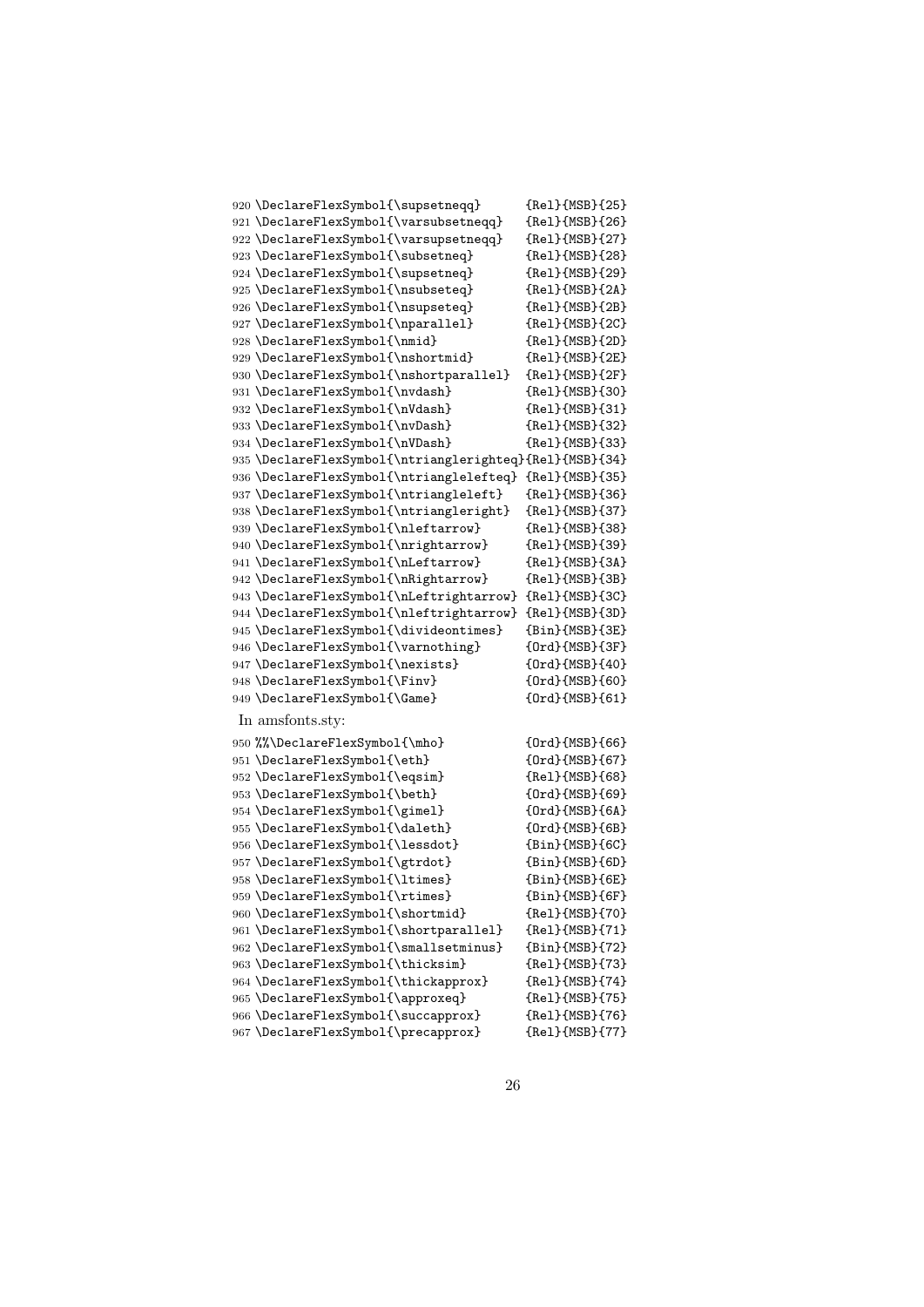| 968 \DeclareFlexSymbol{\curvearrowleft}  | ${Re1}$ ${MSB}$ ${78}$ |
|------------------------------------------|------------------------|
| 969 \DeclareFlexSymbol{\curvearrowright} | ${Re1}$ {MSB} ${79}$ } |
| 970 \DeclareFlexSymbol{\digamma}         | ${Ord}$ ${MSB}{7A}$    |
| 971 \DeclareFlexSymbol{\varkappa}        | ${Ord}{MSB}{7B}$       |
| 972 \DeclareFlexSymbol{\Bbbk}            | ${Ord}$ ${MSB}$ ${7C}$ |
| 973 \DeclareFlexSymbol{\hslash}          | ${Ord}{MSB}{S7D}$      |
| In amsfonts.sty:                         |                        |
| 974 %%\DeclareFlexSymbol{\hbar}          | ${Ord}{MSB}{STE}$      |
| 975 \DeclareFlexSymbol{\backepsilon}     | ${Re1}$ ${MSB}{7F}$    |
| 976 \ExplSyntaxOff                       |                        |
| $977 \; \langle / \text{msabm} \rangle$  |                        |

# Index

Numbers written in italic refer to the page where the corresponding entry is described; numbers underlined refer to the code line of the definition; numbers in roman refer to the code lines where the entry is used.

| <b>Symbols</b>                                                                  | $\sqrt{e}$ symPun 87                              |
|---------------------------------------------------------------------------------|---------------------------------------------------|
| $\setminus$ "                                                                   | $\sqrt{c}$ sym $\text{Re}1$<br>86                 |
| $\setminus$                                                                     | $\sqrt{9}$ symVar 84, 96-98                       |
| \*                                                                              | $\sqrt{Q}$ symextension  332, 335                 |
| 366, 367, 369, 372, 375, 376, 378, 381<br>$\setminus$ -                         | $\sqrt{9}$ Csymtype . 83-93, 96-98, 100, 265, 344 |
| $\cdots \cdots \cdots \cdots \cdots \cdots$ 349, 365, 374<br>\.                 | $\sqrt{9}$ aymtype @ord  344, 346                 |
| $\sqrt{ }$                                                                      | \@tempb  228, 233, 237, 334, 335                  |
| \:                                                                              | $\texttt{\textbackslash}$ expeset@protect  16     |
| $\setminus$ Cfirstofone  100                                                    | $\\$                                              |
|                                                                                 |                                                   |
| \@gobblethree  328                                                              | $\setminus$ 35, 38, 41, 44, 349                   |
|                                                                                 | \1  400                                           |
| $\sqrt{9}$ ifpackageloaded  361                                                 |                                                   |
| $\left\{ \text{Qifpackage with } \ldots \ldots \ldots \right. 419,424 \right\}$ | $\mathbf{A}$                                      |
| $\text{^\{0}$ ifundefined $284, 290$                                            | $\text{active}$ 225, 260                          |
| $\text{Onil } \ldots \ldots \ldots \ldots \ldots 347, 350$                      |                                                   |
| $\{\text{Onefilewithoptions} \dots \dots \dots \ 335$                           | $\alpha$ 463                                      |
| 13, 15, 94, 229, 255, 264, 329, 344<br>Qsym                                     |                                                   |
| $\gamma$ \esymeord  344, 347                                                    | \angle  708, 849                                  |
| $\sqrt{g}$ sym@ord@a  347, 350                                                  |                                                   |
| $\sqrt{e}$ sym $Acc$<br>94                                                      |                                                   |
| \@symBin<br>85                                                                  | $\Lambda$ rrowvert  696                           |
| 88<br><b>\@symCOi</b>                                                           |                                                   |
| $\cos ymC0s$<br>89                                                              |                                                   |
| 93<br><b>\@symDeA</b>                                                           | 651                                               |
| 92<br><b>\@symDeB</b>                                                           | $\Lambda$ tBeginDocument  363, 435, 566           |
| 90<br>$\&$ sym $DeL$                                                            | $\Lambda$ tEndOfPackage  6                        |
| $\sqrt{Q}$ sym $DeR$<br>91                                                      |                                                   |
| <b>\@symErr</b>                                                                 | <sub>B</sub>                                      |
| 83                                                                              | $\backslash$ backepsilon  975                     |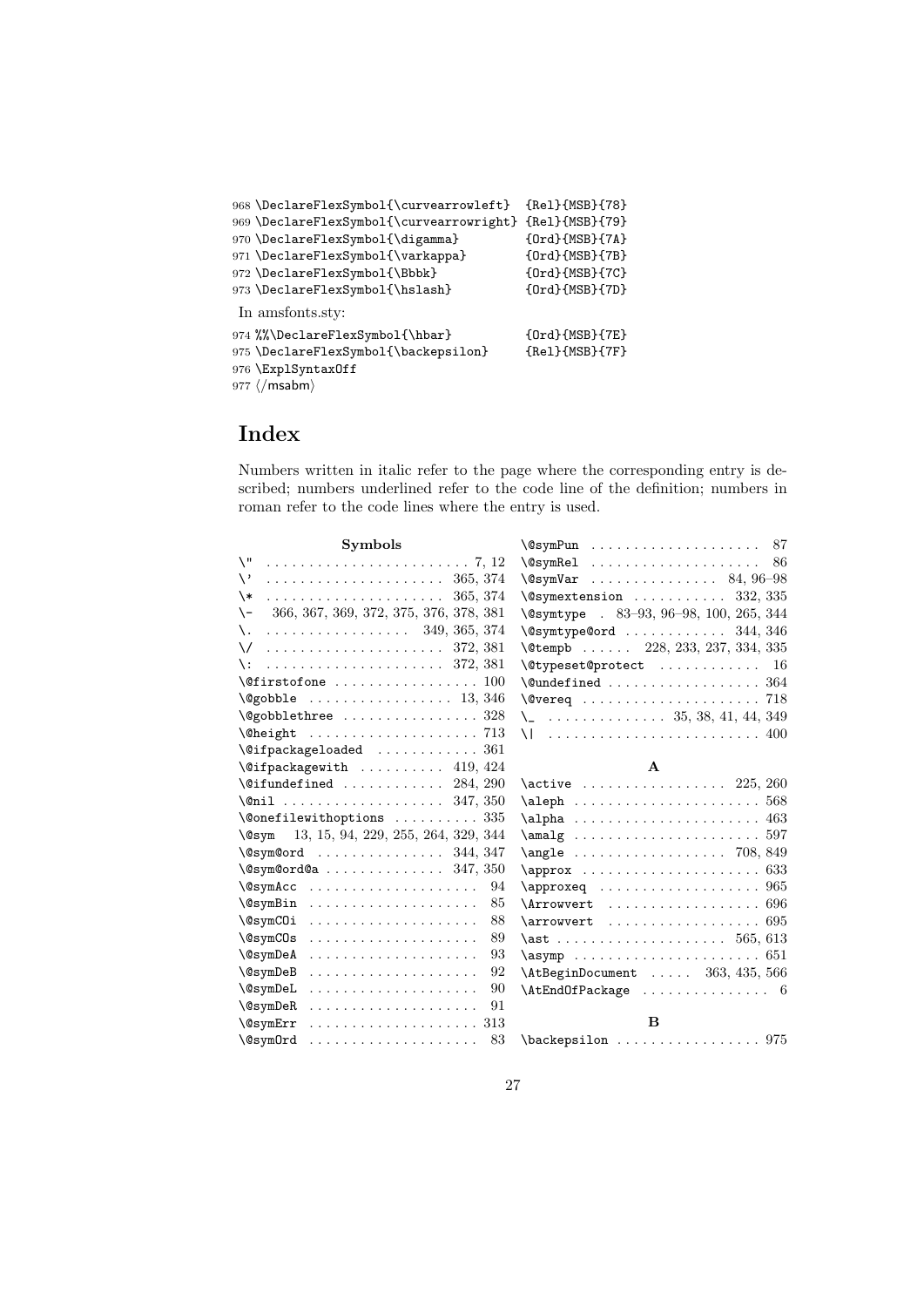| $\backslash$ backprime  818                                                                                                                                                                                                                                                                                                                                                       |     |                                                                                                    |
|-----------------------------------------------------------------------------------------------------------------------------------------------------------------------------------------------------------------------------------------------------------------------------------------------------------------------------------------------------------------------------------|-----|----------------------------------------------------------------------------------------------------|
| \backsim  876                                                                                                                                                                                                                                                                                                                                                                     |     |                                                                                                    |
| $\backslash$ backsimeq  877                                                                                                                                                                                                                                                                                                                                                       |     | \catcode  7, 12, 224, 225, 259, 260                                                                |
| $\backslash$ backslash  703                                                                                                                                                                                                                                                                                                                                                       |     |                                                                                                    |
| $\bar{2}$                                                                                                                                                                                                                                                                                                                                                                         |     | $\cdot$ cdot0rd  654, 655                                                                          |
| \baselineskip  741                                                                                                                                                                                                                                                                                                                                                                |     | $\cdot$ $(655, 739)$                                                                               |
|                                                                                                                                                                                                                                                                                                                                                                                   |     |                                                                                                    |
| $\beta$ . $\beta$ . $\beta$ . $\beta$ . $\beta$ . $\beta$ . $\beta$ . $\beta$ . $\beta$ . $\beta$ . $\beta$ . $\beta$ . $\beta$ . $\beta$ . $\beta$ . $\beta$ . $\beta$ . $\beta$ . $\beta$ . $\beta$ . $\beta$ . $\beta$ . $\beta$ . $\beta$ . $\beta$ . $\beta$ . $\beta$ . $\beta$ . $\beta$ . $\beta$ . $\beta$ . $\beta$ . $\beta$ . $\beta$ . $\beta$ . $\beta$ . $\beta$ . |     | $\centerdot \ \ldots \ldots \ldots \ldots \ 765$                                                   |
| \begingroup 227, 254, 261, 342, 348, 748                                                                                                                                                                                                                                                                                                                                          |     | $\char`>char 257$                                                                                  |
|                                                                                                                                                                                                                                                                                                                                                                                   |     | \check@mathfonts  262                                                                              |
|                                                                                                                                                                                                                                                                                                                                                                                   |     |                                                                                                    |
|                                                                                                                                                                                                                                                                                                                                                                                   |     |                                                                                                    |
|                                                                                                                                                                                                                                                                                                                                                                                   |     |                                                                                                    |
|                                                                                                                                                                                                                                                                                                                                                                                   |     | $\circ$ learrowleft  769                                                                           |
|                                                                                                                                                                                                                                                                                                                                                                                   |     | \circlearrowright  768                                                                             |
|                                                                                                                                                                                                                                                                                                                                                                                   |     |                                                                                                    |
| \bigoplus  666                                                                                                                                                                                                                                                                                                                                                                    |     | $\circledcirc \ldots \ldots \ldots \ldots \ 880$                                                   |
|                                                                                                                                                                                                                                                                                                                                                                                   |     | $\texttt{{\char'134}ccircleddash}$ $882$                                                           |
|                                                                                                                                                                                                                                                                                                                                                                                   |     |                                                                                                    |
|                                                                                                                                                                                                                                                                                                                                                                                   |     | \cleaders $ \dots 292, 296, 300$                                                                   |
| \bigtriangledown  587                                                                                                                                                                                                                                                                                                                                                             |     |                                                                                                    |
| \bigtriangleup  586                                                                                                                                                                                                                                                                                                                                                               |     |                                                                                                    |
| $\big\{$                                                                                                                                                                                                                                                                                                                                                                          |     |                                                                                                    |
| $\big\{\n  big \vee con \ldots \ldots \ldots \ldots \ldots \ldots \big\}$                                                                                                                                                                                                                                                                                                         |     | $\text{Component} \dots \dots \dots \dots \dots \ 878$                                             |
| $\big\{\n  bigwe \n  ge \n  1 \n  1 \n  1 \n  1 \n  1 \n  1 \n  1 \n  1 \n  1 \n  1 \n  1 \n  1 \n  1 \n  1 \n  1 \n  1 \n  1 \n  1 \n  1 \n  $                                                                                                                                                                                                                                   |     | $\text{Comp } \dots \dots \dots \dots \dots \dots \dots \dots \dots$                               |
|                                                                                                                                                                                                                                                                                                                                                                                   |     |                                                                                                    |
| \binrel@  305, 318-324                                                                                                                                                                                                                                                                                                                                                            |     | $\text{Copy } \ldots \ldots \ldots \ldots \ldots 292, 297$                                         |
| $\binom{317}{329}$                                                                                                                                                                                                                                                                                                                                                                |     | $\circr$ 710, 711, 713                                                                             |
| $\binom{304}{329}$                                                                                                                                                                                                                                                                                                                                                                |     | \cs $\ldots$ 34, 37, 40, 43, 50-62,                                                                |
| \blacklozenge  767                                                                                                                                                                                                                                                                                                                                                                |     | 64, 67, 68, 71, 74, 78, 79, 83-                                                                    |
| \blacksquare  764                                                                                                                                                                                                                                                                                                                                                                 |     | $94, 96-98, 102-114, 116-143,$                                                                     |
|                                                                                                                                                                                                                                                                                                                                                                                   |     | $145-160, 162-189, 192, 194-$                                                                      |
| $\verb+\blacktriangle+ and \verb+ledown + \verb++.\ldots + 833+$                                                                                                                                                                                                                                                                                                                  |     | $221, 228, 242, 244, 255, 263-$                                                                    |
|                                                                                                                                                                                                                                                                                                                                                                                   |     | 267, 270, 358, 408-418, 420,                                                                       |
| \blacktriangleright  834                                                                                                                                                                                                                                                                                                                                                          |     | 422, 425, 427-429, 655, 758, 759                                                                   |
| $\bot 576$                                                                                                                                                                                                                                                                                                                                                                        |     | $\cosh 248$                                                                                        |
| \bowtie  727                                                                                                                                                                                                                                                                                                                                                                      |     |                                                                                                    |
| $\text{box}$ 293, 298, 301                                                                                                                                                                                                                                                                                                                                                        |     | $\cup$ $\cup$ $\ldots$ $\ldots$ $\ldots$ $\ldots$ $\ldots$ $\ldots$ $\ldots$ $\ldots$ $\ldots$ 591 |
| $\text{boxdot} \dots \dots \dots \dots \dots \dots \dots$                                                                                                                                                                                                                                                                                                                         |     | \curlyeqprec  812                                                                                  |
|                                                                                                                                                                                                                                                                                                                                                                                   |     | $\curlyeq$                                                                                         |
| \boxplus  761                                                                                                                                                                                                                                                                                                                                                                     |     |                                                                                                    |
| $\text{boxtimes} \dots \dots \dots \dots \dots \ 762$                                                                                                                                                                                                                                                                                                                             |     | $\curlyeqright$                                                                                    |
|                                                                                                                                                                                                                                                                                                                                                                                   | 694 | \curvearrowleft  968                                                                               |
| . 724<br>\buildrel                                                                                                                                                                                                                                                                                                                                                                |     | \curvearrowright  969                                                                              |
|                                                                                                                                                                                                                                                                                                                                                                                   |     |                                                                                                    |
| $\text{Bumped} \dots \dots \dots \dots \dots \dots \dots \ 868$                                                                                                                                                                                                                                                                                                                   |     | D                                                                                                  |
| $\text{bumped} \dots \dots \dots \dots \dots \dots \dots \ 867$                                                                                                                                                                                                                                                                                                                   |     |                                                                                                    |
|                                                                                                                                                                                                                                                                                                                                                                                   |     |                                                                                                    |
| C                                                                                                                                                                                                                                                                                                                                                                                 |     |                                                                                                    |
| $\c{$ ence1     722}                                                                                                                                                                                                                                                                                                                                                              |     |                                                                                                    |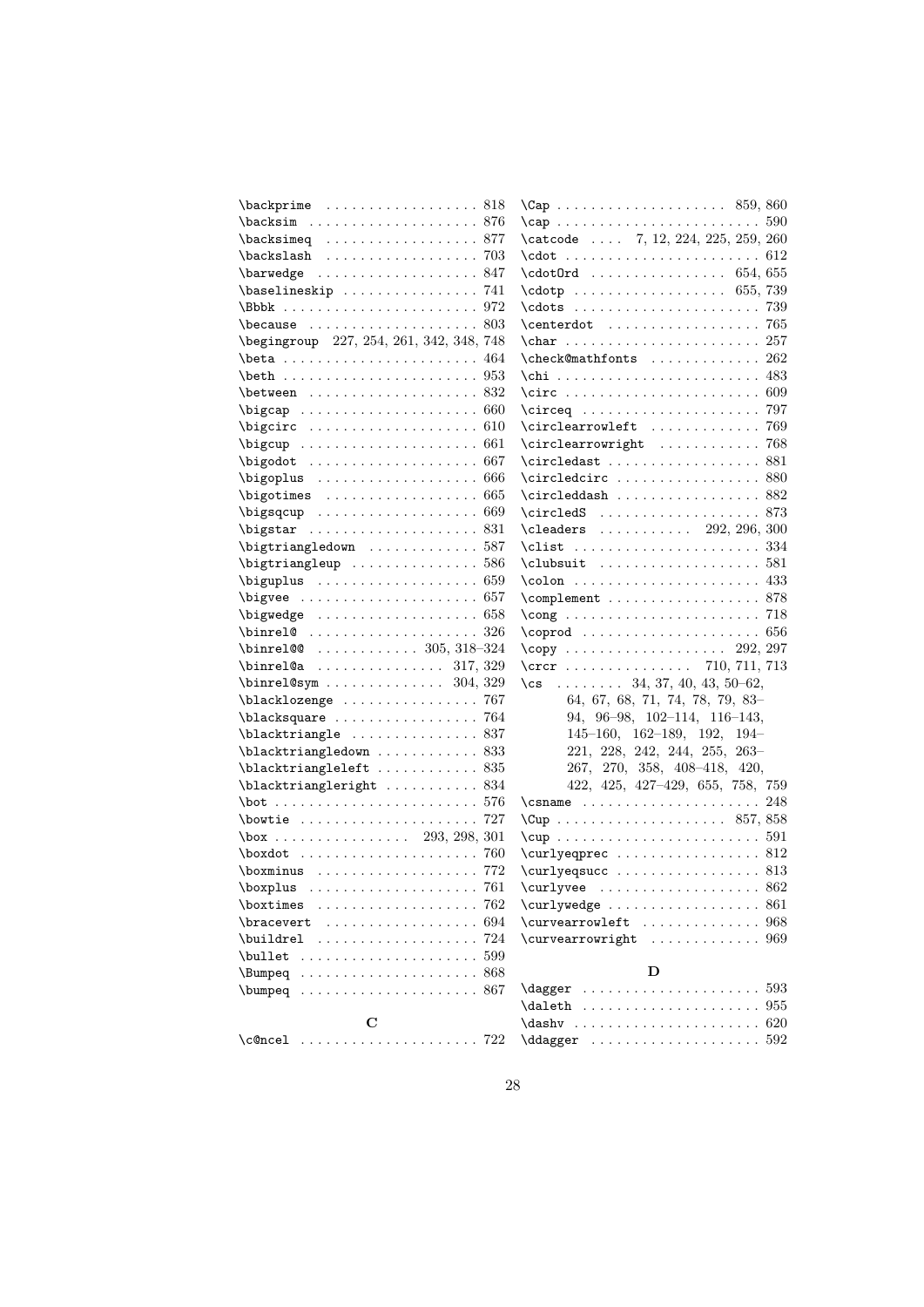| \epsilon                                                                                                                                                                                                                                                                                                                                                                                                                                                                                                                                                               |
|------------------------------------------------------------------------------------------------------------------------------------------------------------------------------------------------------------------------------------------------------------------------------------------------------------------------------------------------------------------------------------------------------------------------------------------------------------------------------------------------------------------------------------------------------------------------|
| \eqcirc                                                                                                                                                                                                                                                                                                                                                                                                                                                                                                                                                                |
| $\begin{bmatrix} \texttt{eqsim} \dots \dots \end{bmatrix}$                                                                                                                                                                                                                                                                                                                                                                                                                                                                                                             |
| $\equiv \ldots$                                                                                                                                                                                                                                                                                                                                                                                                                                                                                                                                                        |
| \eqslantless                                                                                                                                                                                                                                                                                                                                                                                                                                                                                                                                                           |
| $\equiv \ldots$                                                                                                                                                                                                                                                                                                                                                                                                                                                                                                                                                        |
| $\eta : \ldots : \ldots$                                                                                                                                                                                                                                                                                                                                                                                                                                                                                                                                               |
| $\eth \ldots \ldots$                                                                                                                                                                                                                                                                                                                                                                                                                                                                                                                                                   |
| \everymath                                                                                                                                                                                                                                                                                                                                                                                                                                                                                                                                                             |
| \Execute0ptions                                                                                                                                                                                                                                                                                                                                                                                                                                                                                                                                                        |
| $\exists$                                                                                                                                                                                                                                                                                                                                                                                                                                                                                                                                                              |
| $\exp$ 16, 65, 69, 7                                                                                                                                                                                                                                                                                                                                                                                                                                                                                                                                                   |
| 244, 248,                                                                                                                                                                                                                                                                                                                                                                                                                                                                                                                                                              |
| \expandafter                                                                                                                                                                                                                                                                                                                                                                                                                                                                                                                                                           |
| \ExplSyntax0ff                                                                                                                                                                                                                                                                                                                                                                                                                                                                                                                                                         |
| \ExplSyntax0n .                                                                                                                                                                                                                                                                                                                                                                                                                                                                                                                                                        |
|                                                                                                                                                                                                                                                                                                                                                                                                                                                                                                                                                                        |
|                                                                                                                                                                                                                                                                                                                                                                                                                                                                                                                                                                        |
| \fallingdotseq                                                                                                                                                                                                                                                                                                                                                                                                                                                                                                                                                         |
| $\sim$<br>\fi                                                                                                                                                                                                                                                                                                                                                                                                                                                                                                                                                          |
| 313, 356,                                                                                                                                                                                                                                                                                                                                                                                                                                                                                                                                                              |
| $\lvert$ Fin $v$                                                                                                                                                                                                                                                                                                                                                                                                                                                                                                                                                       |
| $\left\{ \left\vert \right. \right. \right. \left\{ \left. \right. \right. \left. \right. \left. \right. \right. \left. \right. \left. \right. \left. \right. \left. \right. \left. \right. \left. \right. \left. \right. \left. \right. \left. \right. \left. \right. \left. \right. \left. \right. \left. \right. \left. \right. \left. \right. \right. \left. \right. \left. \right. \left. \right. \left. \right. \left. \right. \left. \right. \left. \right. \left. \right. \left. \right. \left. \right. \left. \right. \left. \right. \left. \right. \left. \$ |
|                                                                                                                                                                                                                                                                                                                                                                                                                                                                                                                                                                        |
| $\frac{1}{1}$                                                                                                                                                                                                                                                                                                                                                                                                                                                                                                                                                          |
|                                                                                                                                                                                                                                                                                                                                                                                                                                                                                                                                                                        |
|                                                                                                                                                                                                                                                                                                                                                                                                                                                                                                                                                                        |
|                                                                                                                                                                                                                                                                                                                                                                                                                                                                                                                                                                        |
| \Gamma                                                                                                                                                                                                                                                                                                                                                                                                                                                                                                                                                                 |
| \gamma                                                                                                                                                                                                                                                                                                                                                                                                                                                                                                                                                                 |
|                                                                                                                                                                                                                                                                                                                                                                                                                                                                                                                                                                        |
| $\{ge \ldots \ldots$                                                                                                                                                                                                                                                                                                                                                                                                                                                                                                                                                   |
|                                                                                                                                                                                                                                                                                                                                                                                                                                                                                                                                                                        |
| $\geqslant$ $\geqslant$ $\geqslant$ $\geqslant$ $\geqslant$ $\geqslant$                                                                                                                                                                                                                                                                                                                                                                                                                                                                                                |
| $\qquad \qquad \ldots$                                                                                                                                                                                                                                                                                                                                                                                                                                                                                                                                                 |
| \gets                                                                                                                                                                                                                                                                                                                                                                                                                                                                                                                                                                  |
| $\gtrsim$ gg                                                                                                                                                                                                                                                                                                                                                                                                                                                                                                                                                           |
| $\gtrsim$                                                                                                                                                                                                                                                                                                                                                                                                                                                                                                                                                              |
| $\gtrsim$                                                                                                                                                                                                                                                                                                                                                                                                                                                                                                                                                              |
| $\gamma : \ldots$                                                                                                                                                                                                                                                                                                                                                                                                                                                                                                                                                      |
|                                                                                                                                                                                                                                                                                                                                                                                                                                                                                                                                                                        |
| \gnapprox                                                                                                                                                                                                                                                                                                                                                                                                                                                                                                                                                              |
| $\qquad \qquad \ldots \ldots$                                                                                                                                                                                                                                                                                                                                                                                                                                                                                                                                          |
| $\geneq{.5cm}{0.2cm} \ngneq 0 \dots \dots$                                                                                                                                                                                                                                                                                                                                                                                                                                                                                                                             |
| $\gamma \ldots \ldots$                                                                                                                                                                                                                                                                                                                                                                                                                                                                                                                                                 |
| \gtrapprox                                                                                                                                                                                                                                                                                                                                                                                                                                                                                                                                                             |
| $\sqrt{\text{strdot}} \dots$                                                                                                                                                                                                                                                                                                                                                                                                                                                                                                                                           |
|                                                                                                                                                                                                                                                                                                                                                                                                                                                                                                                                                                        |

\endcsname . . . . . . . . . . . . . . . . . 248 \endgroup . 239, 257, 277, 342, 349, 749  $\end{subscript}$ 

| $\texttt{eqsim} \dots \dots \dots \dots \dots \dots \dots \dots \dots \dots \dots \dots \dots \dots$ |
|------------------------------------------------------------------------------------------------------|
|                                                                                                      |
|                                                                                                      |
| $\equiv 650$                                                                                         |
|                                                                                                      |
| $\texttt{with} \dots \dots \dots \dots \dots \dots \dots \dots \dots \dots \dots \dots \dots$        |
| $\text{Veverymath}$ 268                                                                              |
| \ExecuteOptions  389                                                                                 |
|                                                                                                      |
| $\exp$ 16, 65, 69, 75, 76, 229, 230, 232,                                                            |
| 244, 248, 313, 314, 335, 347, 414                                                                    |
|                                                                                                      |
| $\text{ExplSyntaxOff} \dots \dots \dots \ 752,976$                                                   |
| \ExplSyntax0n  407, 756                                                                              |

## F

| $\{f_i$ 16, 238, 276,             |  |
|-----------------------------------|--|
| 313, 356, 370, 371, 379, 380, 382 |  |
|                                   |  |
| \flat  497                        |  |
| $\frac{578}{1000}$                |  |
| $\frac{504}{ }$                   |  |

## G

| $\Gamma$ . $437$                                                                                                                 |  |
|----------------------------------------------------------------------------------------------------------------------------------|--|
|                                                                                                                                  |  |
| \gdef  318-324, 365, 374                                                                                                         |  |
| $\hspace*{0.1 cm} \mathsf{ \setminus ge} \hspace*{0.2 cm} \ldots \ldots \ldots \ldots \ldots \ldots \ldots \hspace*{0.3 cm} 395$ |  |
|                                                                                                                                  |  |
| $\geqslant$ qeqq $\ldots \ldots \ldots \ldots \ldots$                                                                            |  |
| $\qquad$                                                                                                                         |  |
|                                                                                                                                  |  |
|                                                                                                                                  |  |
| $\gtrsim 871, 872$                                                                                                               |  |
| $\gtrsim 872$                                                                                                                    |  |
| $\qquad$                                                                                                                         |  |
| $\qquad$                                                                                                                         |  |
| $\qquad \qquad \ldots \ldots \ldots \ldots \qquad \qquad 910$                                                                    |  |
| $\qquad \qquad \text{geq} \ \ldots \ \ldots \ \ldots \ \ldots \ \ldots \ \ldots \ 896$                                           |  |
|                                                                                                                                  |  |
|                                                                                                                                  |  |
|                                                                                                                                  |  |
|                                                                                                                                  |  |
| $\setminus$ gtreqless $841$                                                                                                      |  |
| $\setminus$ gtreqqless  843                                                                                                      |  |
| $\verb \gtrless   {        824}$                                                                                                 |  |
|                                                                                                                                  |  |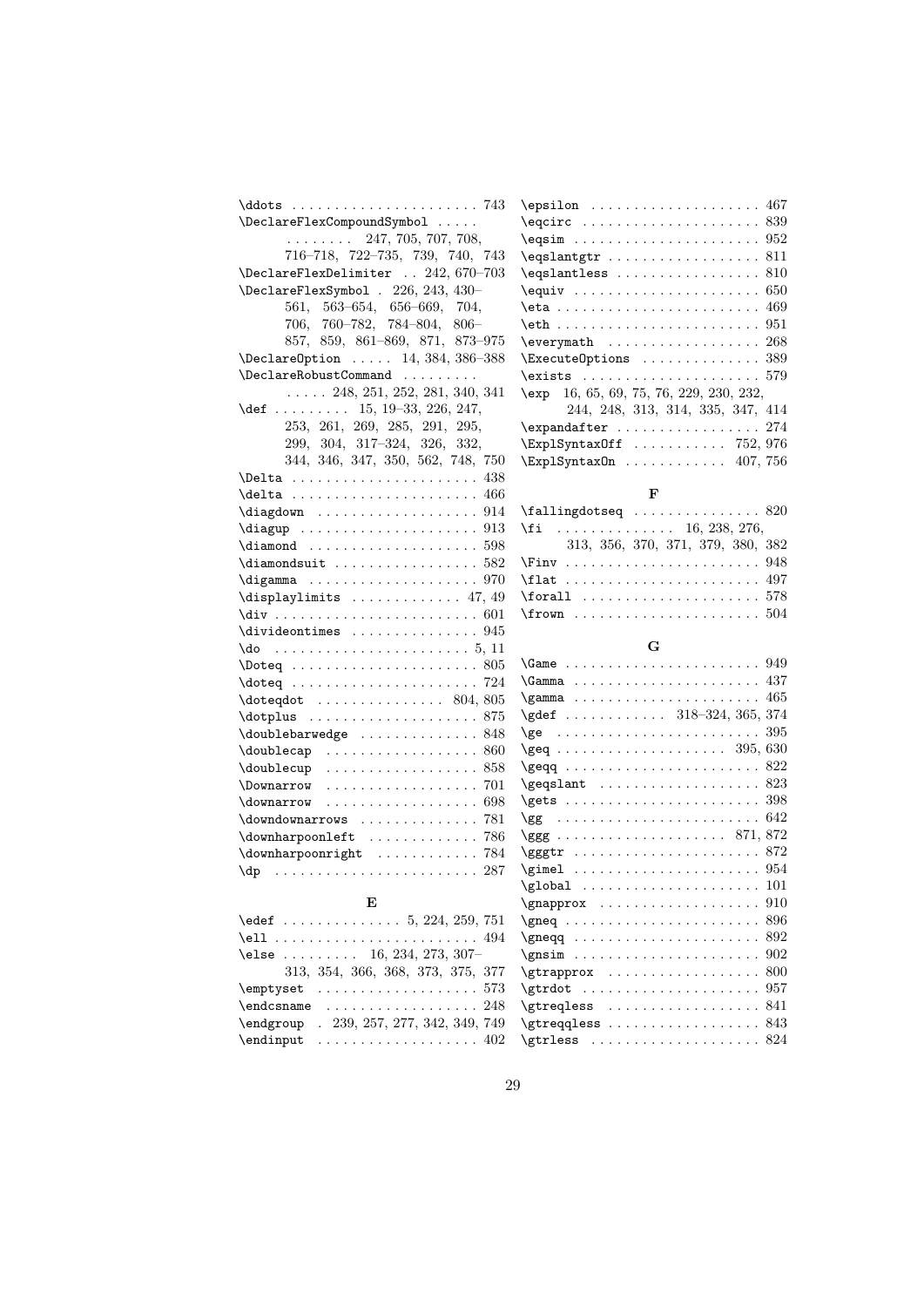| $\sqrt{799}$                                                       | \lceil  675                                                                                |
|--------------------------------------------------------------------|--------------------------------------------------------------------------------------------|
|                                                                    |                                                                                            |
|                                                                    |                                                                                            |
| н                                                                  |                                                                                            |
| hbar  705, 974                                                     |                                                                                            |
| \hbar0rd  704, 705                                                 | $\{\text{leavevmode} \dots \dots \dots \dots \dots \ 281$                                  |
|                                                                    | \Leftarrow  627, 731, 735                                                                  |
| 293, 297, 301, 327, 742, 745, 746                                  | $\left\{ \right\}$                                                                         |
| $\hbox{\tt\&{}$                                                    | . 296, 300, 398, 645, 726, 732, 734                                                        |
| \hexnumber@ 408-411, 422, 751, 758, 759                            | $\left\{\text{leftarrow} \dots \dots \dots \dots \ 295\right\}$                            |
| \hfill $\ldots \ldots \ldots$ 293, 297, 301, 713                   | \leftarrowtail  788                                                                        |
| $\hbox{\tt hookleftarrow} \ldots \ldots \ldots \ldots 726$         | $\left\{\text{leftharpoondown}\right.\dots\dots\dots\dots\ 506\right\}$                    |
| $\hbox{\tt hookrightarrow} \ldots \ldots \ldots \ldots 725$        |                                                                                            |
|                                                                    | \leftleftarrows  778                                                                       |
|                                                                    | $\left\{\text{Leftrightarrow \dots \dots \dots \ 626}\right\}$                             |
| \ht 287, 291, 295, 299                                             | \leftrightarrow  644                                                                       |
|                                                                    |                                                                                            |
| I                                                                  |                                                                                            |
| $\tilde{709}$                                                      | \leftrightharpoons  771                                                                    |
|                                                                    | \leftrightsquigarrow  794                                                                  |
| \ifcat  232, 271                                                   |                                                                                            |
|                                                                    |                                                                                            |
|                                                                    |                                                                                            |
| \ifnum 366, 367, 375, 376                                          | $\leq$ and $\ldots$ 816                                                                    |
| $\left\{\text{iftrue} \dots \dots \dots \dots \dots \ 267\right\}$ | $\{\text{lessapprox} \dots \dots \dots \dots \dots \ 809$                                  |
| \if $x \ldots \ldots \ldots \ldots \ldots 16, 306-312, 364$        | $\{\text{lessdot} \dots \dots \dots \dots \dots \ 956$                                     |
|                                                                    |                                                                                            |
|                                                                    |                                                                                            |
| $\sin$ 640, 722                                                    | $\text{less} \text{str} \dots \dots \dots \dots \dots \dots \dots \dots \dots \dots \dots$ |
|                                                                    |                                                                                            |
|                                                                    | \let  11, 13, 47-49, 100, 101,                                                             |
|                                                                    | 233, 237, 249, 328, 329, 344,                                                              |
| $\int$ intlimits  48, 56, 88                                       | 345, 783, 805, 858, 860, 870, 872                                                          |
|                                                                    |                                                                                            |
|                                                                    | $\qquad$                                                                                   |
| $\bf J$                                                            | $\Lambda$ 563, 725                                                                         |
| \joinord  719-721, 725-732, 734, 735                               | \lineskiplimit  741<br>\11                                                                 |
|                                                                    | $\text{Lleftarrow} \dots \dots \dots \dots \ 845$                                          |
| K                                                                  |                                                                                            |
|                                                                    | $\lceil$ 111ess  870                                                                       |
| $\ker$ n  742, 745                                                 |                                                                                            |
|                                                                    |                                                                                            |
| L                                                                  |                                                                                            |
| $\Lambda$ 440                                                      | $\lambda$ 291                                                                              |
| $\lambda$ ambda  473                                               | 391                                                                                        |
|                                                                    | $\ln \sin \dots \dots \dots$<br>901                                                        |
|                                                                    |                                                                                            |
| $\langle$ 1brace  673                                              |                                                                                            |
| $\text{Nccode}$ 236, 274, 349                                      | \Longleftrightarrow  735, 737                                                              |
|                                                                    |                                                                                            |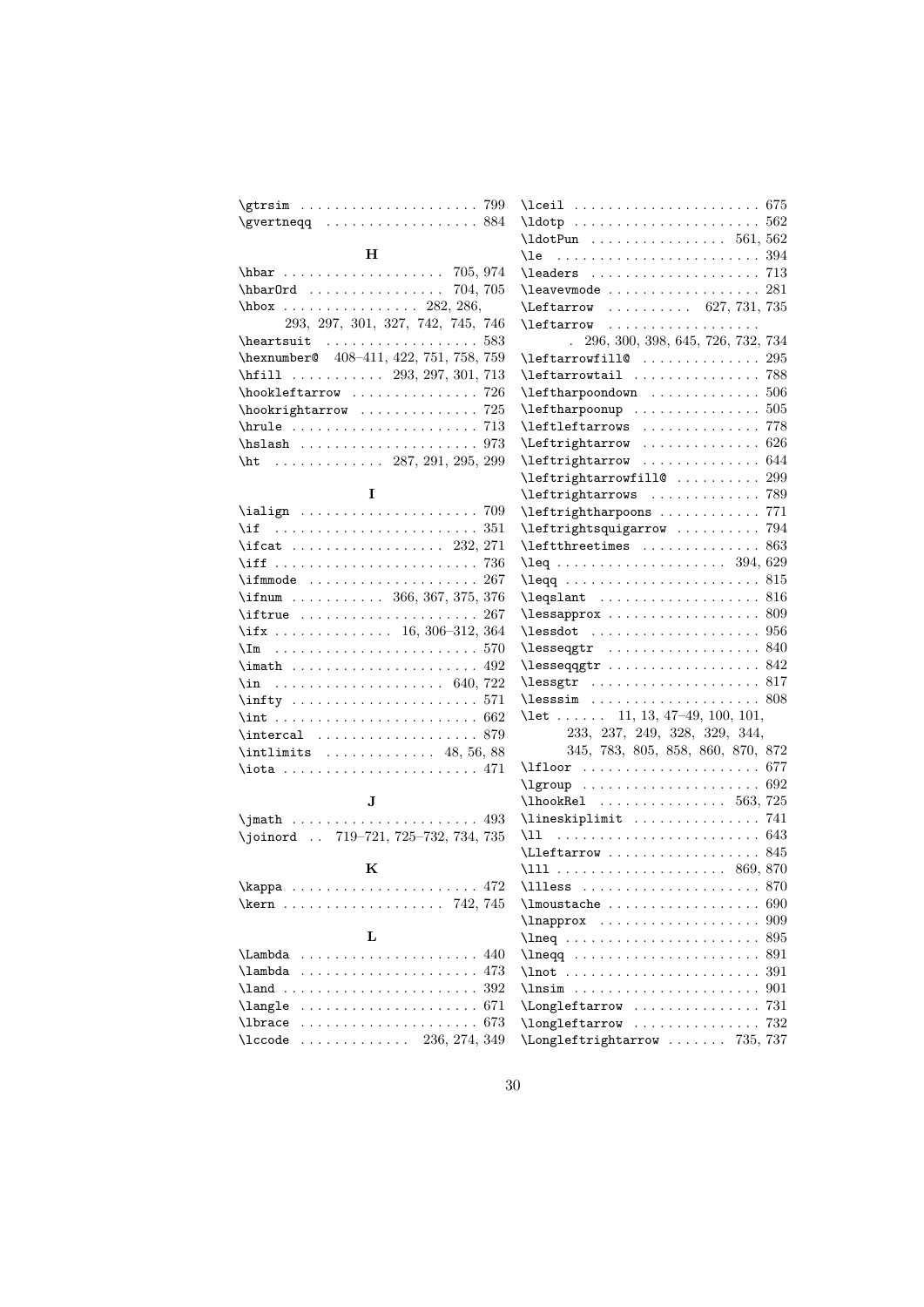| $\{\text{longleft}$ 734                                                               |  |
|---------------------------------------------------------------------------------------|--|
|                                                                                       |  |
| \Longrightarrow  729                                                                  |  |
| $\lceil \text{longrightarrow} \ldots \ldots \ldots \rceil$ 730, 733                   |  |
| $\{\text{looparrowleft} \dots \dots \dots \dots \ 795$                                |  |
| $\lambda$ 100parrowright  796                                                         |  |
| $\ar{.}\n393$                                                                         |  |
| \lowercase  237, 275, 349                                                             |  |
|                                                                                       |  |
|                                                                                       |  |
|                                                                                       |  |
|                                                                                       |  |
| $\text{V}}$                                                                           |  |
| $\text{Vert} \dots \dots \dots \dots \dots \dots \dots \dots \dots \dots \dots \dots$ |  |
| $\text{1} \times 883$                                                                 |  |

M

| $\text{MBin} \ldots \ldots \ldots \ldots 52, 53, 104, 105$                   |
|------------------------------------------------------------------------------|
| \m@COi<br>. 56, 108                                                          |
| . 55, 107<br>\m@COs                                                          |
| $\mho$ eA  60, 112                                                           |
|                                                                              |
| $\mho$ DeL  57, 109                                                          |
| $\mho$ PeR 58, 110                                                           |
| $\text{Qrrd}$ 50, 102                                                        |
| $\mho$ Pun 54, 106                                                           |
|                                                                              |
| $\m0th$ 291, 295, 299, 710                                                   |
|                                                                              |
| \mapsto  717                                                                 |
| $\mbox{\texttt{mapstochar}} \ldots \ldots \ldots \ldots \mbox{\texttt{733}}$ |
| $\mbox{mapstoOrd} \ldots \ldots \ldots \ldots 653, 717$                      |
| $\mathbb{1}, \ldots, \ldots, 34, 37, 40, 43,$                                |
| $50-62, 64, 65, 67-69, 71, 74, 75,$                                          |
| 78, 83-94, 96-98, 102-114, 116-                                              |
| 143, 145-160, 162-189, 192,                                                  |
| $194-221, 223, 306-312, 318-$                                                |
| 324, 340, 352, 353, 355, 358, 359                                            |
| $\mathbf{h}$<br>85                                                           |
| $\mathcal{L}$ 749-751                                                        |
|                                                                              |
| $\mathcal{L}$ 342, 344                                                       |
|                                                                              |
|                                                                              |
| $\mathcal{L}$                                                                |
| $235, 365-367, 369, 372, 374, 381$                                           |
| $\mathbf{r} \ldots \ldots \ldots \ldots 98$                                  |
| \mathop  88, 89, 707                                                         |
| $\mathcal{O}(96)$                                                            |
|                                                                              |
| \mathpalette  718, 722, 723, 749                                             |

| $\mathcal{L}$ 555                                         |
|-----------------------------------------------------------|
| $\mathcal{L}$ 86, 93, 711                                 |
| 749<br>\mathsm@sh                                         |
| \Mathstrutbox@ 287                                        |
| 850<br>\measuredangle                                     |
| 24<br>\mg@acc                                             |
| 23<br>\mg@arr                                             |
| -30<br>\mg@Bbb                                            |
| 29<br>\mg@bflatin                                         |
| $\mg{0}$ bin  19, 412, 427, 428                           |
| 31                                                        |
| $\mg$ cop 25, 429                                         |
| $\mg{4el}$ 22, 413, 429                                   |
| \mg@digit  33, 414, 418                                   |
|                                                           |
| $\mg{Q}$ Greek  28, 418, 420, 425                         |
| $\mg{q}$ greek  27, 417                                   |
| $\mg0$ Latin  416                                         |
| $\text{Mgg}$ latin  26, 415-417, 420, 425                 |
| $\mg{@nre$ 21                                             |
|                                                           |
| \mg@OMS                                                   |
|                                                           |
| \mg@ord                                                   |
| $\mg{erel}$ 20, 427                                       |
|                                                           |
|                                                           |
| $\text{Nmern}$ 269, 270, 292-                             |
| 294, 296-298, 300-302, 705,                               |
| 713, 720, 721, 744-746<br>711,                            |
|                                                           |
|                                                           |
| \mskip  270, 737                                          |
| $\text{Im} \ldots \ldots \ldots \ldots \ldots \ldots 474$ |
|                                                           |
|                                                           |
|                                                           |

# N

| $\nabla \ldots \ldots \ldots \ldots 574$                                                                                                                                                                                                                           |
|--------------------------------------------------------------------------------------------------------------------------------------------------------------------------------------------------------------------------------------------------------------------|
| $\{\text{namelimits} \dots \dots \dots \dots \quad 49$                                                                                                                                                                                                             |
|                                                                                                                                                                                                                                                                    |
| $\n\cdot 912$                                                                                                                                                                                                                                                      |
|                                                                                                                                                                                                                                                                    |
|                                                                                                                                                                                                                                                                    |
|                                                                                                                                                                                                                                                                    |
|                                                                                                                                                                                                                                                                    |
| $\neq$ $\geq$ $\geq$ $\geq$ $\geq$ $\geq$ $\geq$ $\geq$ $\geq$ $\geq$ $\geq$ $\geq$ $\geq$ $\geq$ $\geq$ $\geq$ $\geq$ $\geq$ $\geq$ $\geq$ $\geq$ $\geq$ $\geq$ $\geq$ $\geq$ $\geq$ $\geq$ $\geq$ $\geq$ $\geq$ $\geq$ $\geq$ $\geq$ $\geq$ $\geq$ $\geq$ $\geq$ |
| $\newpace{0.00}\n  The wmcodes@ \dots  \dots  \dots  \dots  365, 374$                                                                                                                                                                                              |
|                                                                                                                                                                                                                                                                    |
|                                                                                                                                                                                                                                                                    |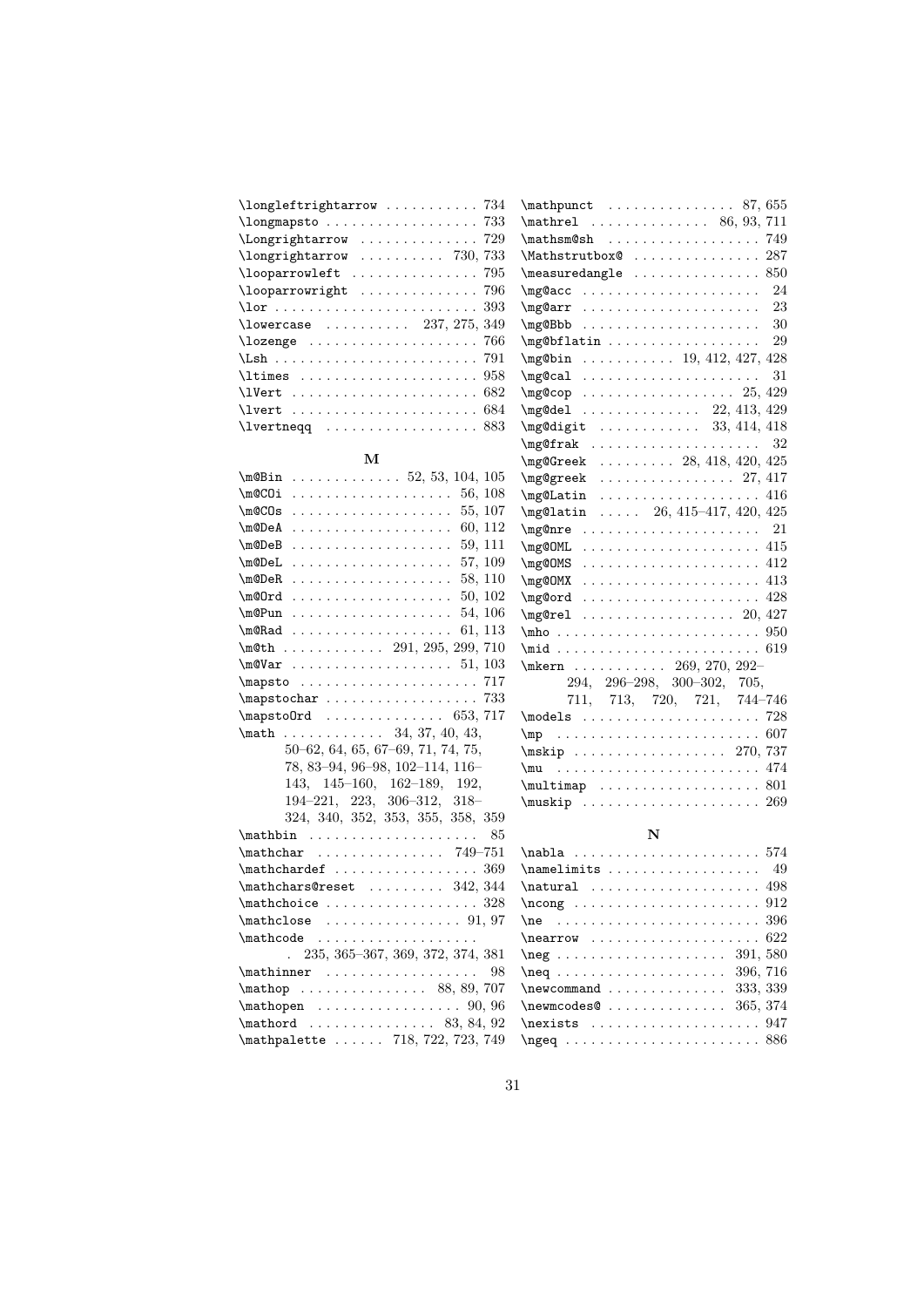| $\n\begin{array}{ccc}\n\ngeqq & \ldots & \ldots & \ldots & \ldots & \ldots & \ldots & \ldots\n\end{array}$                                                                                                                                                                                                                                                                                                                                                                                    | $\omega$ $(485)$                                                                                                                                                                                                                                                                                                                                                                                                       |
|-----------------------------------------------------------------------------------------------------------------------------------------------------------------------------------------------------------------------------------------------------------------------------------------------------------------------------------------------------------------------------------------------------------------------------------------------------------------------------------------------|------------------------------------------------------------------------------------------------------------------------------------------------------------------------------------------------------------------------------------------------------------------------------------------------------------------------------------------------------------------------------------------------------------------------|
| $\n\{ngeqslant \ldots \ldots \ldots \ldots 894$                                                                                                                                                                                                                                                                                                                                                                                                                                               |                                                                                                                                                                                                                                                                                                                                                                                                                        |
| $\sqrt{888}$                                                                                                                                                                                                                                                                                                                                                                                                                                                                                  | $\op{\overline{\mathrm{oplus}}\dots \dots \dots \dots \dots \dots 606}$                                                                                                                                                                                                                                                                                                                                                |
| $\pi$ 397, 641                                                                                                                                                                                                                                                                                                                                                                                                                                                                                | $\Upsilon$ $\Upsilon$ $\Upsilon$ $\Upsilon$ $\Upsilon$ $\Upsilon$ $\Upsilon$ $\Upsilon$ $\Upsilon$ $\Upsilon$ $\Upsilon$ $\Upsilon$ $\Upsilon$ $\Upsilon$ $\Upsilon$ $\Upsilon$ $\Upsilon$ $\Upsilon$ $\Upsilon$ $\Upsilon$ $\Upsilon$ $\Upsilon$ $\Upsilon$ $\Upsilon$ $\Upsilon$ $\Upsilon$ $\Upsilon$ $\Upsilon$ $\Upsilon$ $\Upsilon$ $\Upsilon$ $\Upsilon$ $\Upsilon$ $\Upsilon$ $\Upsilon$ $\Upsilon$ $\Upsilon$ |
| $\hbox{\tt \label{thm:1} \label{thm:1}$                                                                                                                                                                                                                                                                                                                                                                                                                                                       | 93, 96-98, 266, 294, 296, 300,                                                                                                                                                                                                                                                                                                                                                                                         |
| $\hbox{\texttt{r}}$                                                                                                                                                                                                                                                                                                                                                                                                                                                                           | 302, 314, 318–324, 340, 341, 345                                                                                                                                                                                                                                                                                                                                                                                       |
| $\hbar$ Leftrightarrow  943                                                                                                                                                                                                                                                                                                                                                                                                                                                                   |                                                                                                                                                                                                                                                                                                                                                                                                                        |
| $\hbox{nleftrightarrow$ 944                                                                                                                                                                                                                                                                                                                                                                                                                                                                   | $\lambda$ otimes $604$                                                                                                                                                                                                                                                                                                                                                                                                 |
|                                                                                                                                                                                                                                                                                                                                                                                                                                                                                               |                                                                                                                                                                                                                                                                                                                                                                                                                        |
|                                                                                                                                                                                                                                                                                                                                                                                                                                                                                               | $\text{Vowns}$ 397                                                                                                                                                                                                                                                                                                                                                                                                     |
| $\n\neq 893$                                                                                                                                                                                                                                                                                                                                                                                                                                                                                  |                                                                                                                                                                                                                                                                                                                                                                                                                        |
| \nless  887                                                                                                                                                                                                                                                                                                                                                                                                                                                                                   | P                                                                                                                                                                                                                                                                                                                                                                                                                      |
|                                                                                                                                                                                                                                                                                                                                                                                                                                                                                               | $\pi$ 741, 742, 744-746                                                                                                                                                                                                                                                                                                                                                                                                |
| $\n\cdot 712$                                                                                                                                                                                                                                                                                                                                                                                                                                                                                 |                                                                                                                                                                                                                                                                                                                                                                                                                        |
| $\neq 6, 271$                                                                                                                                                                                                                                                                                                                                                                                                                                                                                 |                                                                                                                                                                                                                                                                                                                                                                                                                        |
| $\{nointerlineskip$ 712                                                                                                                                                                                                                                                                                                                                                                                                                                                                       | $\n\text{PassOptionsToPackage} \dots \dots \dots \ 385$                                                                                                                                                                                                                                                                                                                                                                |
| 48                                                                                                                                                                                                                                                                                                                                                                                                                                                                                            | $\perp$                                                                                                                                                                                                                                                                                                                                                                                                                |
| $\text{16}$                                                                                                                                                                                                                                                                                                                                                                                                                                                                                   |                                                                                                                                                                                                                                                                                                                                                                                                                        |
| $\tau \ldots$ , $\ldots$ , $\ldots$ , $\ldots$ , $722$                                                                                                                                                                                                                                                                                                                                                                                                                                        |                                                                                                                                                                                                                                                                                                                                                                                                                        |
| $\{notRel$ 340, 652, 711                                                                                                                                                                                                                                                                                                                                                                                                                                                                      | \Pi                                                                                                                                                                                                                                                                                                                                                                                                                    |
|                                                                                                                                                                                                                                                                                                                                                                                                                                                                                               | \pi                                                                                                                                                                                                                                                                                                                                                                                                                    |
|                                                                                                                                                                                                                                                                                                                                                                                                                                                                                               | \pitchfork  874                                                                                                                                                                                                                                                                                                                                                                                                        |
|                                                                                                                                                                                                                                                                                                                                                                                                                                                                                               | $\pm$                                                                                                                                                                                                                                                                                                                                                                                                                  |
| \nRightarrow  942                                                                                                                                                                                                                                                                                                                                                                                                                                                                             |                                                                                                                                                                                                                                                                                                                                                                                                                        |
| $\n\{n \rightarrow \ldots \ldots \ldots \quad 940$                                                                                                                                                                                                                                                                                                                                                                                                                                            | $\preceq$ $567$                                                                                                                                                                                                                                                                                                                                                                                                        |
|                                                                                                                                                                                                                                                                                                                                                                                                                                                                                               | $\perp$ $\perp$ $\ldots$ 814                                                                                                                                                                                                                                                                                                                                                                                           |
| $\verb \nshortparallel  $ 930                                                                                                                                                                                                                                                                                                                                                                                                                                                                 |                                                                                                                                                                                                                                                                                                                                                                                                                        |
| $\nsim \ldots \nsim \ldots \nsim \ldots \nsim \ldots \nsim \ldots \nsim \ldots \nsim \ldots \nsim \ldots \nsim \ldots \nsim \ldots \nsim \ldots \nsim \ldots \nsim \ldots \nsim \ldots \nsim \ldots \nsim \ldots \nsim \ldots \nsim \ldots \nsim \ldots \nsim \ldots \nsim \ldots \nsim \ldots \nsim \ldots \nsim \ldots \nsim \ldots \nsim \ldots \nsim \ldots \nsim \ldots \nsim \ldots \nsim \ldots \nsim \ldots \nsim \ldots \nsim \ldots \nsim \ldots \nsim \ldots \nsim \ldots \nsim \$ |                                                                                                                                                                                                                                                                                                                                                                                                                        |
|                                                                                                                                                                                                                                                                                                                                                                                                                                                                                               |                                                                                                                                                                                                                                                                                                                                                                                                                        |
|                                                                                                                                                                                                                                                                                                                                                                                                                                                                                               | $\preccurlyeq 899$                                                                                                                                                                                                                                                                                                                                                                                                     |
|                                                                                                                                                                                                                                                                                                                                                                                                                                                                                               |                                                                                                                                                                                                                                                                                                                                                                                                                        |
|                                                                                                                                                                                                                                                                                                                                                                                                                                                                                               |                                                                                                                                                                                                                                                                                                                                                                                                                        |
|                                                                                                                                                                                                                                                                                                                                                                                                                                                                                               | $\prime$ 282, 572                                                                                                                                                                                                                                                                                                                                                                                                      |
|                                                                                                                                                                                                                                                                                                                                                                                                                                                                                               | $\Process$ Options  390                                                                                                                                                                                                                                                                                                                                                                                                |
| $\hbox{\tt \#}$                                                                                                                                                                                                                                                                                                                                                                                                                                                                               |                                                                                                                                                                                                                                                                                                                                                                                                                        |
| $\hbox{\it \textbf{interanglelefteq}} \dots \dots \dots \dots 936$                                                                                                                                                                                                                                                                                                                                                                                                                            | $\text{propto} \ldots \ldots \ldots \ldots \ldots \qquad 615$                                                                                                                                                                                                                                                                                                                                                          |
| \ntriangleright  938                                                                                                                                                                                                                                                                                                                                                                                                                                                                          | $\text{protect }    $<br>16                                                                                                                                                                                                                                                                                                                                                                                            |
| $\hbox{intrianglerighteq}$ 935                                                                                                                                                                                                                                                                                                                                                                                                                                                                | $\preccurlyeq$ $\preccurlyeq$ $\preccurlyeq$ $\preccurlyeq$ $\preccurlyeq$ $\preccurlyeq$ $\preccurlyeq$ $\preccurlyeq$ $\preccurlyeq$ $\preccurlyeq$ $\preccurlyeq$ $\preccurlyeq$ $\preccurlyeq$ $\preccurlyeq$ $\preccurlyeq$ $\preccurlyeq$ $\preccurlyeq$ $\preccurlyeq$ $\preccurlyeq$ $\preccurlyeq$ $\preccurlyeq$ $\preccurlyeq$ $\preccurlyeq$ $\preccurlyeq$ $\preccur$                                     |
|                                                                                                                                                                                                                                                                                                                                                                                                                                                                                               | \ProvidesExplFile  338                                                                                                                                                                                                                                                                                                                                                                                                 |
| 7                                                                                                                                                                                                                                                                                                                                                                                                                                                                                             | $\ProvidesExplPackage    3$                                                                                                                                                                                                                                                                                                                                                                                            |
|                                                                                                                                                                                                                                                                                                                                                                                                                                                                                               | $\ProvidesFile \ldots \ldots \ldots \ldots 339$                                                                                                                                                                                                                                                                                                                                                                        |
|                                                                                                                                                                                                                                                                                                                                                                                                                                                                                               | \ProvidesSymbols  339, 404-406, 755                                                                                                                                                                                                                                                                                                                                                                                    |
| $\nu$<br>933                                                                                                                                                                                                                                                                                                                                                                                                                                                                                  | $\Psi$ si  446                                                                                                                                                                                                                                                                                                                                                                                                         |
| 931<br>\nvdash                                                                                                                                                                                                                                                                                                                                                                                                                                                                                |                                                                                                                                                                                                                                                                                                                                                                                                                        |
| \nwarrow                                                                                                                                                                                                                                                                                                                                                                                                                                                                                      |                                                                                                                                                                                                                                                                                                                                                                                                                        |
|                                                                                                                                                                                                                                                                                                                                                                                                                                                                                               | $\mathbf R$                                                                                                                                                                                                                                                                                                                                                                                                            |
| О                                                                                                                                                                                                                                                                                                                                                                                                                                                                                             | $\texttt{raise}$<br>282, 744, 746                                                                                                                                                                                                                                                                                                                                                                                      |
|                                                                                                                                                                                                                                                                                                                                                                                                                                                                                               | $\texttt{range} \dots \dots \dots \dots \dots \dots \dots \dots \dots \dots \dots \dots \dots$                                                                                                                                                                                                                                                                                                                         |

\rbrace ...................... 672 \rceil . . . . . . . . . . . . . . . . . . . . . . 674

\oint . . . . . . . . . . . . . . . . . . . . . . . 668 \Omega . . . . . . . . . . . . . . . . . . . . . . 447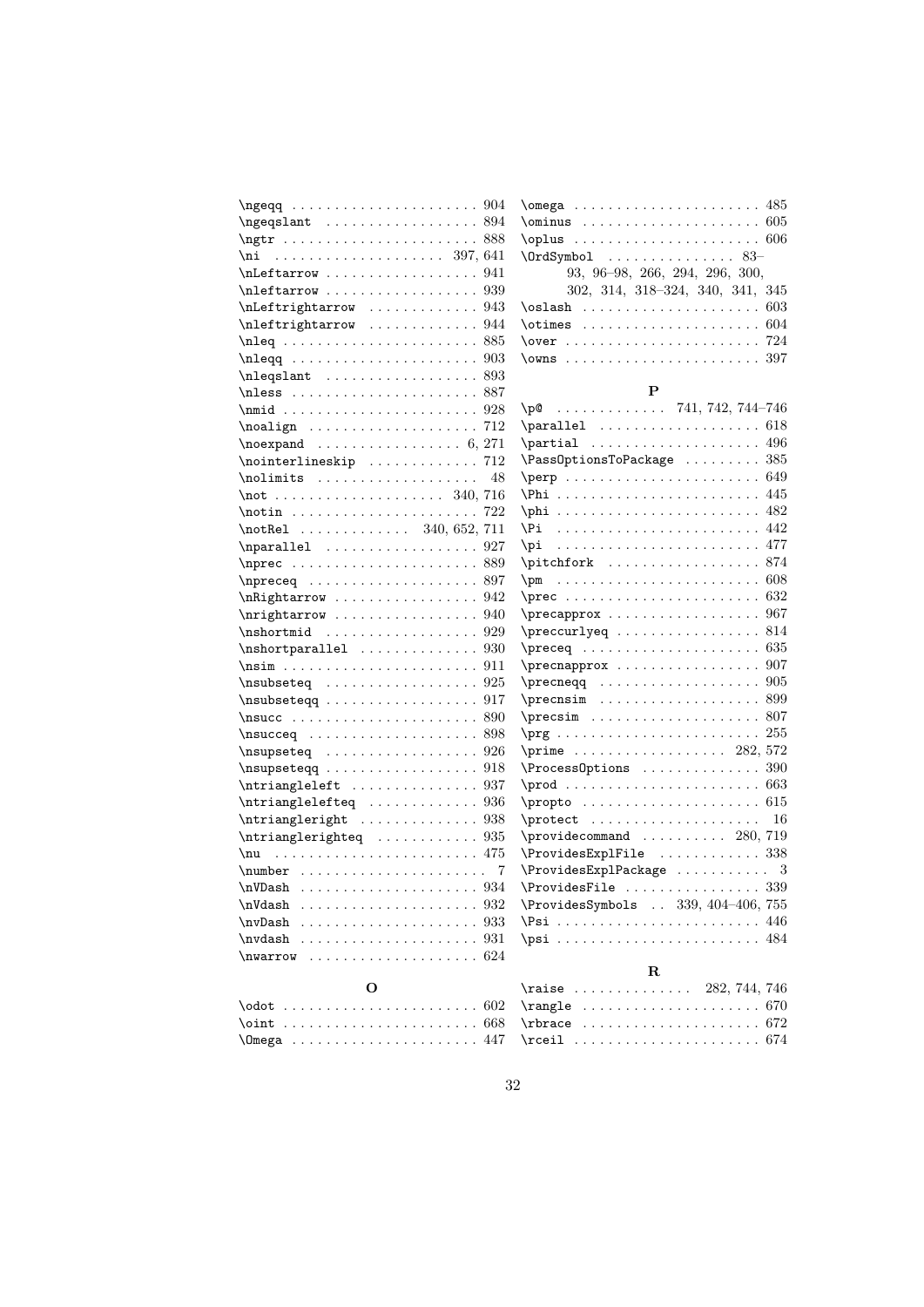|                                                                                                                                                                                                                                                                                                                                                                                                                                                                                                                                                                                                                                                                                        | $\sum_{i=1}^{n}$                           |
|----------------------------------------------------------------------------------------------------------------------------------------------------------------------------------------------------------------------------------------------------------------------------------------------------------------------------------------------------------------------------------------------------------------------------------------------------------------------------------------------------------------------------------------------------------------------------------------------------------------------------------------------------------------------------------------|--------------------------------------------|
| $\relax \ldots \ldots \ldots \ldots \ldots \ldots$                                                                                                                                                                                                                                                                                                                                                                                                                                                                                                                                                                                                                                     | $\mathrm{smallint} \ldots \ldots$          |
| 11, 232, 235, 236, 249, 271, 274,                                                                                                                                                                                                                                                                                                                                                                                                                                                                                                                                                                                                                                                      | $\sum_{s}$                                 |
| 345, 369, 372, 378, 381, 390, 757                                                                                                                                                                                                                                                                                                                                                                                                                                                                                                                                                                                                                                                      | $\sum 1 \text{smile} \ldots \ldots$        |
| $\lambda$ 729, 731, 750, 751                                                                                                                                                                                                                                                                                                                                                                                                                                                                                                                                                                                                                                                           | $\mathrm{smash} \circ \ldots \circ \ldots$ |
| \relbar  291, 295, 299, 730, 732, 748                                                                                                                                                                                                                                                                                                                                                                                                                                                                                                                                                                                                                                                  | $\sumile \ldots \ldots$                    |
| \renewcommand  391-400, 720, 721, 736                                                                                                                                                                                                                                                                                                                                                                                                                                                                                                                                                                                                                                                  |                                            |
| $\lambda$ 757                                                                                                                                                                                                                                                                                                                                                                                                                                                                                                                                                                                                                                                                          | \spadesuit                                 |
| $\texttt{TestMathstrut@ } \dots \dots \dots \dots 285$                                                                                                                                                                                                                                                                                                                                                                                                                                                                                                                                                                                                                                 | \sphericalangle                            |
| $\text{restriction} \ldots \ldots \ldots \ldots \quad \text{783}$                                                                                                                                                                                                                                                                                                                                                                                                                                                                                                                                                                                                                      | $\sqrt{sqcap \ldots \ldots \ldots}$        |
|                                                                                                                                                                                                                                                                                                                                                                                                                                                                                                                                                                                                                                                                                        | $\sqrt{sqcup \dots \dots \dots \dots}$     |
| $\rangle$                                                                                                                                                                                                                                                                                                                                                                                                                                                                                                                                                                                                                                                                              | \sqsubset                                  |
|                                                                                                                                                                                                                                                                                                                                                                                                                                                                                                                                                                                                                                                                                        | \sqsubseteq                                |
| $\rho$ Rel  564, 726                                                                                                                                                                                                                                                                                                                                                                                                                                                                                                                                                                                                                                                                   | \sqsupset                                  |
| \Rightarrow  628, 729, 735                                                                                                                                                                                                                                                                                                                                                                                                                                                                                                                                                                                                                                                             | \sqsupseteq                                |
|                                                                                                                                                                                                                                                                                                                                                                                                                                                                                                                                                                                                                                                                                        |                                            |
| 302, 399, 646, 717, 725, 730, 734                                                                                                                                                                                                                                                                                                                                                                                                                                                                                                                                                                                                                                                      |                                            |
| $\rightarrow$ 291                                                                                                                                                                                                                                                                                                                                                                                                                                                                                                                                                                                                                                                                      | \std@minus                                 |
| \rightarrowtail  787                                                                                                                                                                                                                                                                                                                                                                                                                                                                                                                                                                                                                                                                   | $\left\{\text{string}\ldots\right\}$       |
|                                                                                                                                                                                                                                                                                                                                                                                                                                                                                                                                                                                                                                                                                        | Subset                                     |
|                                                                                                                                                                                                                                                                                                                                                                                                                                                                                                                                                                                                                                                                                        | $\simeq$                                   |
| \rightleftarrows  790                                                                                                                                                                                                                                                                                                                                                                                                                                                                                                                                                                                                                                                                  | $\simeq$                                   |
| $\rightarrow$ 723, 770                                                                                                                                                                                                                                                                                                                                                                                                                                                                                                                                                                                                                                                                 | \subseteqq                                 |
| $\verb+\rightright" and \verb+\right" and \verb+\right" and \verb+\right" and \verb+\right" and \verb+\right" and \verb+\right" and \verb+\right" and \verb+\right" and \verb+\right" and \verb+\right" and \verb+\right" and \verb+\right" and \verb+\right" and \verb+\right" and \verb+\right" and \verb+\right" and \verb+\right" and \verb+\right" and \verb+\right" and \verb+\right" and \verb+\right" and \verb+\right" and \verb+\right" and \verb+\right" and \verb+\right" and \verb+\right" and \verb+\right" and \verb+\right" and \verb+\right" and \verb+\right" and \verb+\right" and \verb+\right" and \verb+\right" and \verb+\right" and \verb+\right" and \verb+\$ | $\simeq$                                   |
| $\verb+\rightsquigarray-\dots\dots 793$                                                                                                                                                                                                                                                                                                                                                                                                                                                                                                                                                                                                                                                | \subsetneqq                                |
| $\triangleright$ rightthreetimes  864                                                                                                                                                                                                                                                                                                                                                                                                                                                                                                                                                                                                                                                  | $\succeq$                                  |
|                                                                                                                                                                                                                                                                                                                                                                                                                                                                                                                                                                                                                                                                                        | \succapprox                                |
|                                                                                                                                                                                                                                                                                                                                                                                                                                                                                                                                                                                                                                                                                        | \succcurlyeq                               |
|                                                                                                                                                                                                                                                                                                                                                                                                                                                                                                                                                                                                                                                                                        | $\succeq$                                  |
| \Rrightarrow  844                                                                                                                                                                                                                                                                                                                                                                                                                                                                                                                                                                                                                                                                      | \succnapprox                               |
|                                                                                                                                                                                                                                                                                                                                                                                                                                                                                                                                                                                                                                                                                        | $\succeq$                                  |
| $\lvert \text{times} \ldots \ldots \ldots \ldots \rvert$                                                                                                                                                                                                                                                                                                                                                                                                                                                                                                                                                                                                                               | $\succsin$                                 |
|                                                                                                                                                                                                                                                                                                                                                                                                                                                                                                                                                                                                                                                                                        | $\succsim \ldots \ldots$                   |
|                                                                                                                                                                                                                                                                                                                                                                                                                                                                                                                                                                                                                                                                                        | $\sum$                                     |
|                                                                                                                                                                                                                                                                                                                                                                                                                                                                                                                                                                                                                                                                                        | \sumlimits                                 |
| S                                                                                                                                                                                                                                                                                                                                                                                                                                                                                                                                                                                                                                                                                      | Supset                                     |
| $\scriptstyle\text{\sc{4}}$                                                                                                                                                                                                                                                                                                                                                                                                                                                                                                                                                                                                                                                            |                                            |
| $\scriptstyle\setminus$ scriptfont  252, 282                                                                                                                                                                                                                                                                                                                                                                                                                                                                                                                                                                                                                                           | \supseteq                                  |
|                                                                                                                                                                                                                                                                                                                                                                                                                                                                                                                                                                                                                                                                                        | \supseteqq                                 |
|                                                                                                                                                                                                                                                                                                                                                                                                                                                                                                                                                                                                                                                                                        | \supsetneq                                 |
| $\setminus$ setbox  286, 327                                                                                                                                                                                                                                                                                                                                                                                                                                                                                                                                                                                                                                                           | $\supset$ supsetneqq                       |
| \setboxz@h  291, 295, 299                                                                                                                                                                                                                                                                                                                                                                                                                                                                                                                                                                                                                                                              | $\surd$ surd                               |
| \setminus<br>611                                                                                                                                                                                                                                                                                                                                                                                                                                                                                                                                                                                                                                                                       | $\surd$ surd $0$ rd                        |
| 499                                                                                                                                                                                                                                                                                                                                                                                                                                                                                                                                                                                                                                                                                    | \swarrow<br>.                              |
| \shortmid<br>960                                                                                                                                                                                                                                                                                                                                                                                                                                                                                                                                                                                                                                                                       | $\sqrt{symQglobal }$ 101,                  |
|                                                                                                                                                                                                                                                                                                                                                                                                                                                                                                                                                                                                                                                                                        | \symAMSa                                   |
| $\Sigma$<br>443                                                                                                                                                                                                                                                                                                                                                                                                                                                                                                                                                                                                                                                                        | .<br>\symAMSb                              |
| $\sigma \ldots \ldots \ldots \ldots$<br>479                                                                                                                                                                                                                                                                                                                                                                                                                                                                                                                                                                                                                                            | \symlargesymbols                           |
| $\sim$ 647, 718                                                                                                                                                                                                                                                                                                                                                                                                                                                                                                                                                                                                                                                                        | \symletters                                |
|                                                                                                                                                                                                                                                                                                                                                                                                                                                                                                                                                                                                                                                                                        | \symoperators                              |

. . . . . . . . . . 585 . . . . . . . . . . 962 . . . . . . . . . . 853  $\ldots \ldots \ldots$  . . . . . . 748  $\ldots \ldots \ldots$  . . . . . . 503  $\ldots \ldots$  . 367, 376  $\ldots \ldots \ldots$  . . . . 584  $\ldots \ldots \ldots$  . . . . 851  $\ldots \ldots \ldots$  . . . . . 594  $\ldots \ldots \ldots$  . . . . . 595 . . . . . . . . . . 825  $\ldots \ldots \ldots$  . . . . . 616 . . . . . . . . . . 826 . . . . . . . . . . 617 . . . . . . . . . . 763  $\ldots \ldots \ldots$  . . . . . 502  $\dots$  . . . . 369, 378  $\ldots$  274, 347, 751  $\ldots \ldots \ldots$  . . . . . 855  $\ldots \ldots \ldots$  . . . . . . 637  $\ldots \ldots \ldots$  . . . . . . 639  $\ldots \ldots \ldots \, . \, . \, . \, . \, 865$ . . . . . . . . . . 923 . . . . . . . . . . 919 . . . . . . . . . . 631 . . . . . . . . . . 966  $\ldots \ldots \ldots$  . . . . . 821  $\ldots \ldots \ldots$  . . . . . 634  $\ldots \ldots \ldots$  . . . . 908  $\ldots \ldots \ldots$  . . . . 906  $\ldots \ldots \ldots$  . . . . . 900 . . . . . . . . . . . 798  $\ldots \ldots \ldots$  . . . . . 664  $\ldots$  . . . 47, 55, 89  $\ldots \ldots \ldots \, . \, . \, . \, . \, . \, . \, . \, .$ . . . . . . . . . . 636  $\ldots \ldots \ldots$  . . . . . 638 . . . . . . . . . . 866 . . . . . . . . . . 924  $\ldots \ldots \ldots$  . . . . 920  $\ldots \ldots \ldots$  . . . . . . . 707  $\ldots \ldots$  . 706, 707  $\ldots \ldots \ldots$  . . . . . 625 233, 235, 237, 249  $\ldots \ldots \ldots$  . . . . . . 758 \symAMSb . . . . . . . . . . . . . . . . . . . . 759 . . . . . . . . . . . 411  $\ldots \ldots \ldots$  . . . . 409  $symoperators$  . . . . . . . . . . . . . . 408

 $\ldots \ldots \ldots$  . . . . 854